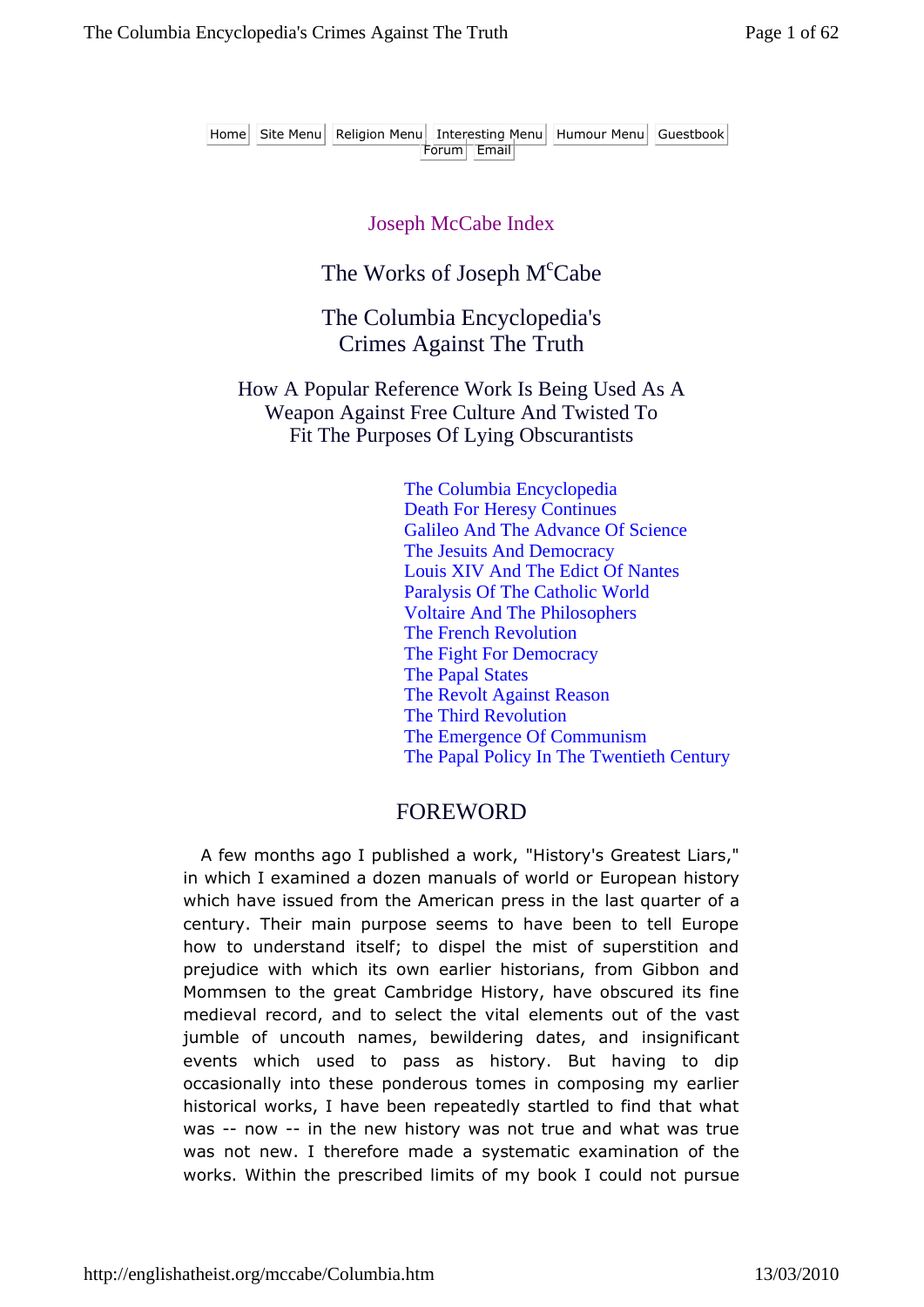[the enquiry beyond the](http://englishatheist.org/mccabe/Columbia.htmthe) Reformation, and in the present volu extend it as far as the Second World War.

We realists will agree wit W doel of nwahred he says:

"The sordid and savage, stoery botehiswtoirtyten by man's irrationality, and the thin precuilian asion workioth has from time to time been built over the albologisty beneems sbuhid is on reason."

If the worst fears of anguacyous observers of our time are realized, same angel in the unpipheporuse will in a few years write off the story of man, imp<sup>'</sup>affiremetly, as Armageddon to the Third World War." And when I discovered the newistory was written under the influence and in favor of of the woastencies that have hindered progrests for the last or 16 centuries be Churoh Rome, I feared that it must have had some share in causing the preasteentrantieonntaolf the race.

But how shall a man judge between the mostahlement countestatement? Most of my readers know that I have given t fulbvidence for our version of European history in scores of w Other readertsseemed, might turn to a very od tearned new encyclopedia which thes muthat in the compilation of it "enormous and painstaking effort was enxapkeendied the most complete and duante of its kind." For the second edition of this Columbia Encycow on policy as publisheed 50 nowe are told that ery article was again most carefully scrutinize and, where necessary, approdinneed ised." I have checked it throughout on the points on whichhoawsn! hhae eAmerican public is duped by the new history and the lateest edition o Encyclopedia Britannica, and here is the result.

# 1. THE COLUMBIA ENCYCLOPEDIA

This work takes its title efframent that it was, it says, "compiled and edited at Columbia Umiwstrsbtey. "thet weightiest volume that the American press ever produced. The edition of wiltich appeared last eyeemas to weigh  $a$  to out pounds. What advantage of compoe @s on gowordsthe equivalen6t0 on fovels toh fe average le-n-ginth one volume may be I cannot imagine. It is as vitch retage, while it  $\theta$  0 folk simultaneously could consult sepafaae vodumery, encyclopedia, one must imagine a queue of readers impatie waiting their turn in the National Library to consult this oracl

Theeditors may plead that they had to  $f\overline{r}$ 0 $d$ 000m for entries. I ventuse gtopest that the number could have been  $r$ educed to ab $20\nu 100$  if they hand itted one to three line notices of obscure villages abroad and robos thus ed anyesn,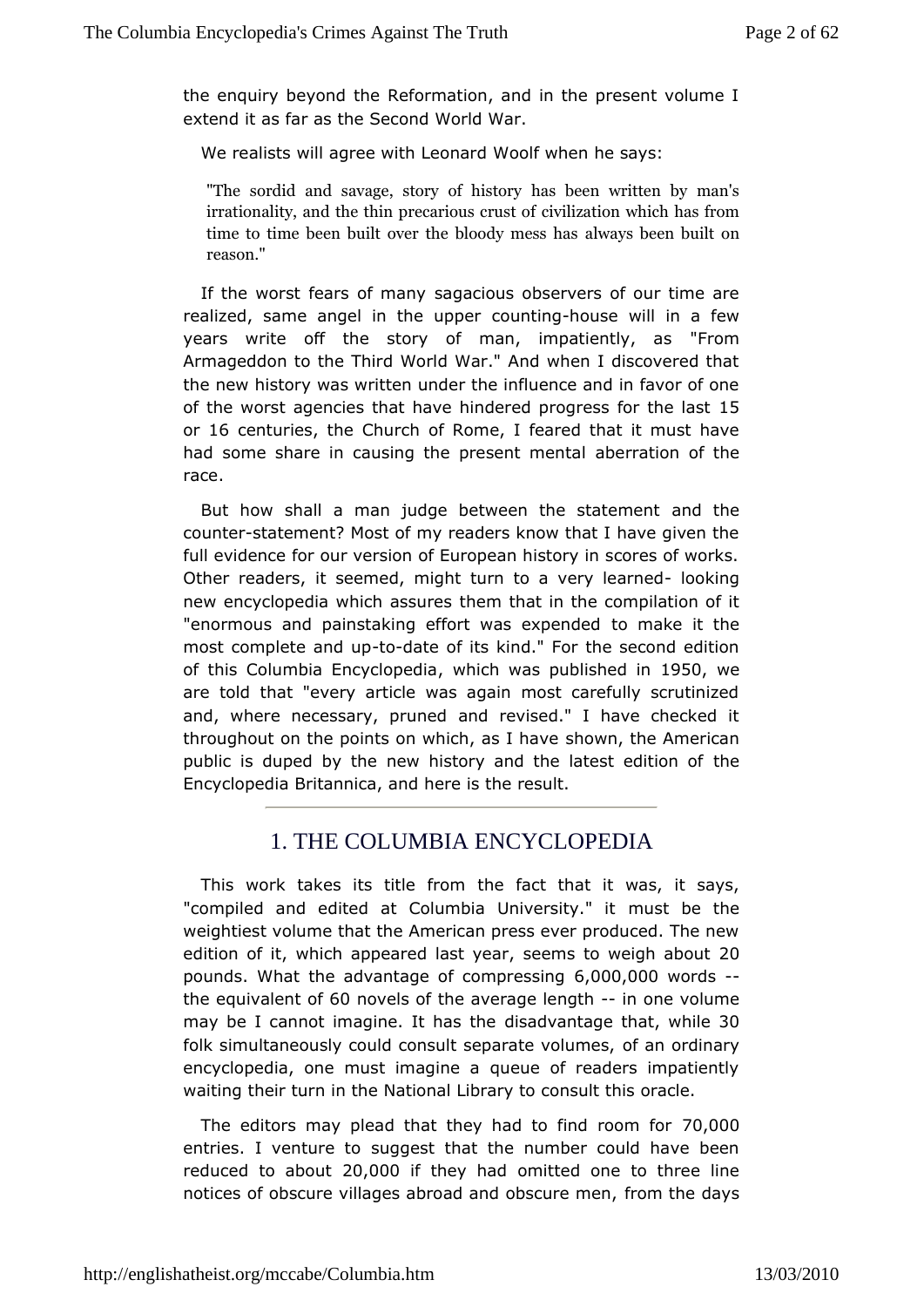[of the pyramids to our](http://englishatheist.org/mccabe/Columbia.htmof) own time, which no one will ever read at the most, some learned professor, who has other and m reliable works for fence might possibly find an interest in one of these once 10 Onvears Manyfurther thousands of entries, short biographical notices of mythiccbasic saints, popes, kings and queens who merely lived, loved and dieddisstdinctiteins of no bishops, humdrum professors and authors, etc., might Safely been omitted, and less space given to royal persons might spared space incors who really helped the world along or queens who sinned more pictures we English Charles I and Charles II, for instance, have a full enormtology and  $\mathbf{g}$  and  $\mathbf{g}$  and  $\mathbf{g}$ monarchs who are worth remembering get about a tenth of a  $p$ each,

But let me say at once that this encyclopedia has certainly distinction, though it does not boast of it. It has more ladies men on thinst of its editorial and w,r3t ting meatlæft a2n8d males. We, of coauppleaud their bold vindication of the new equality of the sexes; or  $w$  pep waqual dif we could take it as proof that the majority of experts subjbets and insycussed are now feminine. Unfortunately, we cannotkimdwr that if we the technique of creating an encyclopedia. A number of experts apræid handsomely to write and sign lengthy articles o subjects of which the pasaces, and the bulk of the work is copied from earlier encyclopleadiges roumber of "Penny liners." None of the articles in the sCopple on b Mao warme ight infer from this that all articles are writtenweby shead perts, but have reason, presently, to doubt this.

There are, on the hat the peculiarities of this encyclopedia that one is tempted to ascripeeponderantly feminine character of the staff. Sex questions, which indset applye, interest large numbers of readers in America, are treated wi inconvenient delicacy or ignored altogether. The article "Sex" be read an SundaSychool, and it is perhaps creditable to the editors that they neeveem to have heard, since they have not a line about them, of such staknog agys adultery, aphrodisiacs, paederasty, sodomy, lesbianism, chais dileys, opferversion, Ivan Bloch, Professor Kinsey, or any of tohemedbamicalities sexology.

Doubtless it would be a mistake to affestamte sex the influence in the very different treatment of religion, whic boundles hoys pitable. Most of the articles of this nature seem have been writte Fnumboy amentalists or Catholics. On the cover the work boasts that it has a a we words on every proper name in the Bible, and you know what that modedns for Testament. From Adam and Eve to Peter they are treated \ respect, at the writers who do not treat them with this respec are apt to be ignoredis The pearagraph about a Professor Haldeman who, it appears, was a astsehool the middle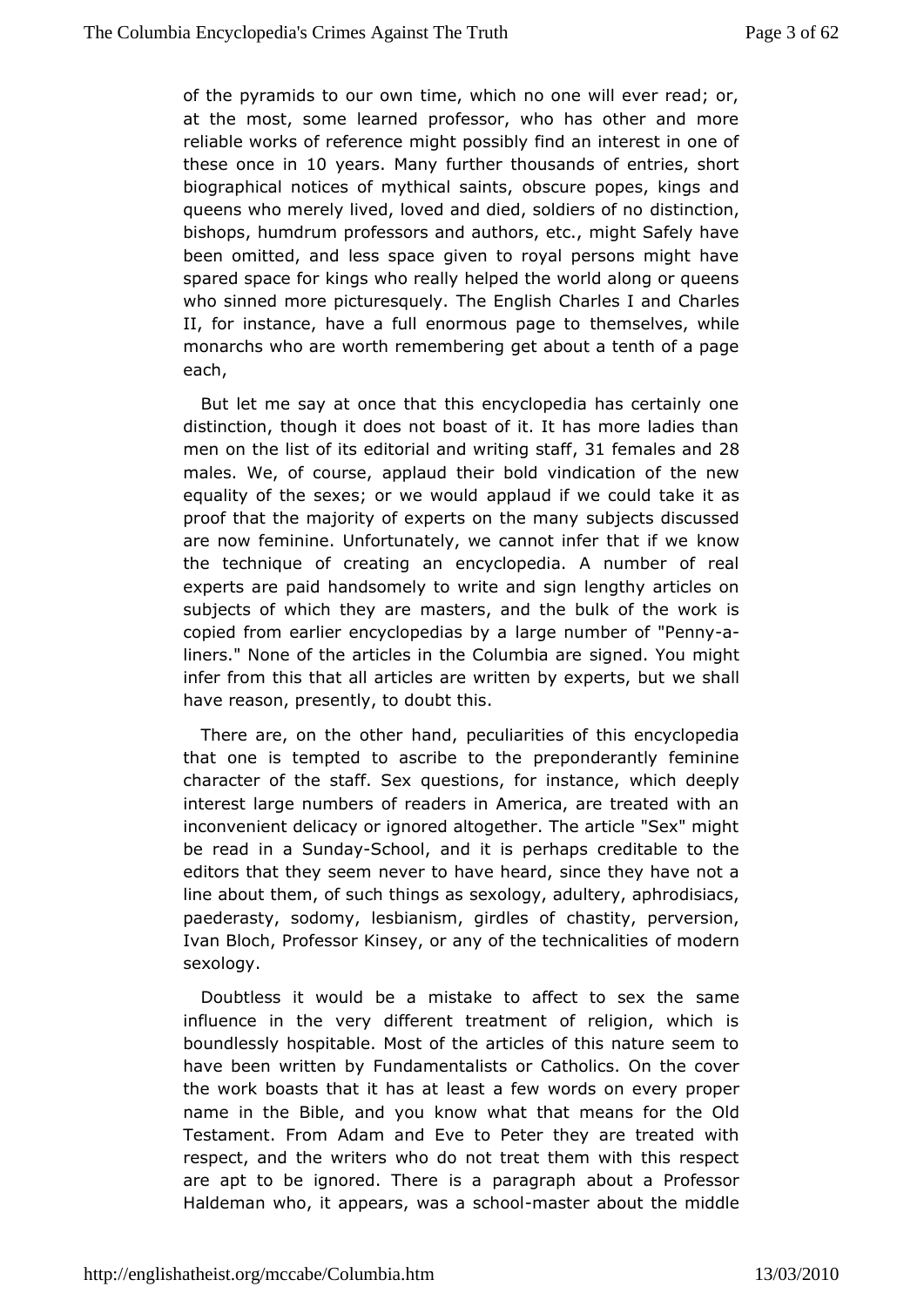[of the last century, bu](http://englishatheist.org/mccabe/Columbia.htmof)t Mr.-JHuailus mannot mentlioned. should have thought that hundreds of thousands of Americ were mointerested in my distinguished friend than in Abiaraph Abitub, or Arbogavelasthe editors of the new International 'Who's Who' did me the homountoing of me among 40, hOe 00 most distinguished citizens of the earthm blut, aluats of this Columbia Valhalla. Atheism (which is wrongely defined) get same number of lines as Athangild. It has now as many suppo as theope, but the encyclopedia assures us readers that it now "few actiavoevocates except the orthodox Marxian Communists;" who, by the way, hoar  $\cos$  mange nyears very chary of advocating it.

In contrast, Romanismatisd with a generosity that must have touched the hearts, if not bifeits os he psorters. Just once or twice a bit of the truth slipped the rough sowhile slumbered. For instance, in the article "Eunuchs" it is admitted that men castrated for the purpose sang the soprano parts in the choir at Roummetil the latter part 1 $\Theta$ th the ntur $\Theta$  atholics got this cut out dasthedition of the encyclopedia Britannica and vigorously denied istawthen dif.

But such lapses are rare in the Columbiaartisulally in any relating to the church there is so much suppression or smoth of harsh facts, so much truly Catholic sentiment, that one f that the pope mase given, or sold cheaply, some of his Iron Crosses to members of the shæffchief articles (Mass, Eucharist, Confession, the soul, relations of the set of the poper of the poper set of the poper set of the po seems to smell the fragrant breath of a S a hinits and Mary. martyrs whom even the Jesuit experts have shown to be myths hereenshrined with all the old respect, while medieval mystics St. Anselm agsetmuch space as the Emperor Hadrian or Frederic II. Individual noticsecsores of popes to whom not even a Catholic ever refers swell the vorlour the and the beir virtues and high qualitieusst two out of the scoirense rosf are admitted to have been "im-macsrtaoln'ish us. Where it is advisable, from the Catholic angle, to be silent, the encyclo is silent. has no articles on toleration, persecution, the dea sentence for hemesutal reservation, apostates, Catholic nullification of marriages, Fetaosrtsuref Fools, the Syllabus, etc., and other bits of false statemthet receacologencitice the peculiar position of the Church. For instancem in the artic marriage we read that "in all human groups, simple or advan anthropologists find monogamy to be the dominant form marriage." In so ftahrisa sovers the Catholic doctrine of the indissolubility of marriage exatclist due rse of the truth.

In view of all this we know what tthe efx pect to findistory, which today is more dreaded by the Churd hed has asscience in its own version of European history it rivals Baron Muncha Articles of an historical nature show here a dhæll $\Omega$  atholic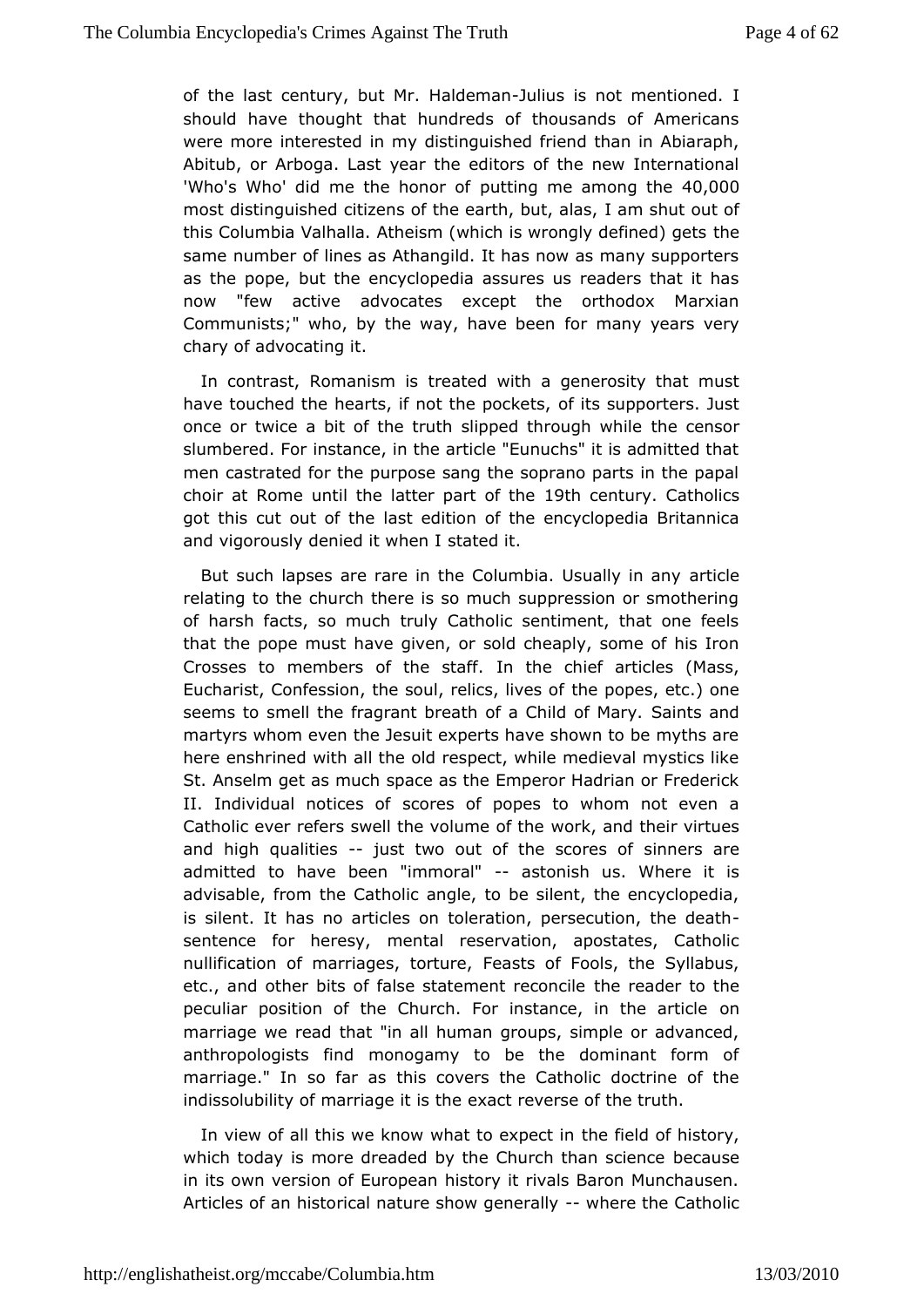[Encyclopedia has not had to](http://englishatheist.org/mccabe/Columbia.htmEncyclopedia) be consulted, as in lives of s martyrs apopes-the guidance of the new history. In my criticism of this I comimplatine efdrst place of the way in which it slighted the most notable fadd math the smodern angle, in the Gre-Roman civilizatibe loniEpicureame of thought and its fine results in the science of Alexanderlia and the welfare schemes of the Romana Edmpater attempts, foiled by theopes in the Dark Age, to bring the race back to this I The objectaopplies in full force to the new encyclopedia. The growth of a sound concephteouniverse and life in the ancient world is ignored, and the w@rsktroofgothhes, the Lombards, and particularly the Arabs is understanding od.

On the other hand the Catholic myth that net and Church, of bringing darkness upon civilization, brought light into a worldand made heroic efforts to preserve it after the collaps the Roman Empistes is ined in hundreds of articles. In the list of the popes, which is obbootus whed from the Catholic  $Encyclopedia$  out of the  $b0$  atter described a ansits. The halo decorates even Victor I (friend of the most brazen conc inthe harem of the debauched Emperor Commorlus), Collistus slave anidmprisoned for theft, and a corrupter of the church Damasus (who got eblecheed followers munid5eDming hose of his rivals, an acknowledge diefsoragned only ths, and the only pope who was indicted by the civilaad uthery ties for Boniface I (who, fought his way to the throne), Zosimus I (whom some historians think as bad as Damasus,) Symmachus (repeatedly accused of  $a$  and the pyimisdas (whose son, "St." Silvarius, succeeded to the papacy) moTheeovCehrurg hves the first popes their halo on the ground that most of them earned the crown of martyrdom, whereas, even the Catho experts on the markersDuchesne, Delehaye, Ehrhard, etc., admit that only one Pope even is died thor Even the ancient legend of the seven persecutions of the ender by a cheur on this utp-date encyclopedia. History has recognized for the  $\mathcal{L}$ hundred years that there were only two.

The Dark Age, it seems, shoas colmephetely abolished by the new historians that it has notchoenseid beeed worthy of a special entry. It is explained in the Maidtd cele A ognest htehat at one time the phrase Dark Age was applied to the whole o Middle Ages. No historian ever did this, so the encyclopedia' joke-that we now see that the darkness was not so much in t period as in the omit mobise who conside fall sitflat. Nor is the encyclopedia imporpessive when, following the new historians, it gives the CRaeonlainsgsiance as one of the great discoveries that make the Dark AgeendigchopeOdua even says that "the preservation of classical litedmaduste was due entirely to his initiawihvieth is more daring, even than the myththat "the monks preserved the **bu**asisticaso" mits that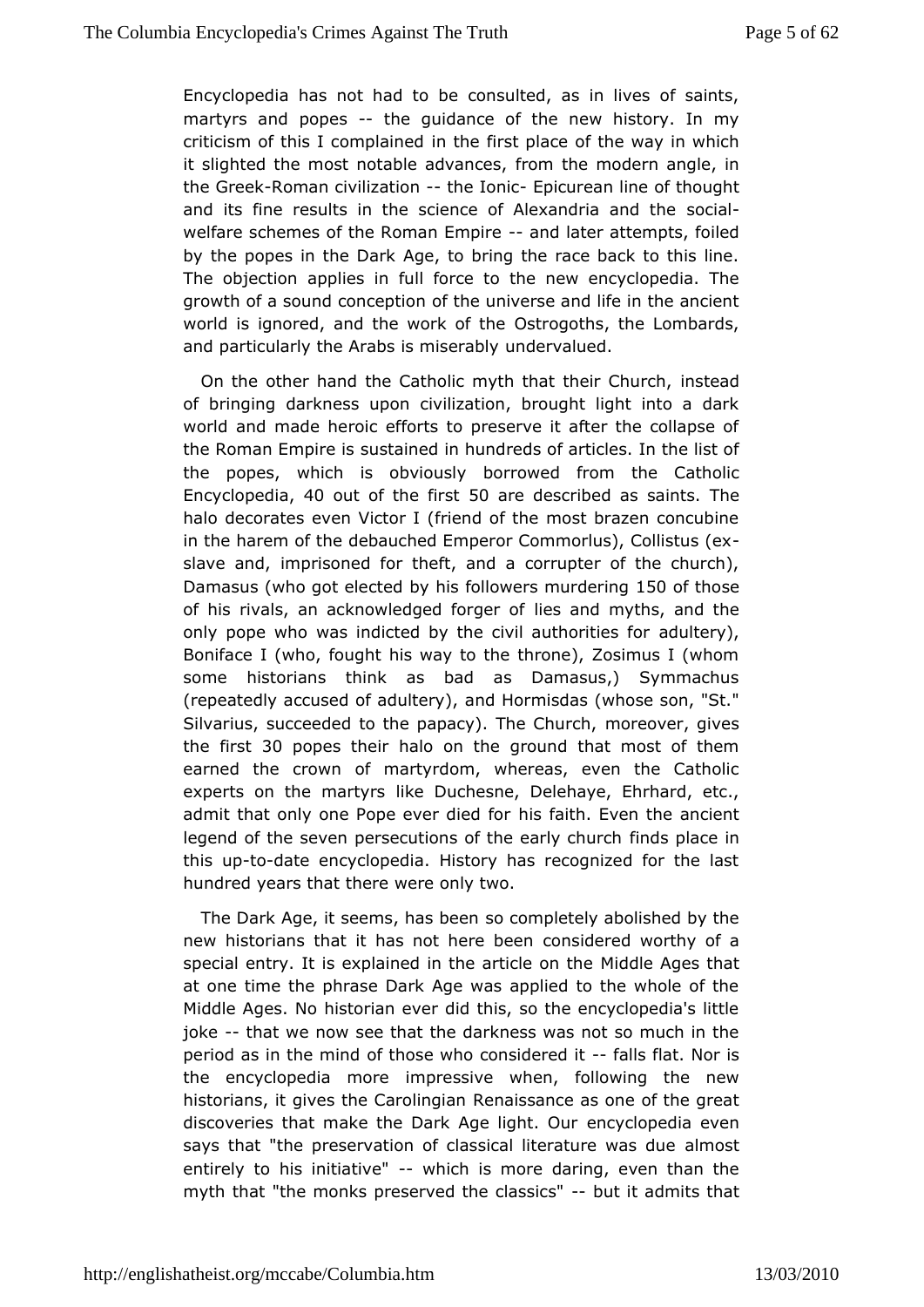he is "scarcebe to onsidered educated by later standards." In point of fact his secretus ytht allshough he tried hard, he never learned to write. Howen ceyrcloupedia tells us that he was a man of such "simple manners" and fried alsuch a existence" that the Church declared him "Blessed" (or a semisaint). should not have thought that any cultivated person  $w_i$ unaware that he wasage in war (the Saxon war), and that he and his daughters and coumbtbaid us contempt for the Church's supreme virtue, chastity.

As I showiend the earlier volume, it is now generally agreed in history that the wor@haorflemagne has bean greatly  $e$ xaggerated and that it was in any caisne the new solut generation. I admit that the Columbia could quote in its sup practically the whole of the historians, but listen to this. article  $\Theta$  mope Nicholawshot became P504 years after the death of Charlemagn@athoteic Encyclopedia says about the time of haicscession:

"Christianity in western Europmeelwa**ashtohleynciom daition. The** Empire of Charlemagne has fa**Clen** sto prodemeseemed on the brink of anarchy.... There was ddaencd erreoffathueniversal higher civilization."

Contemporary Whtchriemagne was the Lombard civilization in Italy which did make a peimmparession. Our encyclopedia barely mentions it. The pope and Chargeomagnoset (ow ho his teachers from it) did their best to destroy it.

Thearticle on "Education" (which is shorter than the follow article on KEidhugard I) has not a single word about the system of universal free schoothinegsfoons of the workers in the Roman empire which had no equal in htihs to Fyem thil Revolution. Thus the reader who has been inoculanteends two other the that "the church first gave the world schools" is encourage persevere in it. Much the same is the impression given by articl'dibraries." There is a reference to the "great public libra of the RomEampire," of which it is lightly said that as they we "filled with plage arming" they were destroyed or burned. We are told also that the "Aoalbescted and preserved many libraries." Not a word is said about tho bhuen Almen and rian Library and others by the monks and Christian beniobes the ag Middle Ages began, and, as no figures are given, those and by derigets a false, perspective. He might be less disposed to surrender phrasDark Age if he were told that the Alexandrian Library  $\boldsymbol{\mathsf{I}}$ abou 500,000 ooksand the Arab royal library at Cordova (in the 10th centum ad the same numblem omonastic library in the whole of Europe had as  $m2a000$  books(99 percent religio) usand very few 5h0a0dthroughout the Middle extges thisis what the chief of the new historians, Professor Thomp has establishbids idefense of medieval culture.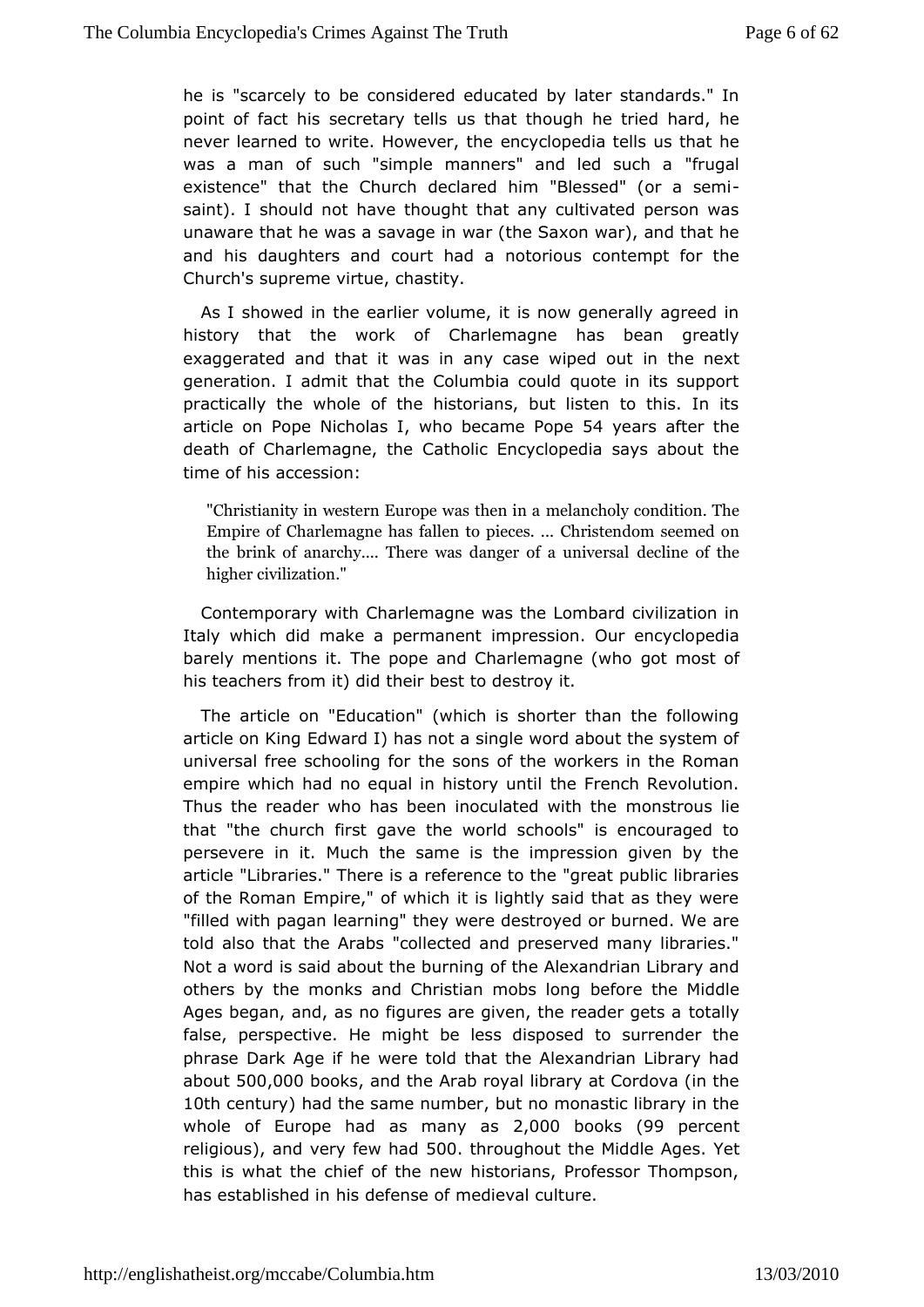[The article on Roger B](http://englishatheist.org/mccabe/Columbia.htmThe)acon \$30-wseaorf dointinement in monasteries of his order, which is fully shude smanstriated in reliable biography of him, in the DictioBaograph Myational

 $"Bar$ on would seem to be involved troubs  $em$  with  $bs$  being authorities of the Church, but there isdinfoiceuvideesnce that his were caused by his interest in science, lakhed witt hwaotuld seem i they were due to his notorioduis byo putgonna. Cious

Instead of explaining that, as is nowhis we elm karrok we ble scientific learning was derived entirely from the Spanish  $\lambda$ through a school of their science at Oxford, it is scurvily g only that whes "acquainted with Arab Aristotellanism." Aristotle share in his sciendek ewaas single pebble inloaadtr**ot**k ballast.

The article on theis  $A$  jabs as inadequate, and in the article on Sylvestus II (Gerbert) nowto adsingstaid about the Arab character of his learning and hCsorsotourdaes Under the title Canossa we get the discredited myth that the fine dror or knelt three days barefoot in the snow begging absolution  $\epsilon$ pope; a legend that Professor Thompson himself refutes. U "Chivalry" wethose tfull flavor of the Catholic myth of the Age of Chivalry.

My readewill have noticed that in the field of historical lies is my pet aversoonthis purely mythical moral splendor during three centuries is entimally believed outside serious history (and by most of the new hiasnidriraengea) rded as one of the best redeeming features of the Middleev Age sisw onileal expert on any country in Europe during 1000 400enriod shows that it is the exact opposite of the truth. Yet here in Columbia yopeut the myth in all it's virginal freshness. There not even a hint twhas etver disputed. The "ethical code" of the knights, who were almostoanthrely noral level of Hitler's worst troops, is said to be "Still tthe beasis gentlemanly conduct." We get unctuoust piassages like

"The cult of the Virgin, with whici intimatelly consider the  $\mathbf s$ was the supreme expression of who en anthonoidion cannot biotechion of

That is as flagrant a defiance of the safyaiontos oafs athe Jesuit writer that the Inquisition was a model court for administration of justice. For the overwhelmingly greater pa the women the Age of Chivalry were "viragoes," as Professo Luchaire calls themd, estay bed tenderness and chastity. It is only when the Inquisition got  $\texttt{We}$  as finithaa few pious sonnets; and Bayard, who is here give on law salary type  $\mathsf{e}\mathsf{c}\mathsf{c}\mathsf{s}\mathsf{f}$ not belong to the age of chivalry at all. The  $L$ stoam dard work of Gautier is given as the chief authority, yet he says, often in language, just the opposite of what the dreamy writer of the  $\varepsilon$ says.nlotice that peculiarity in several places.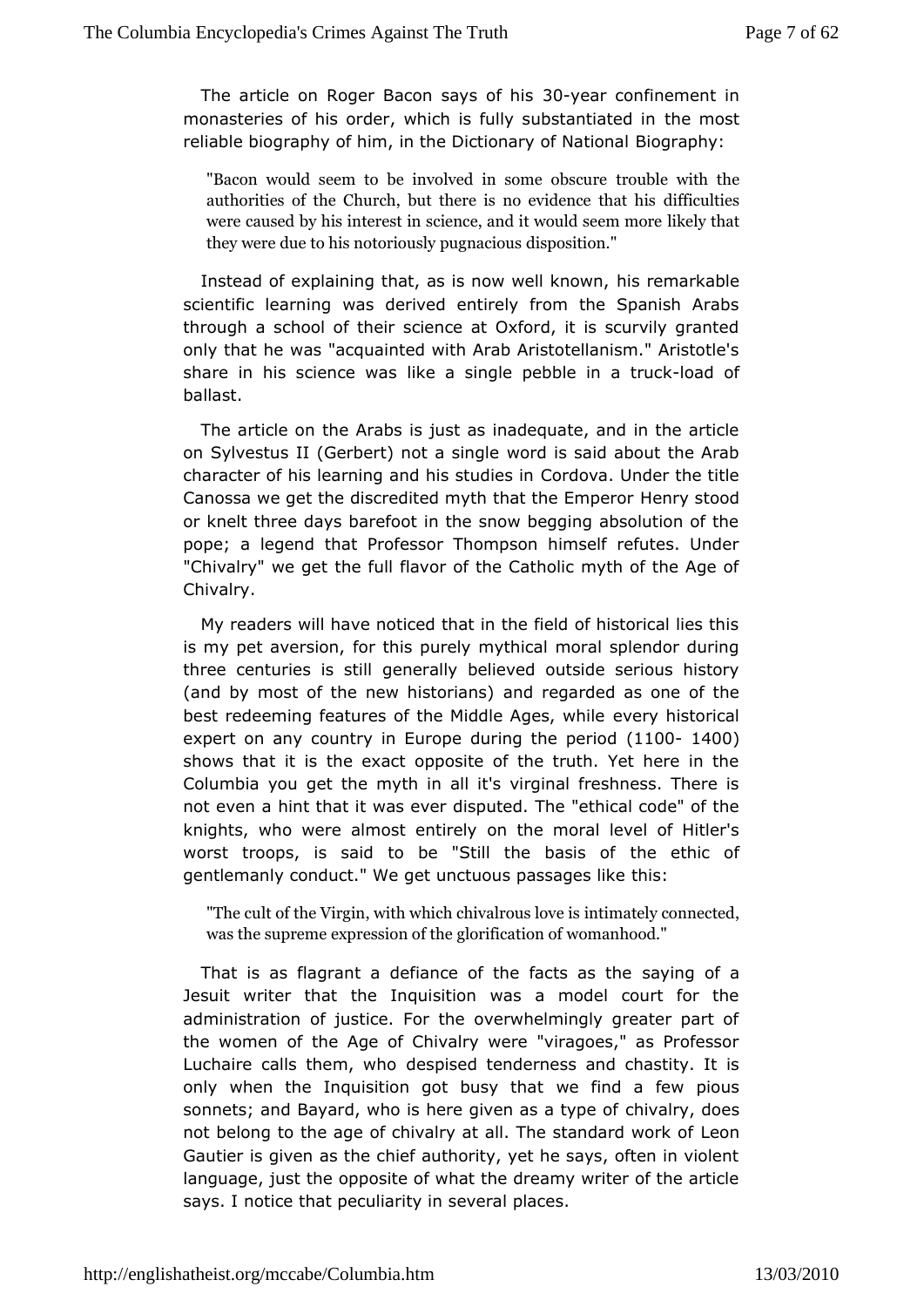[The Donation of Const](http://englishatheist.org/mccabe/Columbia.htmThe)hetible, tant forgery by which the popes claimed that the Emperor Consbtea quiereethedd nearly the whole of Italy to the papacy, may seem an awkw documentto mention when the Catholic Encyclopedia acknowledges that it was a Butor Out and personal glides gracefull-ymuch more easily than its cClate aguieover the thin ice. It seems that it was "never ovagueat practical In point of fact pointed 30 uvtears adPoope Hadriann whosecourt it was forged, expressly reminds Charlemagne (E LX) that it wasbabes of the swollen territorial claims of the papacy, and this makes that lehaer forged document was shown to the Frank monarch when he was taken, melodramatically, to the "tomb of St. Peter," to sign the document which, by the way, mysteriously disappeared) in which he awarded nearly the whole of the up to the Columbia adds that "it was not, as is sometimes asseerted, ly accepted in the Middle Ages." The undisputed fact is thate froofm the Charlemagneward  $\sigma$ 74 to within a few years of the end of the MiddleAges (as fixed by this encyclopedia) it was universal accepted. To the anget of the papacy, which severely punished him, Lorenzo Valla then boxpooesroyd blout the Church insisted that it was gen-uhienled ath dunutibl 19th he century. Equally false is the statement that the pope's tem power dmot rest on the Donation of Charlemagne but on that his father, Pepin.mohatch awarded the pope only the territory he had conquered in Italyfaw bsime all we as and Pepin, an entirely ignorant and boorish soldier, was duped forged "letter from St. Peter in heaven," which we still have asCharlemagne was duped by the forged Donation of Constant

For theerrors and misleading statements in the devout article the Crusades I smea ulid requisies and must refer my readers to my discussion of these epsipreadicizolns in my earlier volume. Our encyclopedia regards them as "aheoutcome of highest point which religious devotion had reached in West Europe, though it does admit an infiltration of less august motives. The descripthion rknow fights of Europe at the beginning of the 2th century as very dehwomundriosus. They were then in the most brutal and licentious stage eal beid the geof Chivalry. In calling for the first crusade the proport e, whose we, still have, held out to the knights the prospect of rich  $I\sigma$ all experts on the crusades acknowledge that, except in a cases, the motweres greed, love of fighting, and liberation from the heavy feudal burchemse at Historians admit also that the Turks did not hinder pilgrimagCeosluamsbitch,esays, and a crusade was unnecessary. The pope chbieifnging intendent Greek Church under Rome. Naturally the perfidy and horrors of Fourth Crusade, which I described in the earlier volume, do appear in tartiscle.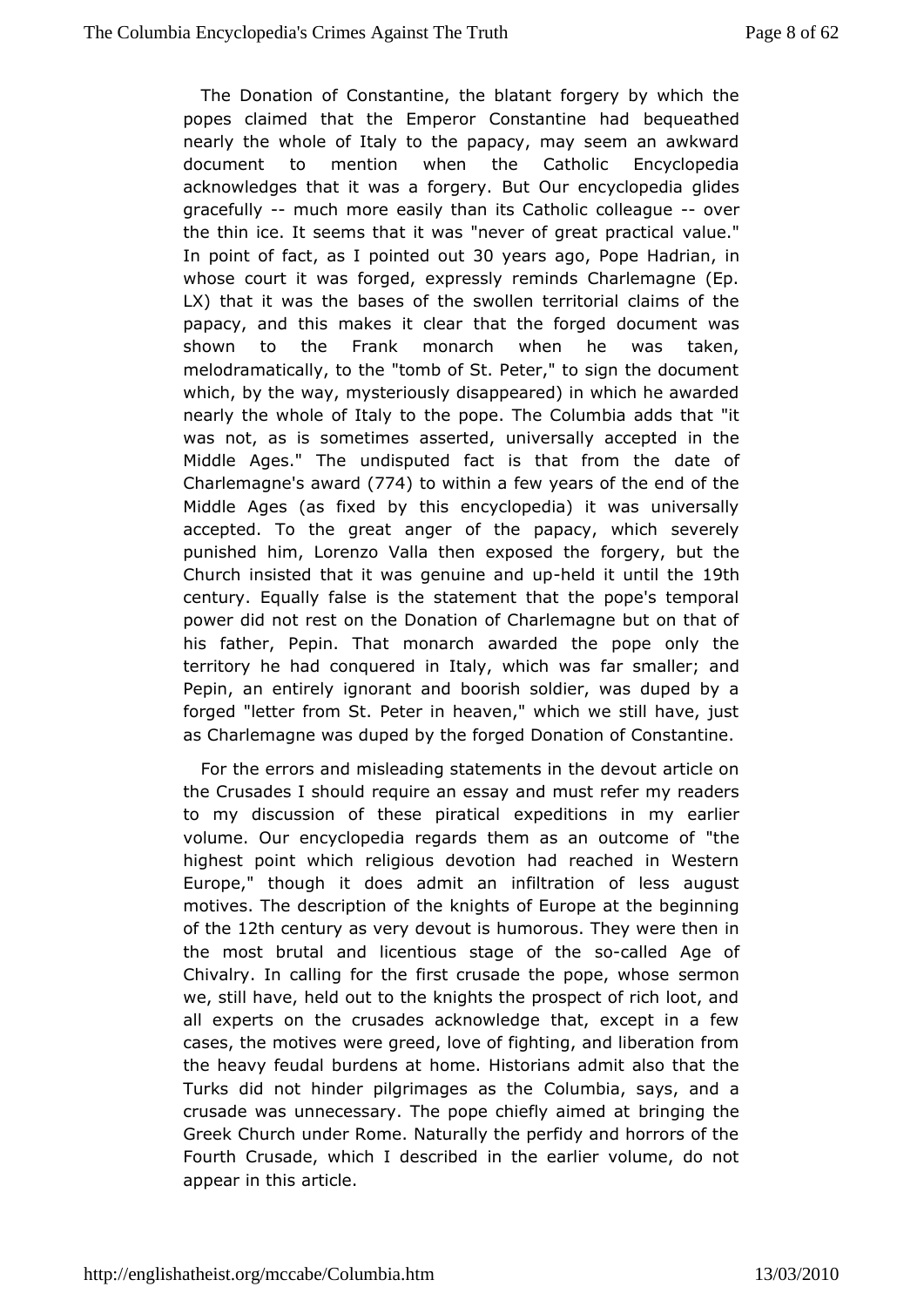[Just before the Fourth](http://englishatheist.org/mccabe/Columbia.htmJust) Crusade the Knights whet their appe for loot in the massacre of the Albigensians, and this fo episode of 1tStube century is gravely misrepTrheesente taedder has not the least idemaaomfiittus de. It was not the people of Albi (one city) but a population ooff thoununds reaenddes all over Southeastern France that defied the churd meyn catilbe cause embraced what is called the Albigensian creed, which few strain adopted, but because of the corruption of the church. The a does not tablt it to 30k0,000 soldiers several years to reduce the region, so numweer beasthe rebels. The article says that the action of Pope Innocesnet nid inign a body of preachers to them was decisive hey notoriously amplished nothing and that is why the Pope turned to violenceeffoouts the eire hampered by "the war which soon broke Out." and this war wa "overshadowed by political interests from the first." This miserable ophistication of the whole ghastly story in order conceal the quilt poof p the Not a word is said about the duplicity with which he engineered the end" with reader has no suspicion of the mighty volume during three or preo, ur years loot, and murder, as described, by contemword rears. Catholic

Out of it all, as the encyclopedia rightly says, emerged Inquisition; for even after the appalling carnage and the ravi of the mosivilized part of Christendom large numbers continue to reject the faiththissogrim institution was, says the encyclopedia, just "an emergency imeasuere "in Catholic countries until1 Sthe century and in the usuahion of Catholic propagandists it tells the reader that the worst evil due to the civil authorities and the people, who, in their hor heresyc, ompelled the gentle papal authorities to act. "Burning heretics was common in the Middle Ages" the writer says. The editors have overlooked that imache article on Witchcraft we read, "Burning, as for heresy, was eccommintos allso to remind the reader that ditthil denetury the popuwasion too ignorant, the clergy generally too illiterate, and sensua themiddle class too scanty for heresy to spread, and that bur began as soomeassy began. But the chief fault of the article is to exonerate the cleragy expense of the laity. The inquisitors, it says, were always anxioutsheloe at roeinche penalty but the civil rulers were sterner. All the earnieliecde and othe innocent was, the writer says, because the confiscatted property heretic went to them. It did not. It was divided between informenthe Inquisitors, and the civic power. The writer does perceive how mu $\ell$  arhee) gives away in saying that the civic authorities got the loot iust was ause civic rulers were so reluctant to persecute that the papherm two intendis loot, besides threatening them with excommunicatabsha The writer says that torture was used againssttan"dainglonggapal condemnation oof ure (e.g. by Nicholas I)." When a writer says "e.g." he means thactulosting one out of many others he could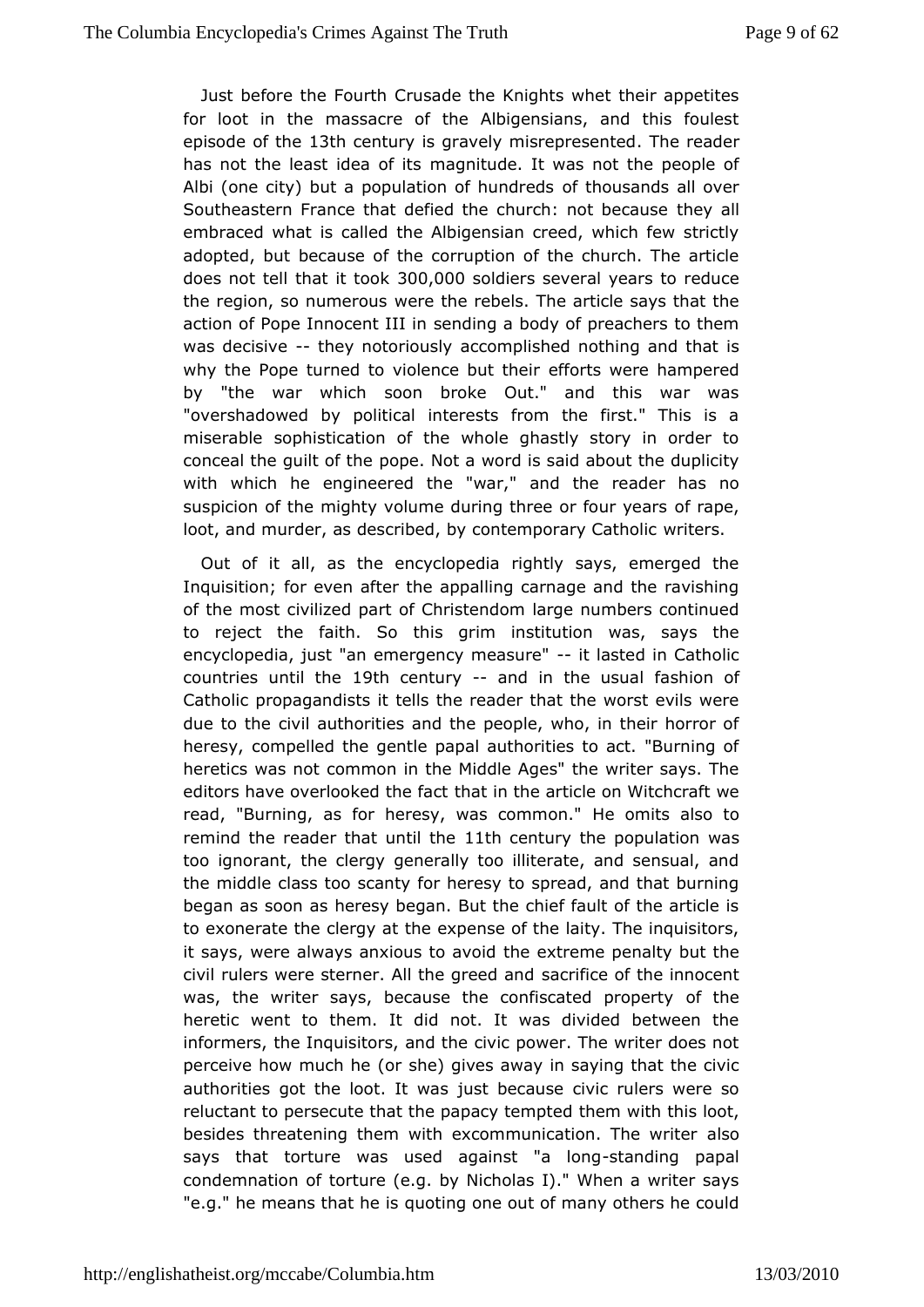[quote. He not only could](http://englishatheist.org/mccabe/Columbia.htmquote) not quhoetes abouyt Nicholas I himself never issued a general condemnaNehtheefr torture. that fanatical historian of the early medieval popes, Father northe Catholic encyclopedia credits him with this. And at close of theims arkable article the writer warns the reader again Lea's scholarly wortheoninquisition as dated and inaccurate, and recommends instelade a che a laotuh solic and two other works that I cannot trace.

The Society Jeosfus is another of those subjects as to which much mendacious Jesuit listeimatouirreculation, and a neutral encyclopedia ought to give a correct factuate mont. Here again I must refer to my earlier volume. Ithes ee ablugh that the charges brought against the Jesuits, as much by Catholi bynonCatholics, until modern times are lumped together, solid exaggerated, hannoldily declared ridiculous. The reader must just take the word of the anownryit meorus There is then a summary of their glorious retchoer cheal for pountive ularly tickles me as they were notoriously the confessors dbomsest of the princes and nobles of CatholicanEduntohpeer distinction in sciencænd learning. It is, of course, not stated that when Po Clement  $XIV$  suppresses dociety 1  $\overline{r}n\overline{r}$  3 he emphatically endorsed the charges brought atcheein Csathtobix monarchs. And the authorities given for these endormetleyn Cantsolic are, of course, a bunch of Catholic writers.

Speaking Joesuit writers reminds me that one of the more learned of them in to heen barattion, the French Jesuit Delehaye, was a leading expert on martnyarst.ytTthe eature of the Church is so packed with forgeries thaotheredalæy ecahd experts could not even pretend to apply modern historical me to it and not acknowledge that it is for the overwhelmingly gr part a macs forgery, yet in popular Catholic literature and the ritual of the ChurthisalCatholic scholarship is completely ignored. Out of this dile Condemthie easily escapes. It has no article on "Martyrs." But itahtaisclae somothe Colosseum, the ancient Roman Amphitheaters, which ownoses, with the "According to tradition persecuted Christians were thrown he beasts." Now this is the subject of a special work by Fa Delehaye, who sthoawt sthere is not a particle of evidence that any Christian was ever "exlposed ito the Amphitheater. Similarly, it has long been known, and bay clC next who be ideged scholars like Delehaye and Duchesne that the "martyrs of Catacombs" are mostly bogus, but the long article on t Catacombs in Ctohlembia does not give a hint of this.

An amazing contrast in hvissitume is cals seen in the twin articles "Reformation" and "Catholic Reforme.d'u Whether by accident in the allocation of themes or from a politic fea American Protestants would not tolerate the familiar juggling facts in tchage of the Reformation I do not know, but while th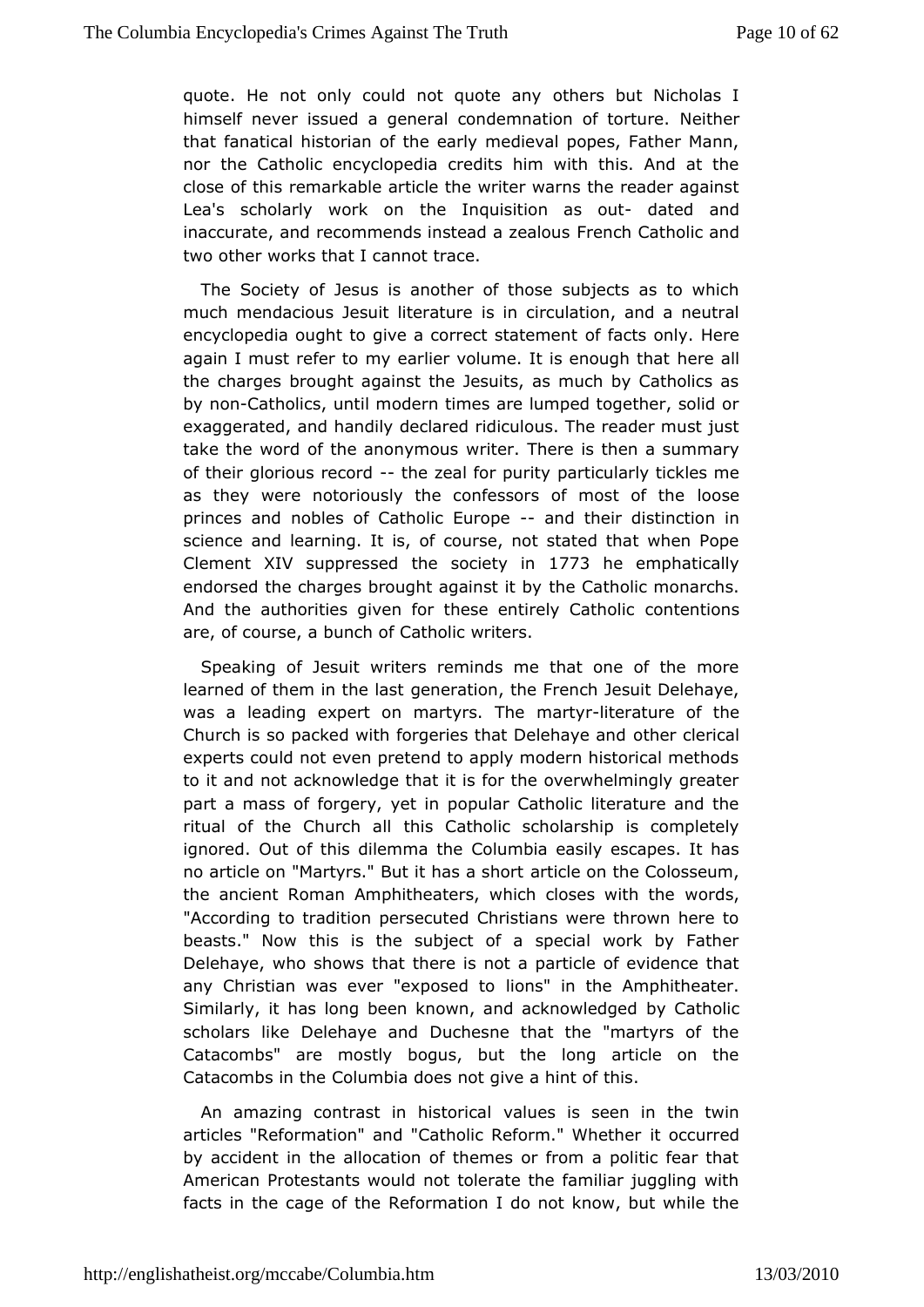article on the Reforins avtegna fair and based upon Protestant authorities, the article on tReformhosion the worst lines of the new history. We are tolopetjhoartat"iit el gojet out your best dictionary alled the untertainmation"; as, in fact the best Catholic historian 500 ytehaers lastr. L. Pastor (whose work is not mentioned), calls it.w Foreadl, itsthat, to suggest that it was only a response to the Protestant Reformation; when practically all Euartchroadian ministorians assert and ome who knows the facts can avoid saying. Excep that we get a frank retfoertehrec corruption of the bishops and the immoral Renaissance papaardooul et, is htehe same tissue of lies and sophistry as that which I expame wrieds in the volume.

"The central feature of the Catholic reform to was the Trent" we read, and the popes of the Council were Paul III resisted the Emperor's demand for hae owo ausnatido busy enriching frais children), Julius II (one of the most repulsive popes of that gay c**entural** Pius IV (after whose election, says Pastor, "the evil element savaakened once more"). As a matter of historical fact, the Councilitedid erboatt dose guimtil 1562when the Reformation had swept over; half odf Europe course, it is "pejorative" to say that the reformation provok The reigh Paul (IcM ed 559 was the writer sädy svoted to the purge of the pauplati," and from Paul's time dated the "quasmionastic air that has eventarissinate rized the Vatican." Phew! In the earlier volume I quoted eas  $\alpha$  ap diional of the papal court 670a century laatsrgrossly corTruptquasi monastionakes me laugh when I remembre t 9004w stood on the mit of the Capitol in Rome with an American official who knew it welhted be out the house of the mistress and children of Cardinal Vanrhuatdel biotwhooveral votes for the papacy in 1910 elections I showed nlythree popes, who ruled collectively 15 by coandsprought about a limited reform of Rome (chiefly in regard to sex); and the statement there waGatholic Reform in England, France, and Spain is ridiculous.

Among themany pages on saints my eye is caught by "St. Bartholomew's Day, Massaame bf,turn eagerly to the account of this foulest outragethot ethnew (which is supposed to have followed the Cath@hilo Refirmes are devoted to it (much less than to the St. Bernard Dog), and no is said abbhuet appalling extent and brutality of the massacre The article on the YTehains'y War is worse. In the vein of the new history it is represpenet ded man aantly a political struggle. "It was," we read, "a general Euraonpole änt wearr" ecognized today that the accent plaated eby ury historians eon religious aspects is misleading." This is recognized by no excepcatholic and the American new historians, and it is wo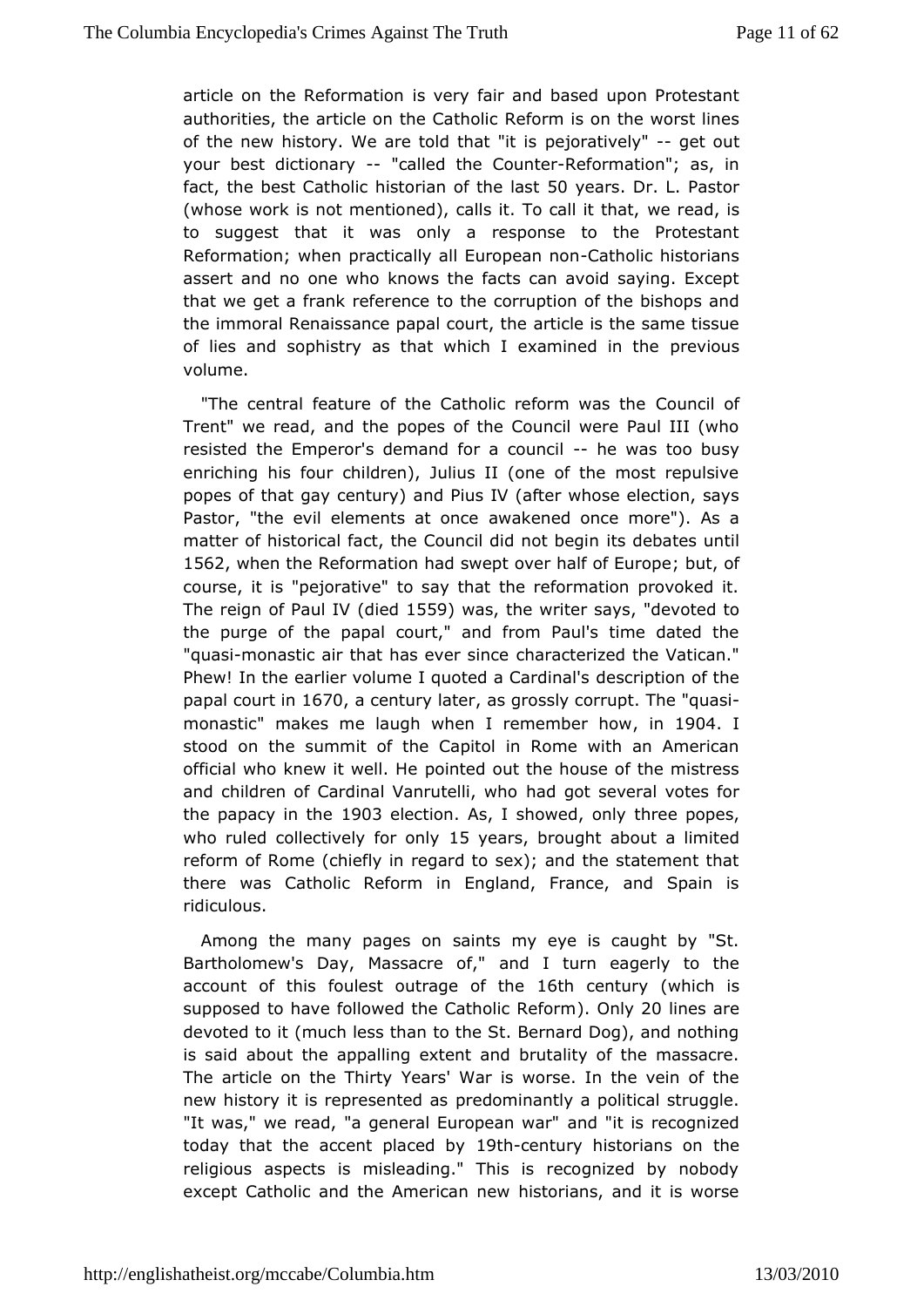than misleading ath a the cyclopedia that presents itself to the public as neutral shoutdeswise. In fact, the writer then goes on to describe it as an almomobitiopaulrestyruggle; a conflict of petty German princes and for Firam converse Sweden, Denmark, England nst the Holy Roman Empire. Francwotoriously refused to take part in it, to the great ange Rome, and one doote need to know much to realize that if you strike it out of this list symply a a econflict of Protestant and Catholic forces. As I told in vtohleu meea, rithe papacy had collected funds for years for a war for the extinction Protestantism. It was instigated by the Jesuits through their and militapupils, and they moved freely in the imperialist camps; and the paspuabosyidized it until, near the end, Pope Urban VIII allowed his greedty rappartic persiate the whole of the wafrund. That political antagonism qeunatrerreeldntohene ever disputed, but it was overwhelmingly a religious war, a war of the most barbarous description.

The article on Galileo amadtiother will be considered  $presently, when we examine the new **hike**  $to$  **is**$ But it must be understood that there are very many other art besides those I have noticed, or will notice that are very far being neutral and balanced statements of the facts. In the f lines on Satanism a wee a purely Catholic perversion of the facts. Apart from witchcraft, aw hoch aw arse ligion or cult of Satan, the Black Mass was either a xhoy pictratiin bad f the rich by priests, as it was in the time of Lroegias  $\alpha s$  V, or, as recent times, a fiction of novelists. The long article Scholasticiissm obviously Catholic and gives no hint of the ordinary philosophic estimthet wheird collection of disputations about fixed dogmas. It amusseesy smehathen it the University of Louvain, under Cardinal (then Professor) Me was a busy center of the new zeal for Thomism. I was Merc favorite pubelre, and he let me know how far his creed was from that of The mome isn as.

The article on slavery is a masterpiece of misrepresenta Slavery in the Roman Empire is most unjustly described, and said that ithe roduction of Christianity "mitigated" their condition It was, in fa**ct**, reved by the ESpticciocrean lawyers and, especially, the great Elpincouer necarn Hadrian. But not a word is said about the many pagan conders may to whave fstill have fine speeches against it by the friend Doot the Emperor Chrysostomand, on the other hand, the defense of it by the tw leadin Qatholic moralists, Augustine and Aquinas. The reader c not get the faindest how the lot of the urban slave in Rome was transformed beforthen, orhow vilely the serfs of Europe (real slaves and the bulk of the poptue attiend ) for exercicenturies, and in many countries longer. He does not real though a little reflection would tell him, that it must be so,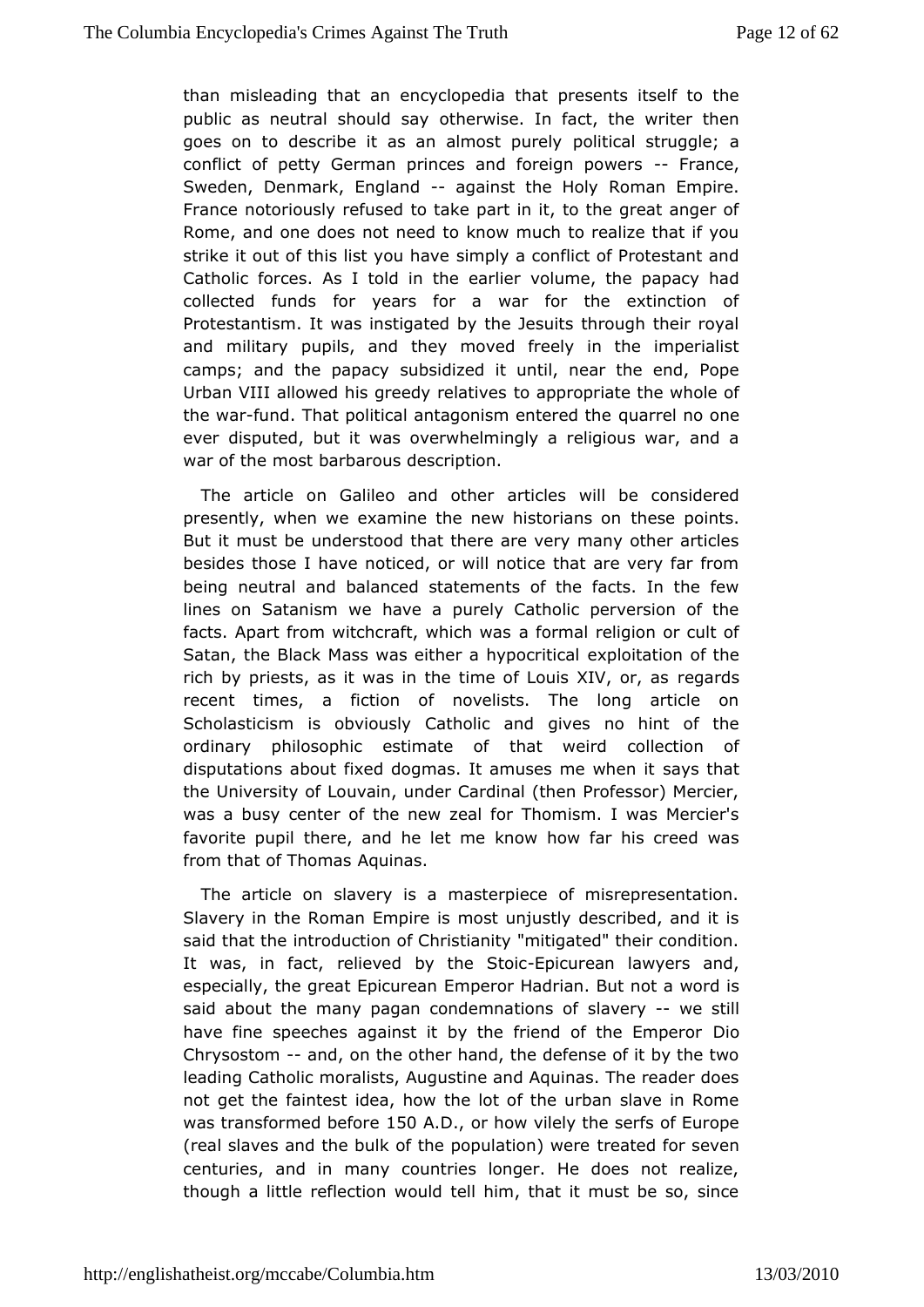the whole those wonderful moralists, the Scholastics, who a now proposed to msras guides, failed to condemn slavery or serfdom, and that no pope cothelemm nuendil the French philosophers of 18th century taught them. Tubsetice introduction of slavery into-Ameraidanever been fully abolished Eiunrope- is misrepresented in the interest of the Church. The large sulsae - end factor show the Moslem is heavily censured, but it is not mentitchneedSpthanaitsh Arabs were furnished with castrat-bodysslaapparent astrated by the monks-by Catholic France. Wilberforce is szeiadl tfoorowe his abolition to his Christian piety, whereas his very orthodox admith their biography of him that he learned it from skepti writers and hwiansself a skeptio yfears afterwards

It will be understood the purpose I have not made a systematic examination 6,0000th0i0s0word encyclopedia. I have just selected a few articles in which likely fond the kind of prejudice and untruth which I suspect after my analystis e of ew history. Any reader who is familiar with my writings on the pioptes an four, will be amused to read the article on the papacy and threo sice ses of of ndividual popes. It is amazing how many virtues of the uncheodenerally for by their epitaphs) I overlooked and how many vices of t the writers of the encyclopedia overlooked. I have, moreov confined mysehistorical articles, and in fact to such as relat to Catholic histortyhearredore properly confirm my suspicion that the Catholic Church in wAt the riitcsa, masses - of ill instructed voters and readers, has such  $\operatorname{\mathsf{crit}}$  fundation the of books and periodicals through its hold on bookstores, lib and reviewers. that it is directly and indirectly poisoning sources poutblic instruction. But I am little move a than half through my task and rentush to the analysis of important points in the new history, now collupaling by a my dehone ach point at the Columbia Encyclopedia.

#### 2. DEATH FOR HERESY CONTINUES

When we cross the chronological le  $\psi \circ \psi$  which we did at the close of the first part and ithipsometrant, point to consider is whether the foul practice pehalmesing especially the -peath ty, for criticizing the traditional creed continued in what the historians called Modern Times. Some  $\sqrt{ }$ historians blunt the edge of the indignation of their readers at  $t$ horrors of Itrhopuisition if they have been conscientious enough to tell thesbyreminding them that the Protestants as well as the Catholics now punies the exclusion of the resy. Some go so far as to insist that Catholics wahter and an sopinion of their creed, were logical and consistenwhiin ed thing so, Protestants, being free to read both sides and less peremp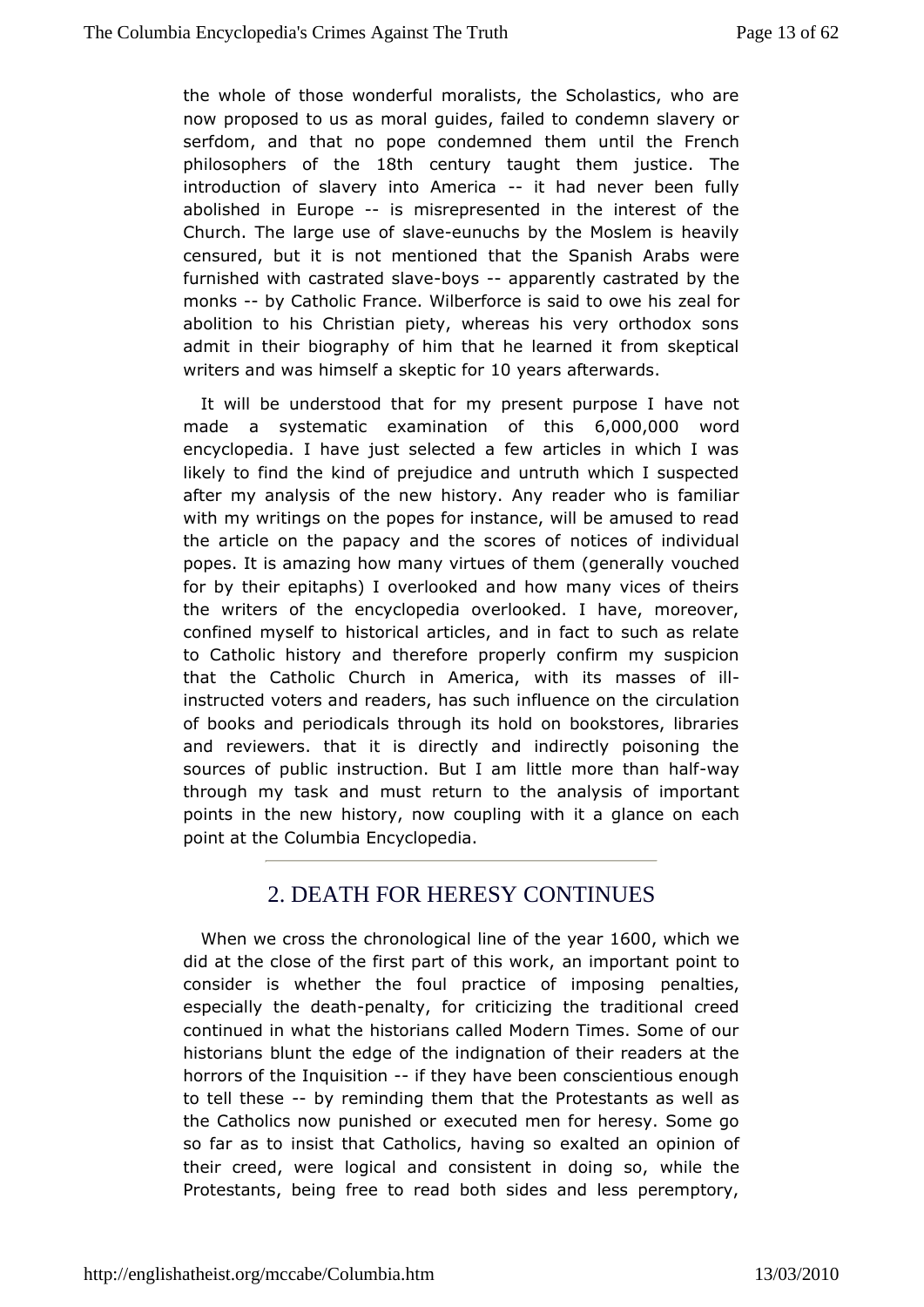had noight to inflict such penalties. To all such Sophistry in mouths of lay wen moderns reply that the papacy and the hierarchy were mainly defendowng phevileges by such outrages on the most precious of all freet om miss mather ight and assert one's own convictions. And it is, in any case, unjust Paotestants to suggest that as long as they had the pow to do so they evopually guilty with the Catholics of torturing and murdering men who dfirfolderret them.

One has a right to expect historians who claim that they a psychology to the record of the past to remind their readers momentum toradition, as few of them do. As this horrible practi had been forced up**o**n itcheauthorities of every country long before the, Reformation and metrathequalt beemegard it as a vital part of religious duty, no impartia expension hevould Protestant powers at once to reject it, especially in the time religious wars and Jesuit plots and revolts. Yet it died o Protestand untries when this turbulent period was over, though the state was asto blwerful and the nation in each was still virtually united in its **Haithand**, which had never admitted the Inquisition but had a nationsatlatlate, Dheehaeretico Comburendo, condemnings, heretics to be burned, this w abolished as ear1678stn Franctorture or execution for heresy continued il the days of Voltaire; in Italy, Spain, Portugal, and Latin Amethoeal Stuhn to lenturly ardly one of our historians notices this sociafbyctsigNmoificamethotices the still more important fact that the Cshtuirlch of bifc Rad hye claims in its Canon Law, reaffirmed in this the entitutry. not only has the right but the duty to put heretics (by which it mean whowere once baptized in it, even as infants, and have quit i death, and derefore to inflict on them any punishment short of death. No Protestanthals ulmehd that for mo200 the ants But the Catholic Church is doward dt dothe practice if ever a Catholic government feels itself stroomgeremiouigh Take no notice of American Catholic writers who stane motherwise. Let quote a papal declaration that the law is, not in abeyance, officially disowned and abolished.

The last historical phasenform bhuiss practice on a large scale gives us a splendid opportunihtey roeflitæbsitlining of the new historlyn the16th and17th centuries the sfauorryed expended itself mostly upon witches and I do not know a si one of obirstorians who has a correct idea of its nature. Th majority of them domento it. Professor Langer refers only to witchcraft in America. The dioe we fuel root of the abominable superstition," as Professor Lucas cald bid it, ishcare editated idea that the witches were men and women who individually ' their souls to the devil," or aged and neurotic dames who suspected by pthosple of having done this. "It was still generall thought," says Prolfesas; "that the evil spirits and the. devil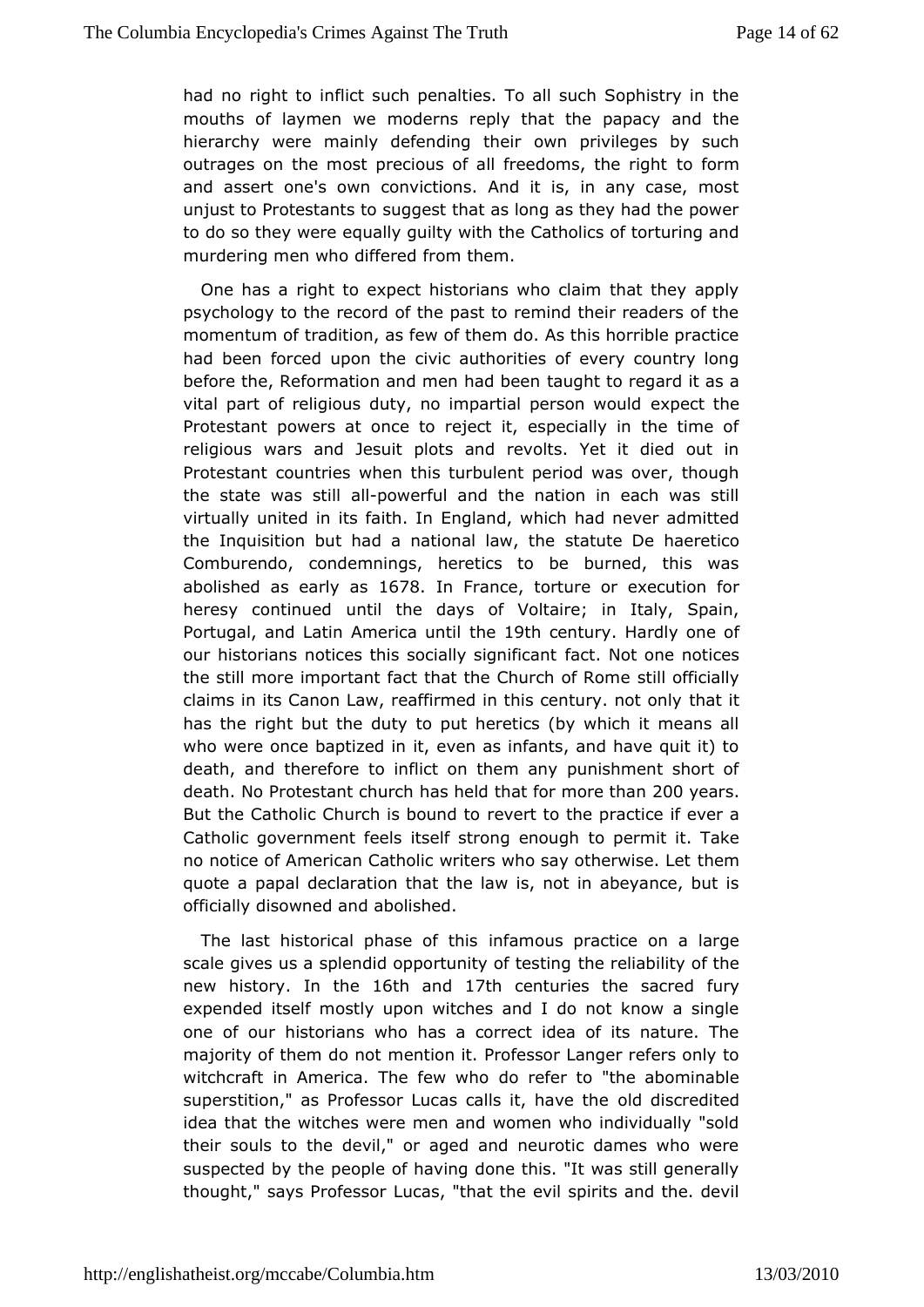operated in the witchestrudt theat this was a common opinion, but the mass of definite evidence and  $\theta$  dentared in recent years, particularly from the recwrideshees, trials of shows that witchcraft was an organized religion, spread from to endf Europe, with at least hundreds of thousands of adhere at any time in to the and 7th centuriles aving a large body of officials who werequhealent of priests and a ceremony of initiation for which the womenen weensethateeid babies in arms, and with apparently as many meme mabews men

It was a definite cult of the devil (called the Spirit) and intelligible grounds. If, on the lines of the ancient Persian r whichwas its chief root, God created Spirit only and the de created matter cluding the bodyf) God put a harsh prohibition on sex and the deenvoibumauste what he had created-- man's supreme, friend was the devil and not the Christian God. The sexual hypocrisy of nearly the whole Christendom cemafutey century encouraged the creed. It was not a revival of the Alboge endsiafor the real Albigensians frowned upon sex as the work of the monde will Calmidist as a "pure spirit." The witches respected Christ oas the apostl austerity and worshipped the devil. They did not, as in the  $p_1$ conception, sell their souls to the devil in order to get preter powersk, nowing that after death they must join the devil in he They made no claim utsoual powers, and they rejected the repulsive Christian idea of the Idevil and

The evidence for this view of witchcraft has been collecte H.C.Lea in his posthumous "Materials Toward a History Witchcraft vols1939 the German expert Dr. W.G. Soldan, and especially Dr. Margaret Murray, Univelreshtdyon ("Witchcraft in Western" Elald plet is so generally accepted in Europe, that it is recognized in the latest editions of bo leadingencyclopedias, the Britannica and the Americana. I am for a momenutggesting here that our now historians are claimin to have corrected the is "Colrdy". The endorsement by the whole of them of the theory that chuars ebnet eim European history for centuries and their complete exclussion vatewtheust confirms what I have said: the writer of a universal history must on most points take his views from others, and the new histo haveunfortunately taken theirs largely from Catholic writers. Columb Eancyclopedia amusingly illustrates this. The writer of article on Witchgoværtst the old idea in all its ripeness, never even mentioning that it hcahsalbeemegned, and then he blandly gives as his chief authority Dr. Margaboste Mbororkayhe or she has never even glanced at), the ablest and most convir champion of the new view.

The fault of the new historians herereisnathkeabnhoere because the old idea of the witch is not only bruidiculous in its was completely refuted by authentic evidence given in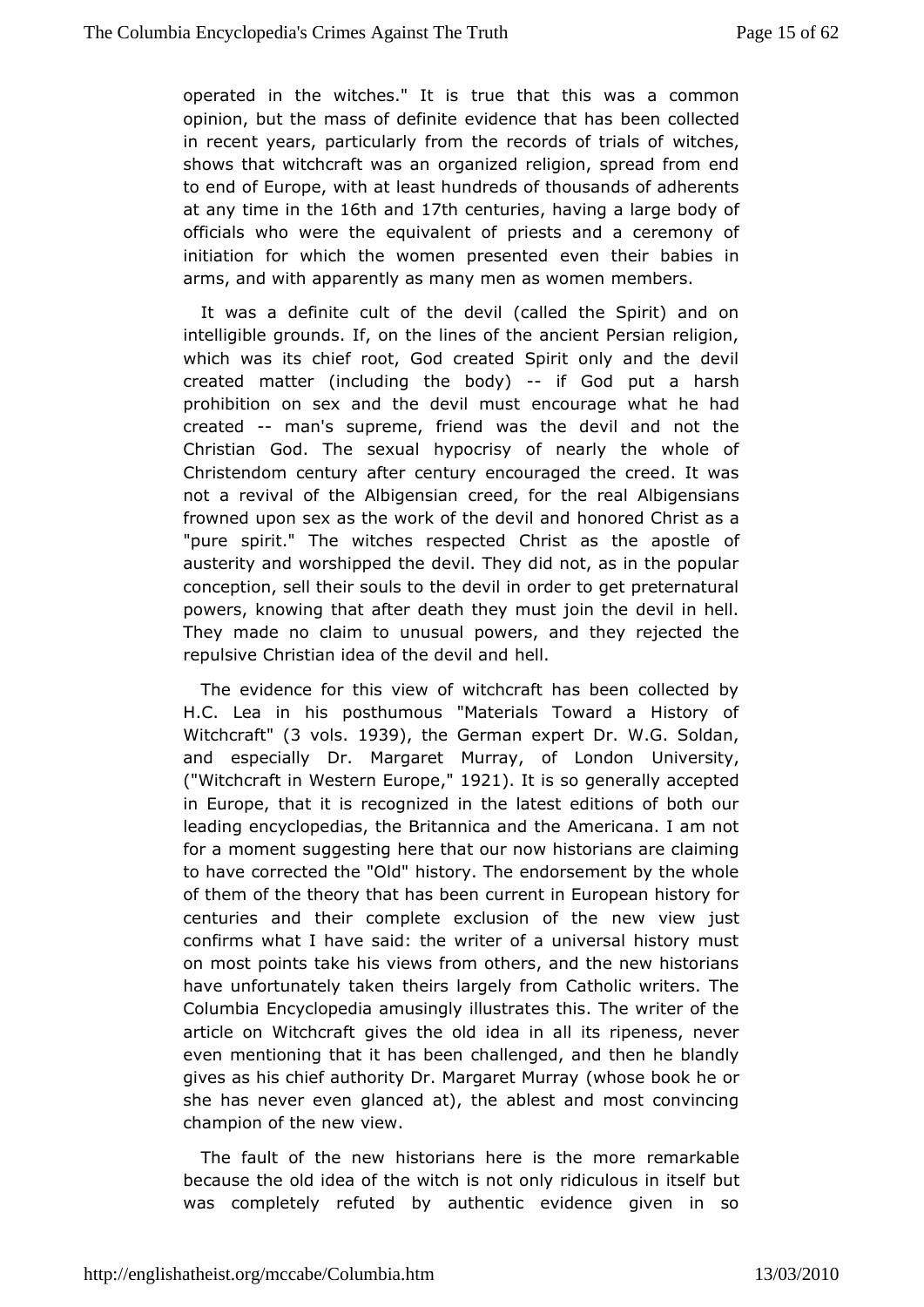important [American publicati](http://englishatheist.org/mccabe/Columbia.htmimportant)on, with a special chapter on th subject, as Prof. White's "History of the Warfare of Science with Theol'' o @gyvols187 \$. Theold idea, so incongruous in the "new" history, was that these wiwton hels ended dames who lived in isolation, generally on the fromgeheef a village forest, yet used once a month to repair (flying through the ai broomstick) to some glade in the forest where they held an (apparently with mpany of devils) with all the sexual vitality of goats.

Apart fromthis inherent absurdity, the evidence given by Dr. White, later multap birendously by Lea and Dr. Murray, ought to have blown the old m-whilighskiys a letter writtle6n29 to a friend by the Chancellor of the Brizsthuorg cafbout things that are happening under his own eyes as at that that he. He 400 men in his city have rbæreen to, be rested on the charge of witchcraft, and they include a dean (who has been torture several pries4sseminary students, the notary of the Church Consistory (a very learned msaene), radin dawyers and city officials. Several beautiful and  $v$  and  $q$  using tea emd hundreds of children of both sexes from the age of three to havebeen or are to be executed. This was the situation in a I number of Germatines, to the panic of the clergy. In three  $m$  on th $\mathcal{D}$  00 were burned inbitshoppric of Barbe 600 0 aimed another bishopric. The one historiaanttewn hote blasto compute the number of witches bu-rone odbislæys se with a largexaggeration hat it 9,000,000 nother historian says that300,000 wereburned in England, where, Miss Murray shows, the cult was similarly organized and irmly held that women willingly died for it. It was the same emtFreamegion in the South of France is described by the diswimguished judge was sent to clear it up as wholly given up, including the prie witchcraft and sexual orgies every month. Yet in this vast spr a rival ligion to Christianity on the threshold of modern times new historiawhso, give etmenth the space to it that they give to many an insignificamatch or saint, are so little interested that they just repeat about itegend dhat breaks up from its inherent absurdity the moment you iteflect upon

## 3. GALILEO AND THE ADVANCE OFSCIENCE

As we approach Modern Times our historiansenee that the which is slowly developing into one of the most beneficen humanagencies must receive more attention, I assume that mo readers will agreme with at it is mainly in virtue of our science and our social idealism atcheathearriseonr had until the present demoralization began a fewspehighambove all earlier ages. A modern history ought, theresfpoerei,ato make a point of tracing the broken course of these two factors through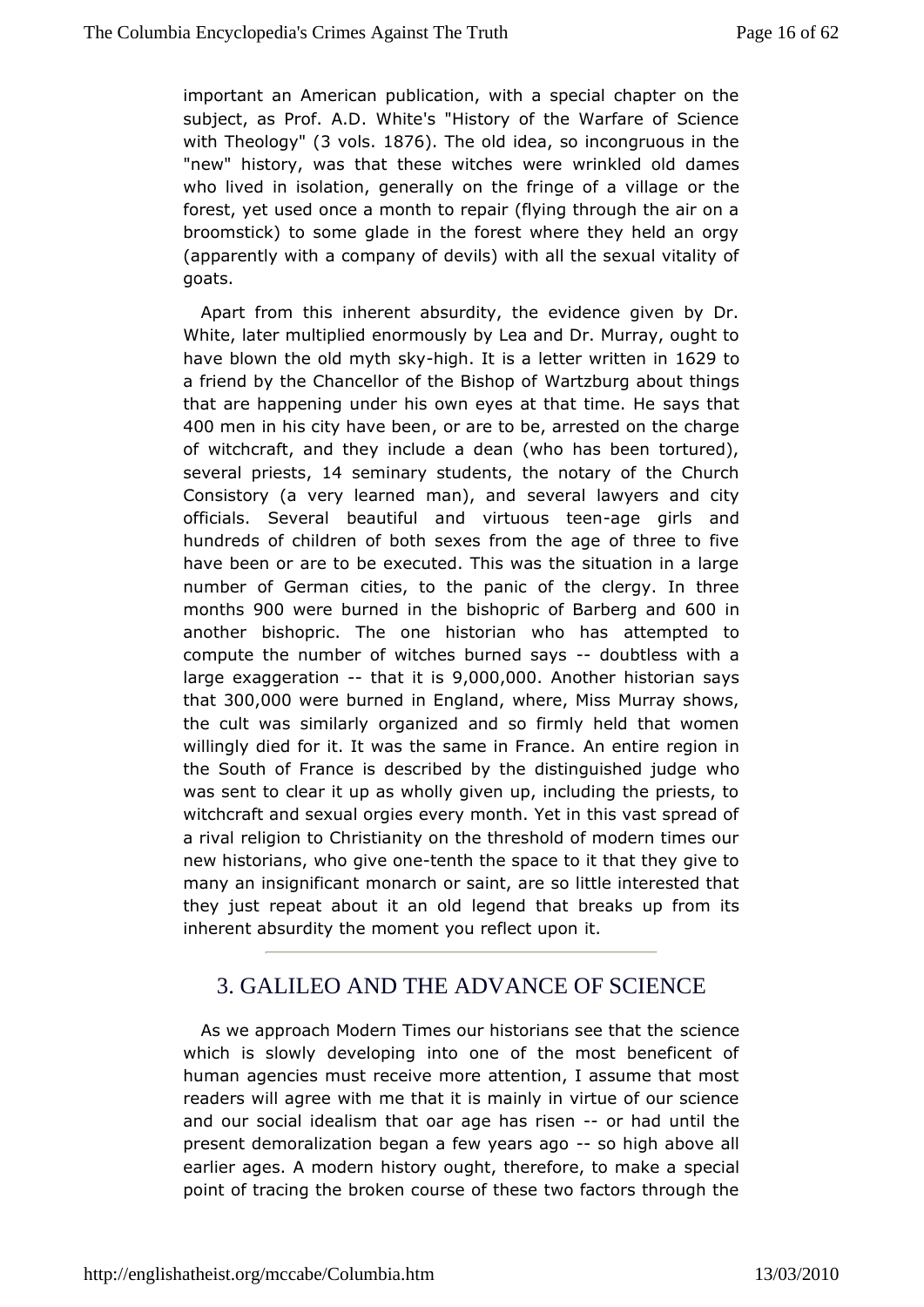past, 500 years and in this our historians almost completely fail Instead of dojiunsquice to the Elophic oure-an Alexandrian development of science theuy permilarige ette it because Catholics are now calling their pharostophy incomeist philosoph-y?and they do little justice torethey aghreaantd further development in the Arab world. Instead of frankly describing the fine social schemes inspired by the Epicureans Romaffimpire, they, or most of them, ascribe the improvement the new religinoinch, when the Empire perished, let the whole of its social welfare pwoirskh. Scarcely one of them fully acknowledges that the revival of ncEwird and in initially due to the influence of the brillia-nion cilvilating in science and social welfare as well as art-**and waspain.** They echo the absurd Catholic pretensions about "the science o schoom en." They suppress all the evidence of the church hostility to scaendcall reference to the imprisonment of Roger Bacon and the tragic Cfead eood Ascoli and Vesalius; and they do not tell how Copernicus, who entroath hidse a from the revived Greek literature, was so persecutpeudb tihs ant inte dare only as an hypothesis, and only when the door of escape to h wasopening before his eyes.

We now come to the famous case of Goalibeur. Most historians (Langer, Sheppard and Godfrey, Geise, Sellery and seemto have decided that this little matter of the persecution Galileo was wnootth mentioning. Others (Boak, Slosson, and Anderson) refer to the firwshict trialwas comparatively harmless, and not to the scandalous csed tem that indefinition, and grave persecution of the aged scientist. Professors Wall and Tayl(di. 40) on the other hand sa'iyn that last trial torture waapsplied to the old sciewantostof which there is no evidence, asnedemits unlik@tofessor Perkin(\$35\$tvs

"Thesevolutionary teachings (that the sun is stationary an moves) wegarded by many as wicked contradictions of the  $t\epsilon$ the Bibleclehey feared that they would turn men away from Here, Galileon pwassoned and forced to swear that his teaching false."

This sophistication of the facts is hardly proposition than Some of these historians who set out to help us really understand the mind of the Middle Ages have strange ideas c conditions. cTohnem on people about-wahcocrording to them - the papacy was so conncoent noendly know nothing whatever about the new idea of a central sunofb the ever had the waver heard that Joshua had once commanded the sNotto stand still more than percent of the Italian people could iread and not percent evead the Bible; and the idea that the Old Testamen was read to them in ishabsurd.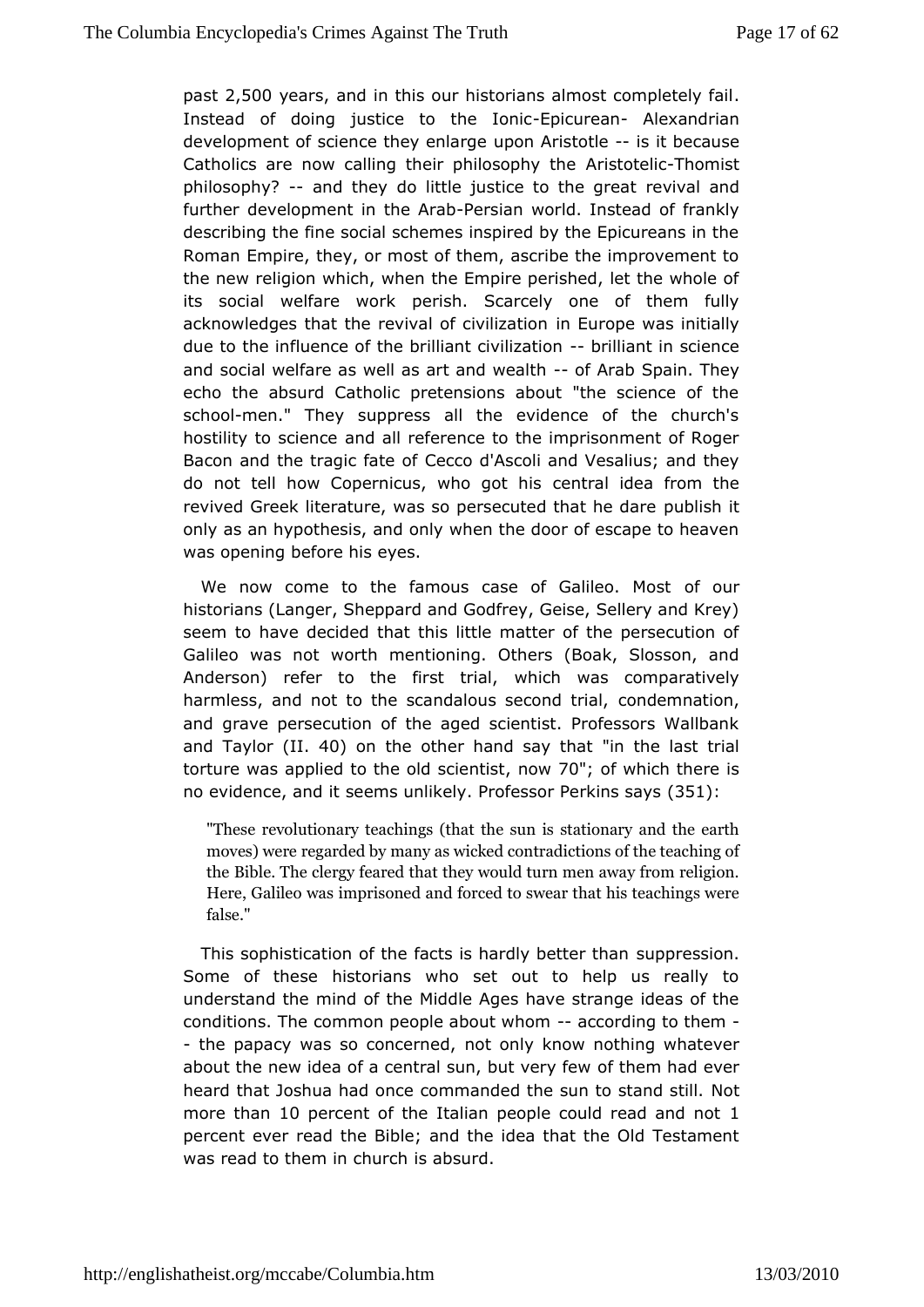[Professor Lucas may have](http://englishatheist.org/mccabe/Columbia.htmProfessor) been conscious of this when he that Galileo annoyed the philosophers. who followed Aristotle theseapproached the theologians, who as a rule were friend towards the theori Cospernicus. In point of fact it was the Polish clergy, not the prodesion and philosophy, who intimidated Copernicus. "However," slays a Pro" fo a bioteo harshly ventured into biblical s-cthoothes profoematdent of pointing out that Joshua (or the writer) evidently believed thesun traveled round the aemaditiso drew upon himself an inevitabloondemnation. This, however, was "not an official pronouncement of the belocuature the pope did not sign it." He seemed to think that the C Sangregulation was not an official body.

The wickedness of Galileofoheed atyhse, Church from both its earlier and its later liberal attsituid bectow Taord sustify the latter part of this strange proposition bhese raveles us to that from this date onward we find eminent men of science eq distributed among Catholics and Protestants. The partisan is form his oowpninion as to who is or is not eminent in Science, b fortunately Professas has several admirable chapters on science and names **about its mordeistinguished** representative in 7th e 18th, and 19th centuries mitting those whose opinions about religion are obscure. this is wh find:

 $\epsilon$  17th Century--4 Catholics and 2 Protestants € 18th Century-- 3 Catholics 6 Protestants an @ Rationalists € 19th Century-- 4 Catholics, 8 Protestants and22 Rationalists.

A complete list ofthe more eminent names of the last hundred years, when distinguished men of tience have been so numerous would betray that not half a dozen out of hundred sere Catholics. I have shown repeatedly that such men is Pasteur and Claude Bernard are falsely described as such.

Professor Barnes, who rightly opreexants history 1 \$100.00 e in large developments (political, ecanboerricthænt coletail, avoids the persecution of Galileo, but Ifinee work at him his has suffered some influence of the new history in his treatment science. He is severe on earlier historians of science who fo he saysthe once popular doctrine that medical superstition w suddenly superseded late5th and 6th centuries by the rapid and unparalleled diss $\overline{c}$  detimination  $43$ . They thought, he continues, that the Cliest stholars to Italy when the Turks captured Constain4t50 (wy philosophic bunds the end Of the Middle Ages) brought about the Renaissance, this leto the Reformation and the Age of Enlightenment. Now says, we realizethtehatoots of the scientific development that appears in the case of  $Capdir@i$ ixluiseo go far beck into the Middle Ages. We perceive, in fa $C$ rusthades the ere "the most potent influence in introducing Muslims can much ellenistic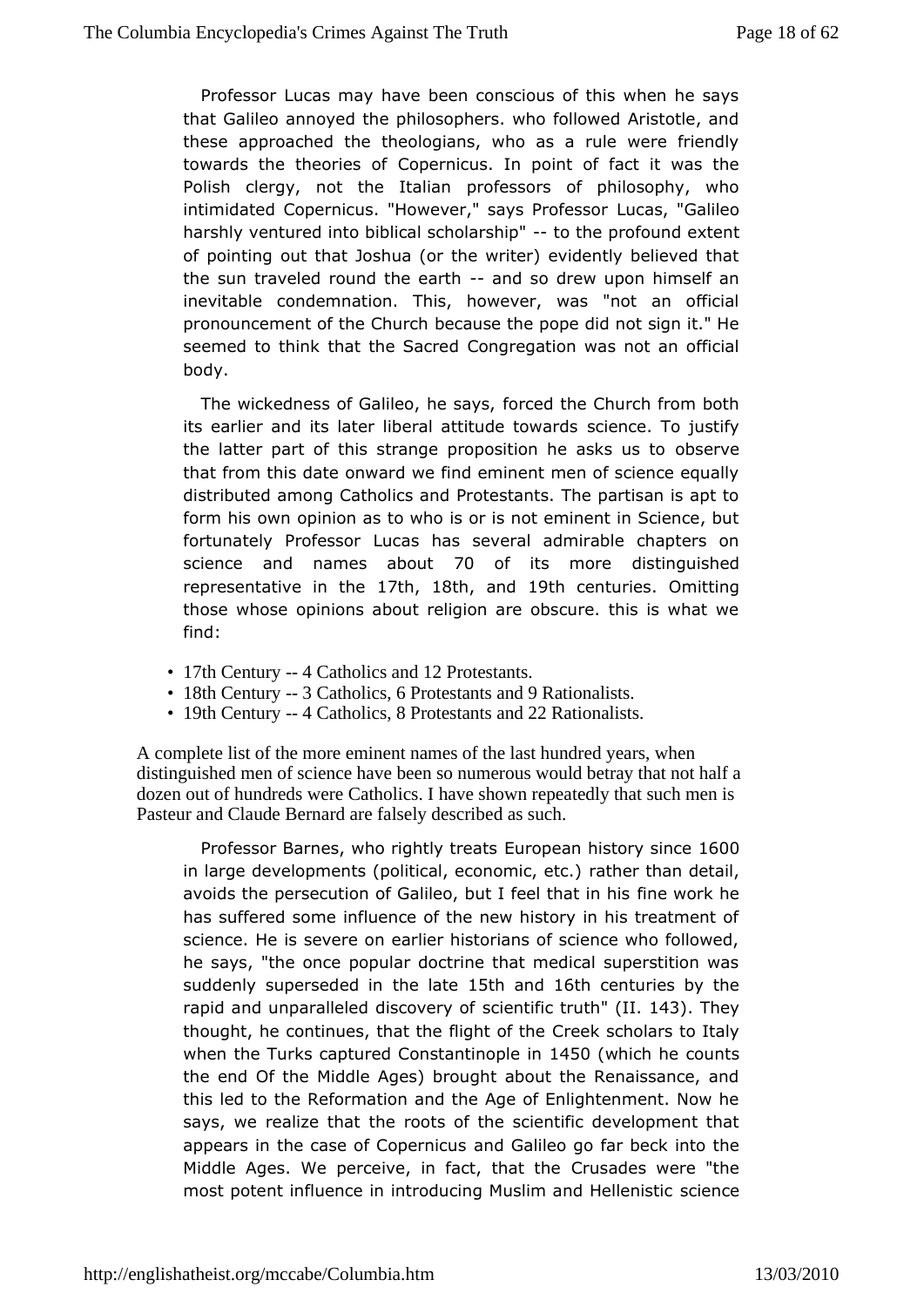into Europe." Greek scthece was none in the medieval Greekempire-- or that of the Alexandrian Greeks was incorporated in Arablongtubreefore 1t2th be centure ay nd this in turn was penetrating into  $E$  Greordoe rise feor instance) long before the first crusade; apart fromwhtatee whenct that love of luxury the few brutal chiefs of the Crusades who ret to Europe brought with them, they were certainly not of character to introsotuence. That science was brought into Europe from  $\sqrt{8}$  meabin and Sicily 1iontheory of 1th centuries I have myself always contended and do neticknsowlder authorities who differ.

Professor Barnes is here mthseled vobly of Professor Thorndike, "The History of Magic and Experi(2 antal Science  $vols1923$ , whic, hhe imagines a good deal of the mastery of scienbe Christian Scholars before 1300 Buetarall Professor Thorndike's wheeneoeknown cultivators of Arab science. They are men who either wentthteo Asitaulody in colleges (Gerbert, Abelard, William of Auvergne) or m (GrossetesBacon, etc.) whom these taught. Such details as h adds do not alter our generien reatle. The point that is really open for fresh research by an uimprees tuid acted is why, if Christian scholars were welcomed to Areabri $\nabla$  oaksedues as  $10$ th centure wen the science of astrom own hych the Arabs had made great progress, made so little, if any, advance Christendom unteilend of the entury he science of chemistry, we admit, was unhiuvanted, because princes and prelates were eager everywhere for oth alchemist to find the elixir of life (to keep them out of heaven as long possible) and the philosopher's stone (for turnings. base m intogold).

The experience of Copernicus and Galileo on the threshold scientific age, and smothered with Catholic sophistry mendacity ever somugent to be presented with scrupulous accuracy to the modern readteris, If blrid of y on the facts as they are determined by the leading Perxonweerts for Copernicus and Favaro for-Ghaelilre coader will see how unsatisfactory the new historians are at this point. Nil Coppernigh (in Capienrnicus) was not "a devout Polish priest," but a looksieing Prusmiandical man whose-binschepmade him titular canon (though nevegipeishim an income. He spent some years in the universities of Ndodtholttaly, but lecture there or in Rome. In North Italy he picked up the old ideathat the earth circles round the sun, and after his retur Poland verifiwdthitinstruments of Arab origin; but the scheme of the solar system whwiccrike hole out was totally wrong. The hostility of the clergy forced him the wruttinout and publication of his famous book until the end voefn his life, and then he had to represent it only as an hypothesis. When Ga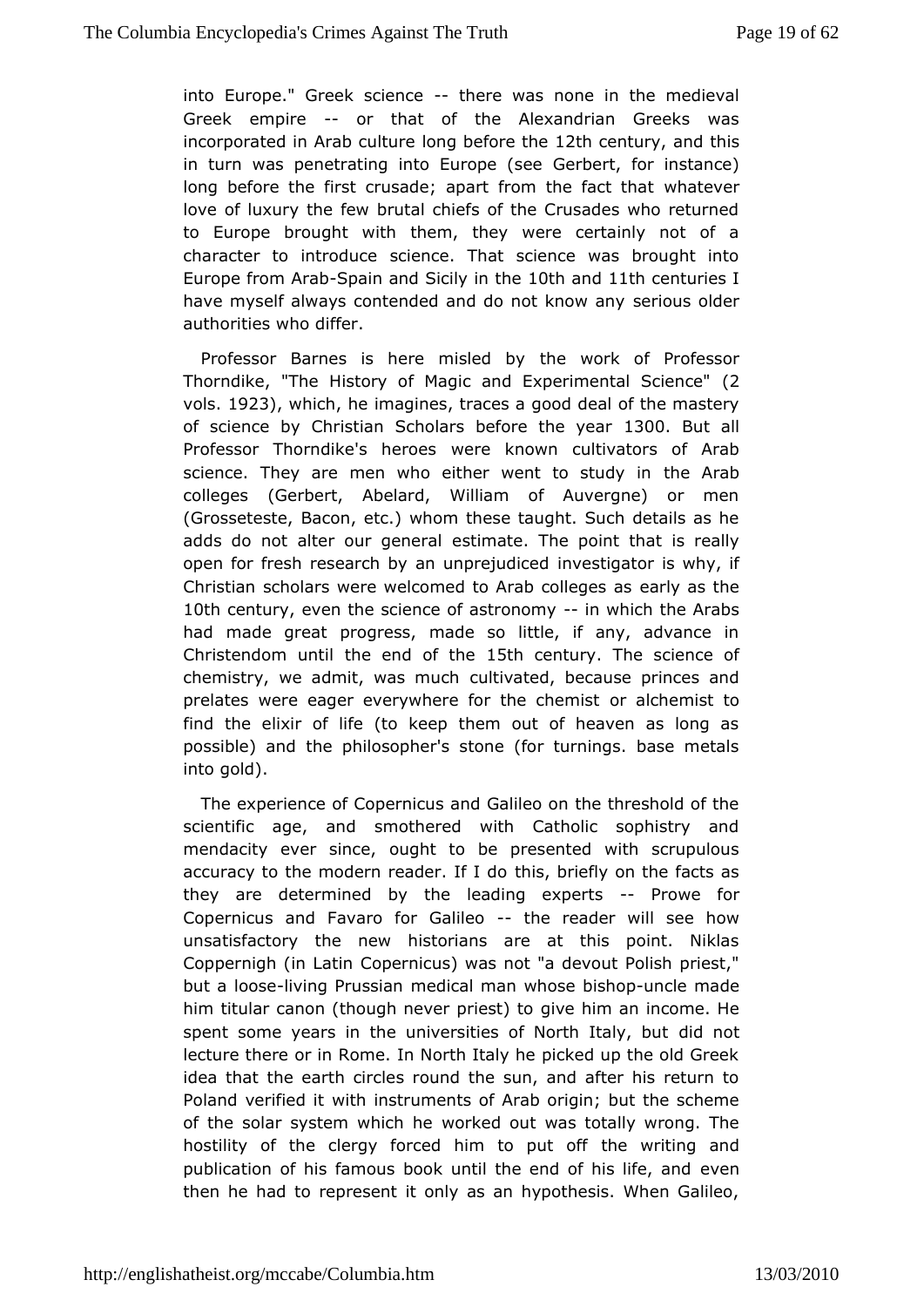now arme [with a telescope](http://englishatheist.org/mccabe/Columbia.htmnow), proved that it was a fact and was indiscreet as to muleansthinouma he, wina \$615 summoned by the inquisition, headed by EC ald dairmailne, and his theory of the central position of the sun was confindermeantleved ( $a$ explicitly) heretical." Whether he solemnly promised teneed he it algoain to disputed. The highest authority, Favaro, denies this. Coper book was put in the index, and the teaching of his system forbidden in Cantholic colleges unn Sthin the netury

Eighteen years later, theensee owo and and far more serious trial of Galileo, and the account Fgavano, by the chief Italian expert (not translated, I believe)doissub maesnede upon in the possession of the Vatican which were taken by the  $F_{\perp}$ butwere not made public until late in the last century. These Favaro's work attetaken into account by the new historians and are not mentioned binbiltihoegraphy of o-tuo-d"autpe" Columbia Encyclopedia; and Fahie's biotoke cw mime hends, is too early to take account of them.

Here I need say the documents show that Pope Urban VIII, who is generally reprebented ast to science and most considerate to Galileo, pressedgridencet threat blownerss, even cruelty in view of the age and illnes to endature scientist, Galileo had, in his recent book, made him ridiculous in the e Rome: that the statement, that the earth revolves round the was agadmeclared formally heretical; and that, while the actu use of torturempsobable, there is a significant blank in the records from 20 the 24, and Favaro thinks that this means that Galileo was in the dungebmq of sthion. He was exiled from his beloved city, Florence, for the fere sath of thes Catholic Professor Walsh says in his "Popes an GaSidieson's el'iftehat was "one of the most serene and enviables cnethose.whole of

## 4. THE JESUITS AND DEMOCRACY

Sogenerously has the new history broadened the opportunit of the lypropagandist that he now occasionally advances claim for the church whip bsatriovely indecent in their audacity. Last year the Supreme Council noght the of Columbus (who still believe that the medieval knights alweus) issued, and supplied free to the American public ith obusmachineesd so fof copies, a pamphlet with the title "Is the Catholic Church a M to Democracy?" On the contrary, it assures the defenseless public it is jufstom the Jesuit theologians of the church that the Fath of the Revolution hegoidea of demo@rnacpyag1e7 it has a short article "Did, Bewhlain supporter Jefferson?" To support this weird idea of the ghost of BGealradrimante, head of the Inquisition and the man who condemned Gahibero asinspiring Jefferson, the most dogmatic materialist in American literatur article gives a number of quotations from the works of Bellarr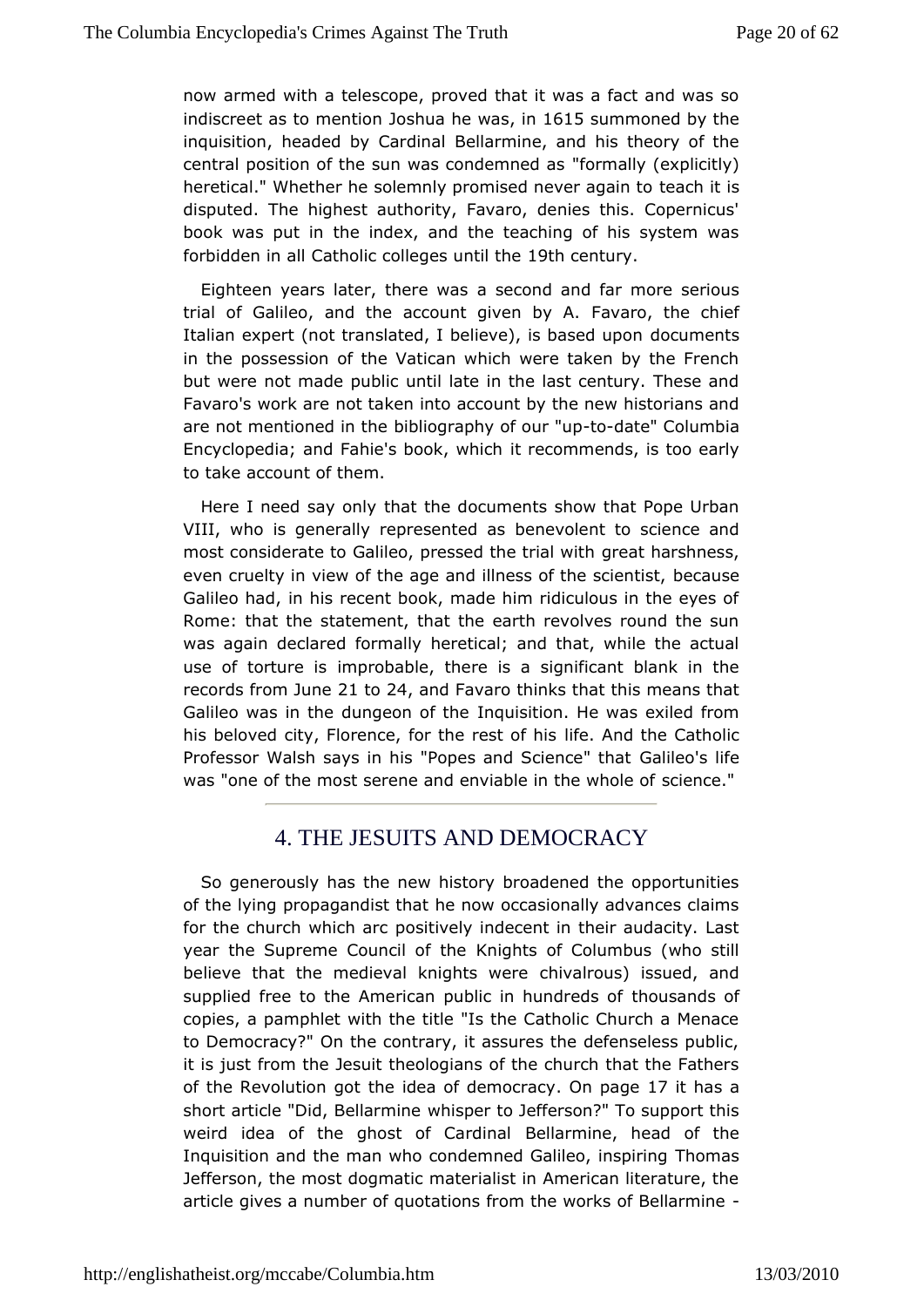- in the sual Catholic way, no reference is given so nobody a check themand anumber of sentences from the Declaration of Independence (which many tat firm to the Paine) and asks us to Admire the identity of sentiment landuagen Other Catholic writers couple the Jesusio  $\delta t$  at the neury, with Bellarmine adsiscooverer of the Sublime principle of democracy.

Now if this sort of thing were worth serious examination should ask a few questions about it. Isn't it much more likely Jeffersownho is not known to have wasted much of his time o medieval theologianhsis or theoracy from English writers of the time of the Civil War (Lilour Fingue to the skeptical writers of the 8th century whom hears esaiduou? s Dyidhe rely need to borrow the idea from anybody, seeing that it had occurre lesser men over and over again in the course of history fror Greeks onwards www was it that the Papacy tolerated this teaching in the works of two Jienspubt'ts a muthile it insisted on the divine right of all Catholic kinhanst? the aw sits uptendous monument of American Catholic scholarship, the Cathol Encyclopedia, which in its long articles on the two Jesuits do say a wordbout this wonderful anticipation of modern ideas missed such a  $q$  oppothe muturity? How is it that in the great fight for modern democ( $1a76001860$  the papacy was the most determined supporter of the murddernowsrætnamenid so on.

We will not pretend to be surprised that our own histori entirely ignore this discovery of the American Jesuits, though it has befeor ced upon the public by Catholic propagandists f the last upears we migoropte to find some notice of it. It is true that on earlier pages we hawe mfound the ntly, even heatedly, lashing out at unnamed writers (mositd wio Chatholdic are supposed to have said that Europe was entigeby sboorish, and during the Dark tAngae this Dark Age lasted 1u5thbil the centuryhat the3th century was still a gthas idgwas the church that began burning of heretics and the Reformation was mainly caused by the coofurcome and so on. But, of course, in these cases  $G$  a tilso ainctiwriw borown they rebuke. However, while we should not dream of expecting them to re the statements of Catholic historian, we could justly demand on all issuésvital social importance they ought to provide a adequate and cositractet ment of the facts.

Now on this question of the evolute moculation eidea, which to us moderns is as vital as the evolution of science historians, while devoting much space to political evolution more givan adequate account than they do in the case of ear science. in fac $\mathfrak{C}$ , obum bia Encyclopedia has a good word to say for the Jesuit theory artinclies on the Jesuit Suarez, which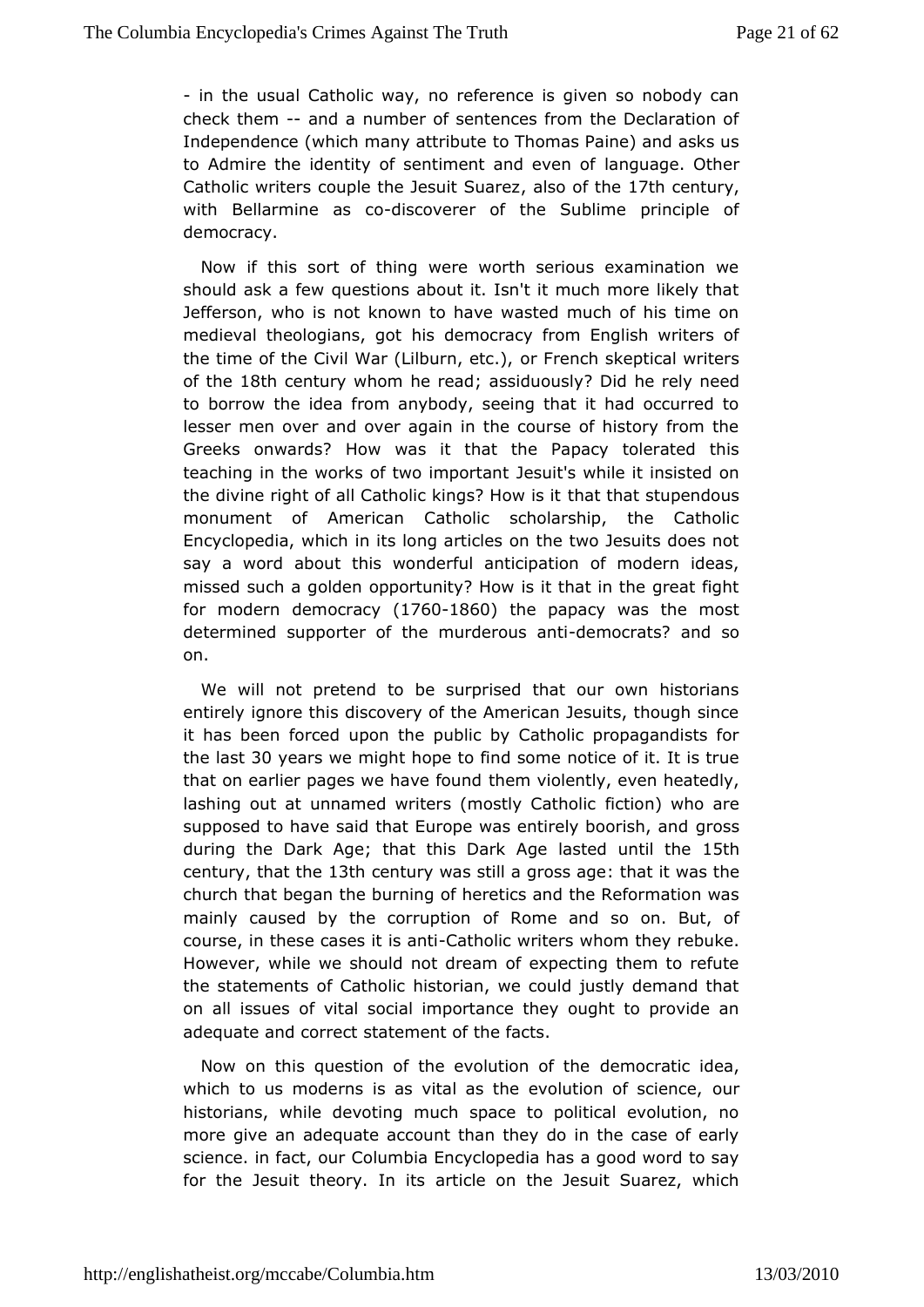[occupies just as much spac](http://englishatheist.org/mccabe/Columbia.htmoccupies)e asonth 6 haartlieds e Darwin, it says:

"His teaching on the  $\Phi$ fivkinneg sigthtat earthly power is properly held by the body of mkeem gay op ot where is derived from them  $\dots$ 

The democratic idea choauds only occurred to men (in Greece) 2,000 years before the time of It Sourage reached of the most valuable elements brought back to the race by the revival classical literature, which our historians generally disparage in th $e2$ th century one of the pupils, to **i**fe Antone blame dinded monk Arnold Boéscia (whom the popes judicially murdered) preached the idea with undereat in the cities of North Italy. Our historians never explain w hivieshewere more enlightened than Rome until recent times, and they misrepre the democratic movement in them and at Rome and do not give the reader the ildee ast that in Rome democrats fought the pope for two centuries and swae rangely treated by the popes as by the foulest monarchs. We shall just and the mareful to suppress the facts forth the nturwhen a full howledge of the fierce and bloody hostility of the popes to the democrats enable the reader to distinguish soundly between reactionary constructive agencies, which Catholics do not want him to do.

We shall see phasently. Meantime, it would puzzle any reader who knew both the an the modern history of democracy to understand how it can ever bjeusdlaimed that when royal absolutism, according to all historian became w than evern the latter part dfothheentury wo Jesuit theologians who wereotime ralmhatters as nearrond wed as Thomas Aquinas, insisted that a natriogrhth and stabel government and could depose a misbehaving king. Our historians might at least have reminded their reader's of one change would at oncoieve them an idea of the value of the Jesuit argument. Half the mon&ucrope of were now Protestants, and the Jesuits were plotting eveupwhere their authority. The Jesuits had entered uponant dideage bear hase of their historyWhenin1589the French , khihegnry II was murdered by a monk for hispaptal policy, the leading Jesuits of Paris publiclyapplauded the murder. One published a book which defended regicide, and fathepille suits attempted to murder Henry IV. If this was their atdottundter yinwhaich was mainly Catholic, what would they be likely  $t\bar{\theta}$  rostæystantbout monarchs like Queen Elizabeth?

Bellarmine and Sure especially concerned about James I, who was trying to discover triamipoorssing yan oath of allegiance on the Catholics who Survived in mEand get and. So they the timely discovery that God conferred upon the people the to govethemselves and the people could delegate this author to a king. Naturahley, misbehaved they could take back their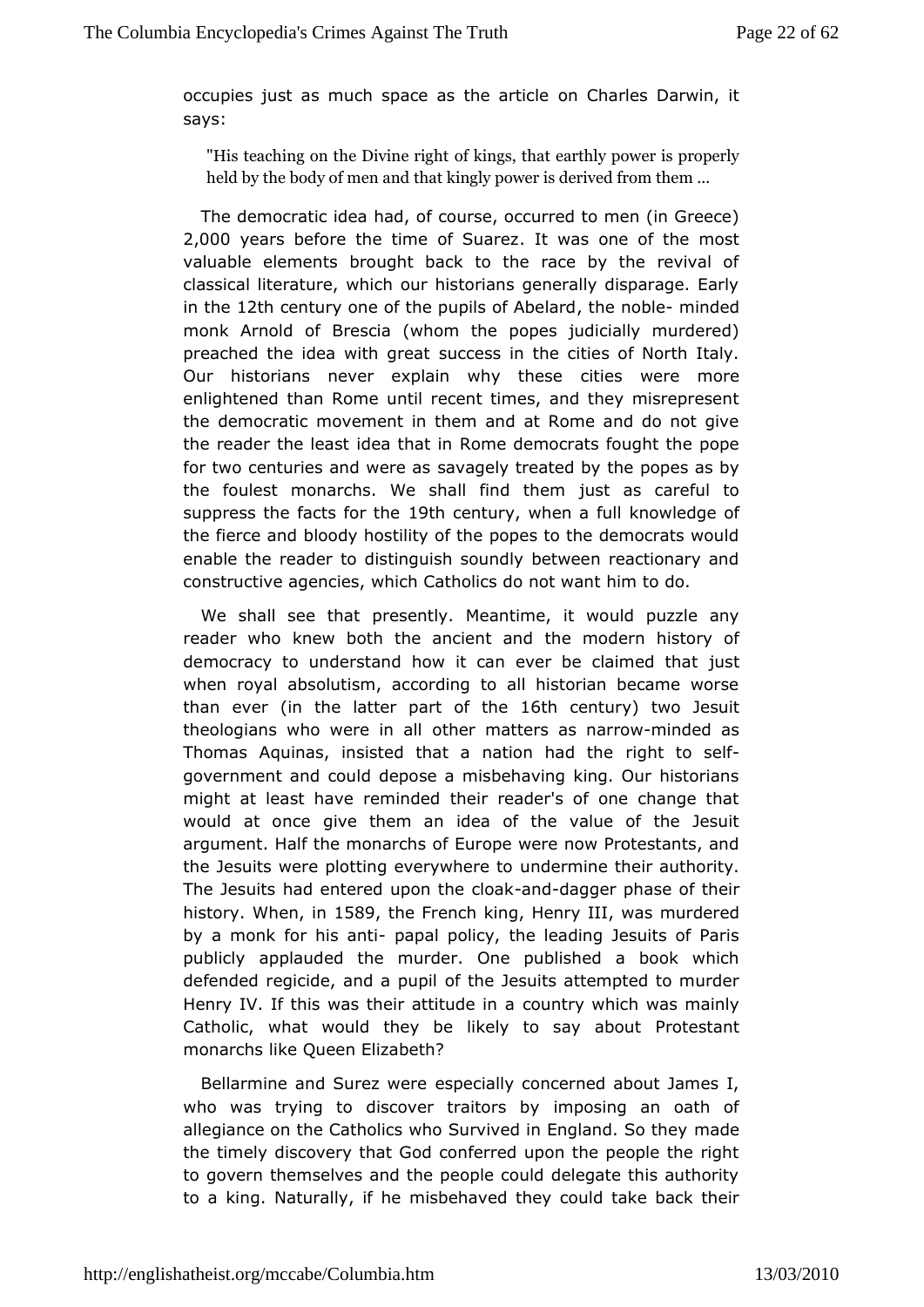[power or depose him; pr](http://englishatheist.org/mccabe/Columbia.htmpower)ovided "they shad tion of the Church," as the article on Bellarmine in tonfe SEonco at lopedia Science says. The whole theory was a trick to get indivi Catholitos murder, of the people to rise against Protestant rule and it was quderbly ped when the iron curtain was established between Protestant and Eatopeic especially when the Catholic kings forced the pope to Jeaspupites of the Papacy which had in 12th century condemned the English Barons demanding what is now respectfully called the first instalme democrad wagna Carta was still 9tilm deetury the strongest support of the monderchs of Naples, Spain and Portugal in their wholesale massacdemodrats. But you won't read that in the new history.

## 5. LOUIS XIV AND THE EDICT OF NANTES

In the 7th centulrty ald Spain sank rapidly into the ignoble somnolence in which the wound as long as they were Catholic. Germany was paralyzed by the Wah, iray of ears' England was checked in its progress by the Civil War. Fra which had nored the pope's order to enter the religious wa grasped its opportunbtocame the most brilliant and most prosperous power in Europe; and ctus msimulaetred dorin the reign of Louis XIV. There is here an admirable estopportunity to the value of any modern history, and it is easy to do so by s whethethe history accepts or rejects the gross compliments t Catholic literplayse to Louis XIV and his work. He has come down to us as "The Great Momeark hng Sun"; not only the most magnificent king in Europe, butrahiseen a France to the peak of its prosperity and splendor.

In moderonritical history the gorgeous robes and impressiv physical appearance of XIV oubsarely cover an ignoble personality; a man of gross appetites eixn, fao omdamansdo weak in sed fitrol that, in defiance of his chumalde he never the least effort to keep within the bounds of decency in t respects. Had a mediocre intelligence and a monstrous vanity and whatever great worsk ginsed to him was performed by his two chief ministers, Colbert and he couported be palaces (Versailles, etc.) which seem today to comefit mouthset to legend of his greatness really bear witness tohtise callousness egoism, for the funds were wrung cruel-lty efarbend a andlely sometimestarving people. For their capital city, Paris. he hid contempt, and he rae eyy ventured into it because it was squalid and resentful. The on**e** citm onfor this anteign for which he was personally responsible was the three vEodciacttisom fof Nantes; that is to say, the annulment of the charafriter of toleration Protestants, an act which inflicted appalling suffering on the part of the nation and began the ruin of his country. From the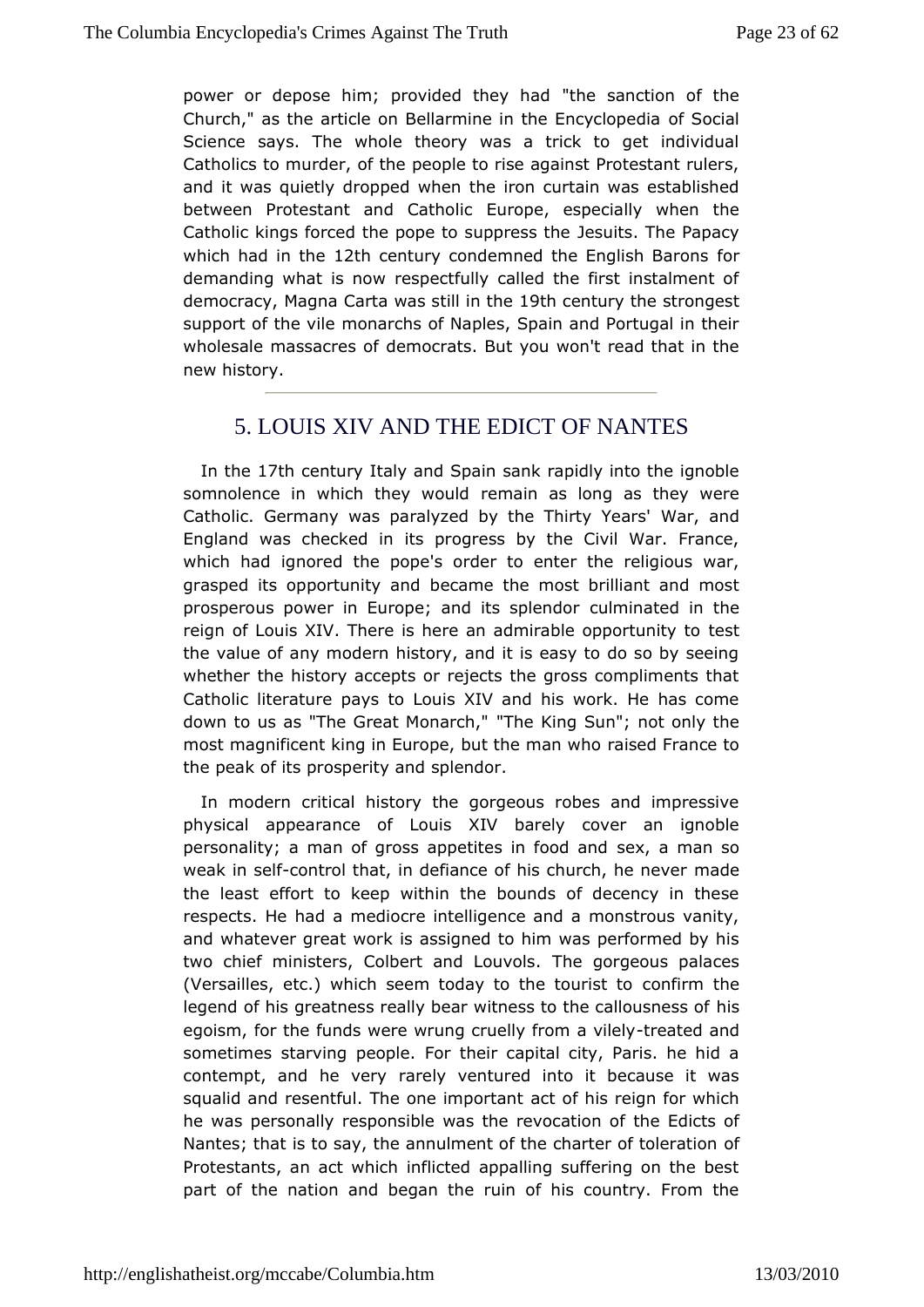[social and moral point of](http://englishatheist.org/mccabe/Columbia.htmsocial) is age was not glorious but fully equal in viciousness to the 13th core ous" y

In face of all this the duty of a modern has to boan is clear, new historians fail in it. They cannot, of course, repeat the C legend of Louis XIV in its full flavor, but they suppress unflattering taunto so confirm the legend in the minds of readers. Oar Columbia Encoyior leximathree times as much space as it gives to the Emperor Hagadyroinand, caansdu, ally mentioning his mistresses, conveys the impression that he really was a great monarch and had "an infinite capacity for wo Professors BSblæk, son, and Anderson allot him a "glorious reign" with a few shades. WanhlobaTrakylor find him a man of "more than average intelligence." But Isdomnuccth heorenplain of what they say as deplore the lack of frankneths which leave Catholic legend intact. In no chapter have we found the describing the cial and moral grossness of the general population, lay and clerisab, mandhlat that is because they would have to tell truths that wo unkdo besistent their continual praise of the Church as a Mhomenoi vægeningythe 16th century they all claim a great reform, aonfdtthe Church reign of Louis XIV affords a unique opportunity to judge wha reform was rth, for we have a better knowledge of its charact than of that opmeny jous century.

For the writing of one of my books I read of the ge volume official police records for the time of Louis (the Archives Bastille). Stenography was now in use, and these long verb records torfals, helped out by the horrible tortures in the jail afford an almumsique picture of the criminality of the greatest city in Europe. Poisonainsgenwicthwas terribly rife, especially in the middle class and a dozenthoeriasts ailn service of the church duped and exploited the wealthy a middline class nobles by performing "black masses," by means of which t professed pud folk in contact with the devil. It is a Catholic that this was donbyoalfew-pepiests. There was not one expriest among them, and sofmashwo erræble preachers in Paris. Babies were sacrificed to the devilthæn bligs benset baddies in the land lay nude at the altar while the apoidey sto fsaid his the mass on their bellies. The vilest scum of Paris hung round palaces, even the royal palace, and pandered to the unrestr passions of nobles. The Cardinal Arch bishop flaunted his mistresses as openly as at the the got appeople sang ribald songs about him in the streets. On accold out, osfay southse Duc de Saint Simon, one of the chief French write Psaros the age, became the main sewer of the lusts of Europe." Gambling more sord hoan in any other age, and in some ways the glittering nobles were filthy is hear eunforgettable scene in a letter of one of the literary ladies. Deneareah adarrel between the King and his chief mistress. He complsatianeld bleatausshee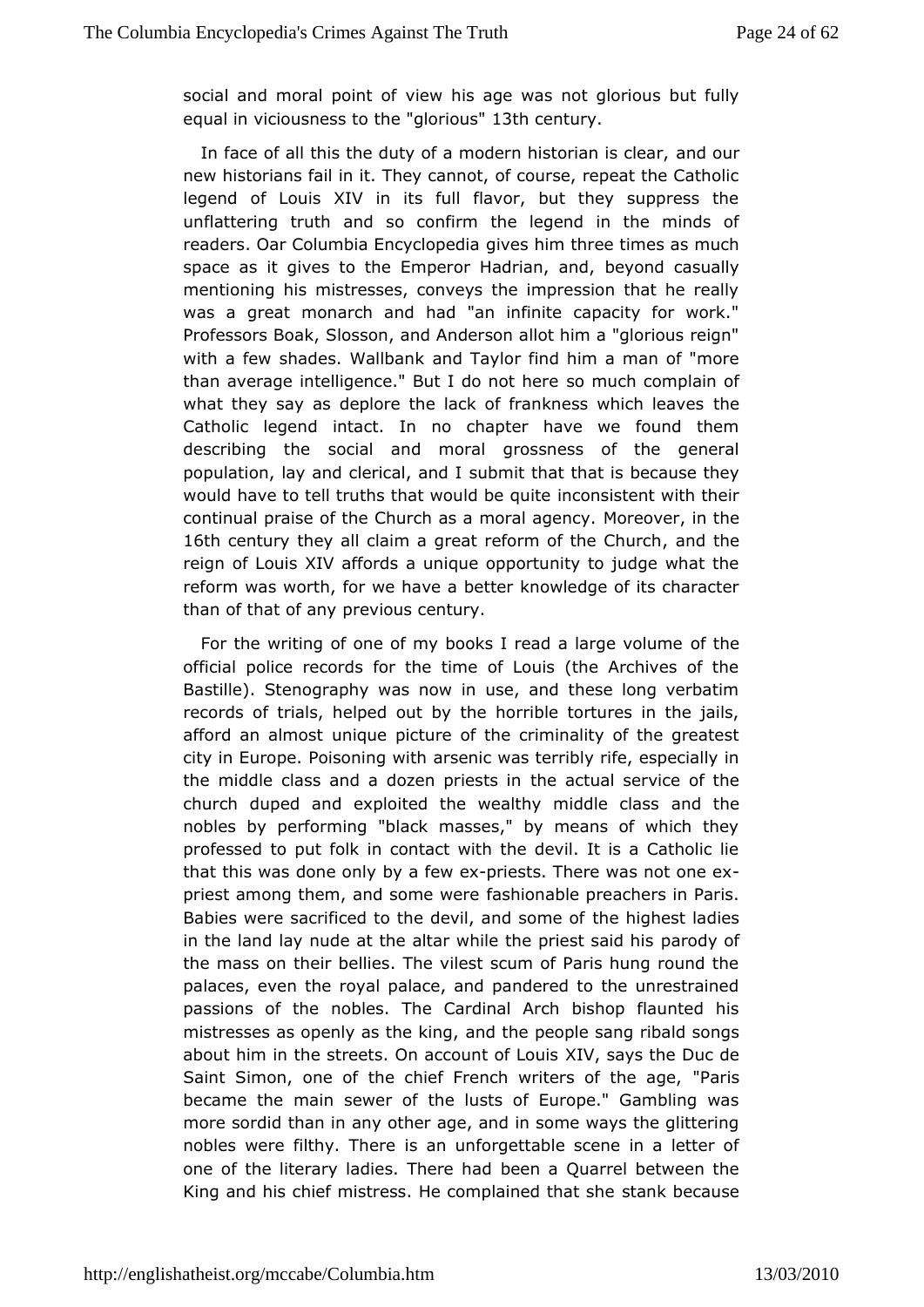[she never took a bath,](http://englishatheist.org/mccabe/Columbia.htmshe) and she retorted that the smell came his chronically foul breath. In another letter we find one o greater nobleseiving convoys as he sits on his pot in his bedroom in the mornings.treToltes of Paris still had no pavements and no sewers. Filth was thrbow hroform the windows in the narrow streets, down the middle of which an sewetrickled, and the stench was notorious throughout Europe

This was Parishe glorious reign. But our historians do not think it of interedsets to the these things, or to tell how the streets of Cordova had been paweded nsdeven centuries earlier and the streets of Rome a thousand not ars before; have admired a good sewage system in a Cretan Royal Palace was near4y 000 years oldur tourists find confirmation of the legend of the Goldem Ageis XIV when they visit his superb palaces. No one tells them how tto hebumiloon et whem was squeezed out of the veins and pores of the portion field and a the country was at one time so distressed that folk fled to woodsfrom the toaxtherer, tried to live on grass, bit into their own limbs, or baotobies of some of the nude children who wandered in troops ooveeuntthe.

As to the moral value of the church, the life of Louis its eloquenFrom the age 1 \to 45 he had a succession of mistresses who wewellaknown as Mrs. Truman is in America today. Did the Jesuits denounce thim monarchs whom the people ought, on their "democratic" the Ouryth to depose? contrary, during all this time he had successive Jesuit conf andnone of them demanded the dismissal of his mistresses their own theorlog guired them to do. Nearly all the nobles and ladies and mistresses hacomifies a otrs. It was their golden age At the age 45 f Louis fell undern fthe more of a lady (herself a convert from loose ways) of spriectty.vilmtue and view of his age, poor health, and the pace of his life it s probable enough that Louis had lost his vigor. However that be, Mme. Maintenon and the Jesuits closed round him, foull persecuted the Huguenoins, the end persuaded him to do penance for his sins by revoking the eredom, teheoffedict of Nantes. it was, apart from the vast amount of suffering deadly blow to his country from which France never recovered estimated at300,000 a milies of the most sober and industrious type fled, and Engriawholich most of them settled, rose to the level from which France Predfes Aser Barnes says, "the Protestants had been butdhoeves. In

Some may claim that, however much France sank in prosperi must have been morally improved. It was not. Although the dropped hmisstresses (and took to pious savagery instead), th nobles, as the CamModdegren History shows, were as flagrant as ever after Louis' conversi**ones And wich se** after his death. It is undisputed that in the highaer is a bearia bild and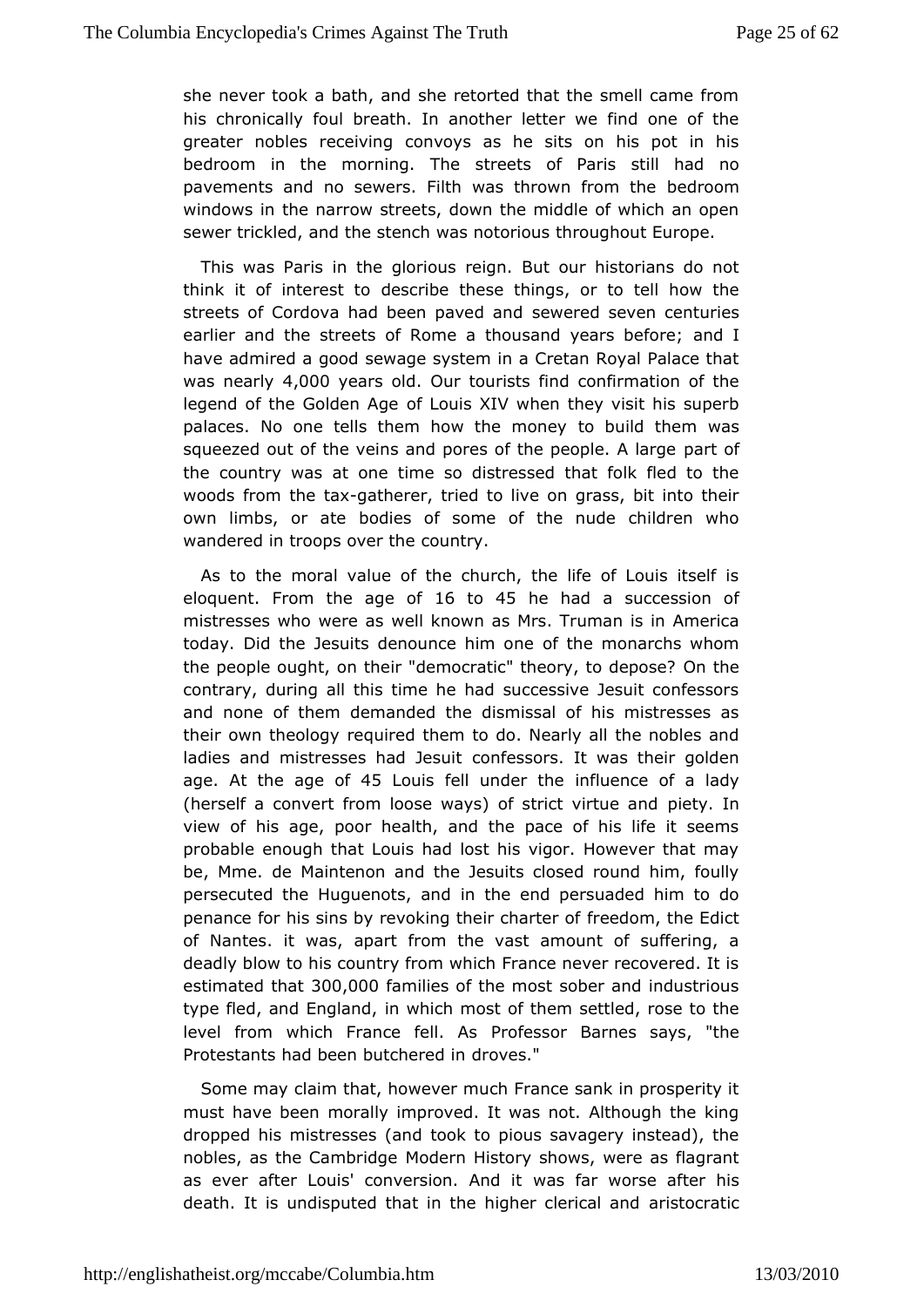[circles the standard of c](http://englishatheist.org/mccabe/Columbia.htmcircles)onduct fell lower than ever. With  $\varepsilon$ industry in - how being Louis had left no son, an the Duke of Orleans becaRegent. He, his licentious (and probably  $incestuous)$  daughter, and his favorited factor of pubois, presided over orgies in the court thant had who beeder LouisThe Cambridge Histo(Nyl \$323s

"Thepen vices of Orleans and his daughter doubtless contri lawlessness of society, but in the reliable memoirs (Saint & vilest stories relate not to Orleans but to others, and the prince was followed by the dukes and by such of the nobilit contact with society and by lawyers and financiers."

But what was reformed papacy doing? It had made a cardinal of one of the vilest courthers, Dubois, and the distinguished jurist President de Brosseshti**s**li<sup>s</sup> amsilimar Letters' that on his visits to Rome he found Pope B(comentative Xbl) W Catholics the greatest pope in two centuries) eager for the smutty stories about the court and "full of good stories about himself.

You cannot fully understand the French Revolution if y historian refuses to say a word about all this, yet there, is word about tin most of the new histories.

## 6. PARALYSIS OF THECATHOLIC WORLD

By the second half 1 $\sigma$ fhthcentury the strug Capal teh on line and Protestant, which had cost millions of lives in a century over. Europe was now divided into two halves by the real Curtain roefligious hatred. At this point a historian who is fait to his primapycial duty, which is to enable his readers to recognize which agencies umman the recommedy have been progressive and which reactionary, wocuolndtrpassusteheto fortunes during the next two centuries of, respectively, countries which still followed the guidance of the pope and that did nottwould doubtless be considered a sectarian act if did this too poinbulat least he ought to provide his reader with the facts. In this angeawinhits teorian completely fails. The story of each country in modetaldimatessaine length, but in the case of Catholic countries we choan ween tuisoth a he account of kings, battles, and similar matters without any indication of the causes of their decay. The historian is care to drawattention to the fact that the more solidly Catholic country was the despek, iwhile the Protestant countries rose as rapidly as the Catholic deolumer des That is the broad and significant fact of European life 16f500mto abhoeut French Revolution wath that interrupdion 50

On theextreme wings of the European world, untainted by heresy, were Catholica Problared and. Poland showed the last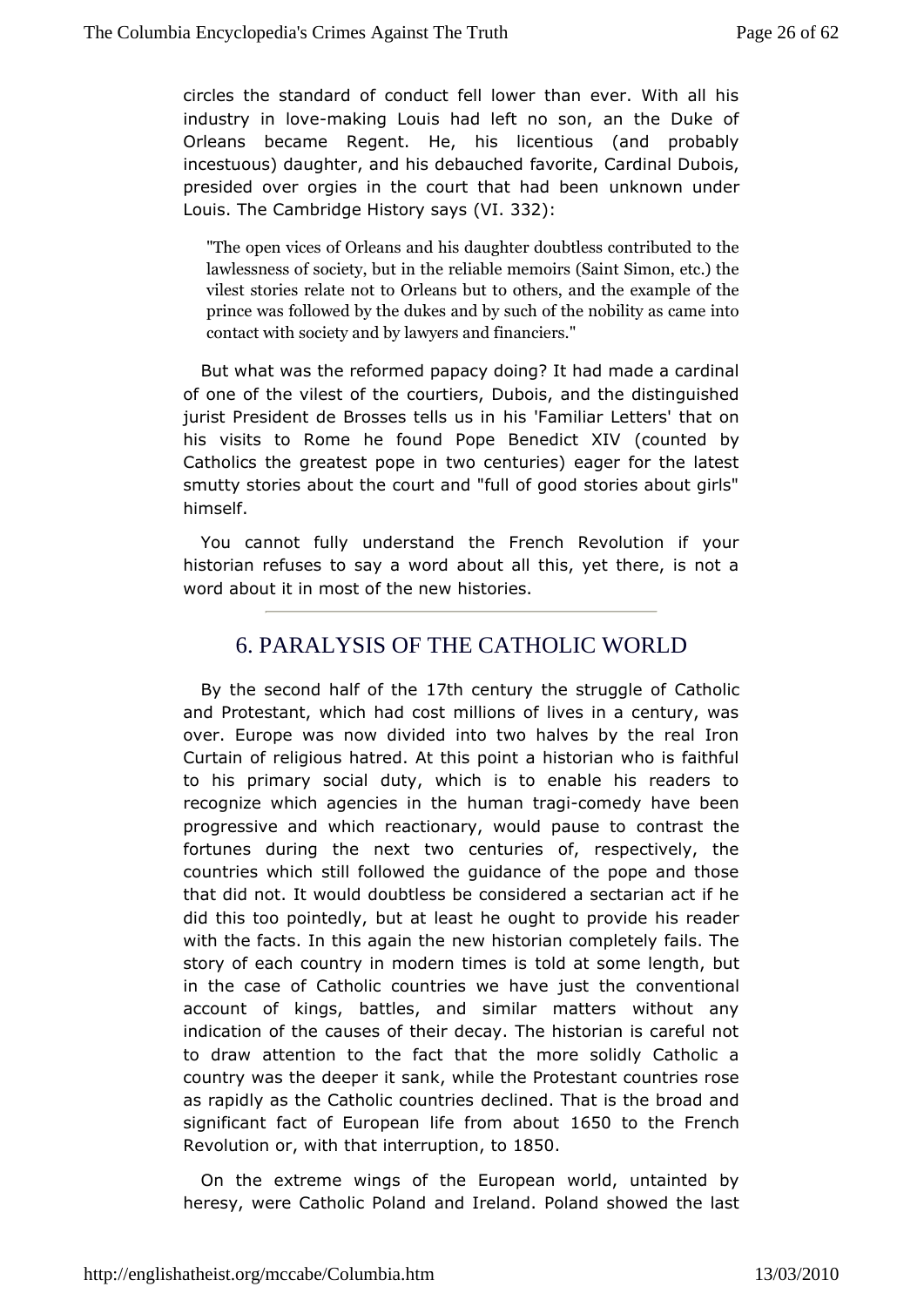[flicker of its earlier grea](http://englishatheist.org/mccabe/Columbia.htmflicker)tnSeosbsieusnkoleim 1the century and then became the drab, illiterate, maiseralbily, pagnodr land that its neighbors would cynically dividet beetween them in 18th centur enter that it falls out of the 10 0 W suntil

Irelandad long before dropped out of European consideratic and it remained ignoincalent, fanatical, and impotent. It is sometimes said that we mussItlowwances for its poverty in natural resources, but that did not um aithet hem luncchustrial Revolution began; and the historian smiles  $t$  and  $t$  had complaint its misfortunes were due to English misrule, which was cert grievous. It and Poland were, until the second half of the century, Ohevael with the strictly Catholic countries: Italy, Spa Portugal, and SAunterica. And not simply socially and economically, but in regard to hwhealt that Is virtue.

Spain and Portugal were the most conspicubus examples Catholic paralysis, for they had under the Arabs far surpa every othosoruntry in Europe in size and population, prosperity every classlightenment, and general character. This prosperi had been lowered breath Moors, who were Moslem fanatics from Morocco and were far inferAonabso bleefore the Spanish Catholics, with the help of a vast army of French English knightad fallen upobnutituntil the bentury the Catholkings were as a rule sufficiently independent of the Church to take over ctuhleure and the services of the Arabs, Moors and Jews. But when the final steep quest of Granada, was taken, the priests had only a fanatical to use eonratiny dand unscrupulous Ferdinand to deal with, and they were permitte set up the harshest intolerance and the most truculent brand theInquisition. The popes, our historians generally point out not control Shpeanish Inquisition. No, they wanted to, but Ferdinand and his clergy hoso viectle dspoils (from confiscation) for themselves, and warned Rome The exerging withich this brought upon Spain was checked for a time mby riba gold of --they had learned navigation from tithe an A arapbasisy crept overthe sholritved brilliance of Catholic Spain. Before the year 1,000 the Peninsula, or the lower half of it, had supported 30,000,000 the happiems ost prosperous, and most enlightened people in Europe. Before the enecent of ythe Spain-the whole of Spain h $6d500$ , 000 eopleand they were among the poorest and most ignorant in Europe; a certainly not miorteous than any other. Spain and Portugal fell under the same disdain and and Ireland in the eyes of Europe.

Italy, as statesmen woulda slater at date, had become, thanks largely to the ambition of the papacy, "merely geographical expression." The ntchritrhderonf otnewas under Austria, the heir of the Holy Roman Empire: the central one third was the kingdomp oppt; hethe south was the kingdom of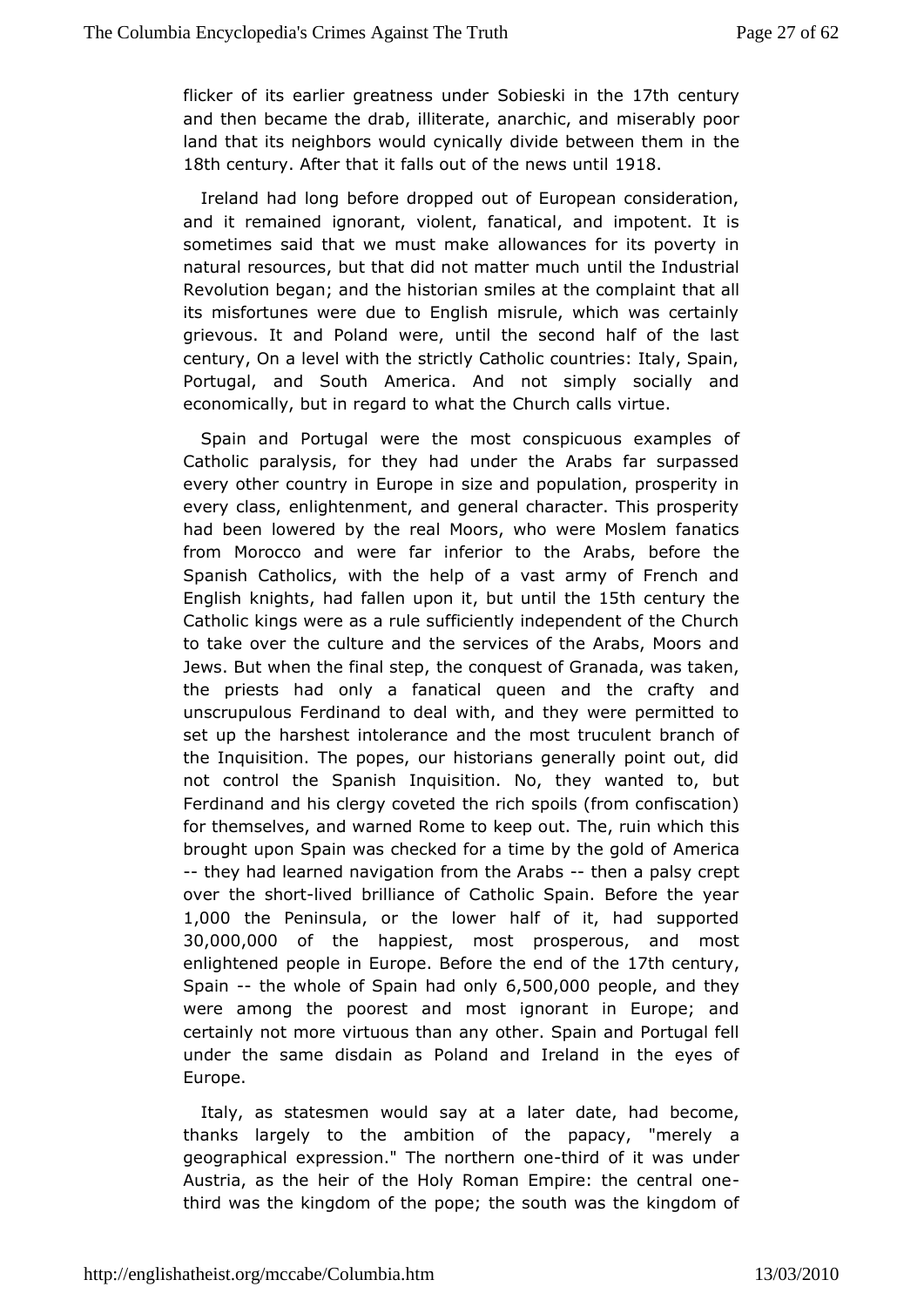[Naples. Except for one or](http://englishatheist.org/mccabe/Columbia.htmNaples) two scroaultht Biaelsk awn hich were ruled by the degenerate Sultan of Turkey the mpdapal kingdom that of Naples were the poorest in wealth, culture, and charat thewhole of Europe. I return to them, especially the papal states in lat $\epsilon$  ections. The north was in far better condition than the and the apologics tcat points out Austria, which ruled it, was a Catholic country. You inilled in the new history for the explanation; which is that whe meain Caltholic after the Thirty Yeal Varits most famous monarch 7th ctehnetury, Joseph II, the man who did most to raise the level of civilizatiwas a pupil of Voltaire and, in express defiance of  $t$ pope, ruled it operithe ples of the French deists and atheists. The Columbia Encyclopedgia, invghial elist of his great reforms and even some of hicsleamidial measures, out of its way to deny the influence of the French Freethailn kæuthoargtayinst Joseph was a contemporary of Frederick the Great and drew inspiration from the same source. Prof. Harry Elmer Barn edition of  $P$ lo'Estpzi'tsome of Hi's t(109 $\$ 5, which is necessarily very brief in it's notmocevse, disto lengthy admiration of the reign of Joseph- he regenerated Atthe arian monarchy, lending it nobility and -vaint allity alone frameniklisy how he defied Rome and dis **30,000 monks But DrBarnes**, ass I said, not properly counted among the new historians.

And this concealorfenthe truth about the lack of social inspiration in the Catholic fianithiewhich, its pretensions in our time, is very important, is furthethen ewlough the bey development of French civilization is treated. The gene corruption of which I gave some idea in the last section pl shows, sinthe church professes to be particularly concerne about seaworals, that it nbastocial influence and therefore nothing to do with the rise of the matippressing these facts the reader is left to entertain the Cathaomhic of the apologist. Naturally any thoughtful man will reflect that if churchad no influence on sexual conduct and general viciousr it certainly hadomothee increase of wealth, the progress of art, and military victoriesuth, hot which the reader gets no idea, is that France was not Canthaollica country in the same sense as Italy, Spain and Portugal. Thenbesin the Church itself defied the papacy and declared the ind the edd bling and f Church. There were more than a million Protestants in the and the licentiousness of the higher clergy encouraged. 1 skepticism that had thoweing for a century. A number of the greatest French writers from the the ury onward Montaigne, Cyrano de Bergerac, Moliere, Bovileeau, Bayle Freethinkers and had extensive support in the middle class. F was only if me ranal sense a Catholic country,

On the other hand the Prodentairets advanced rapidly once the religious wars were over and the eadsevastated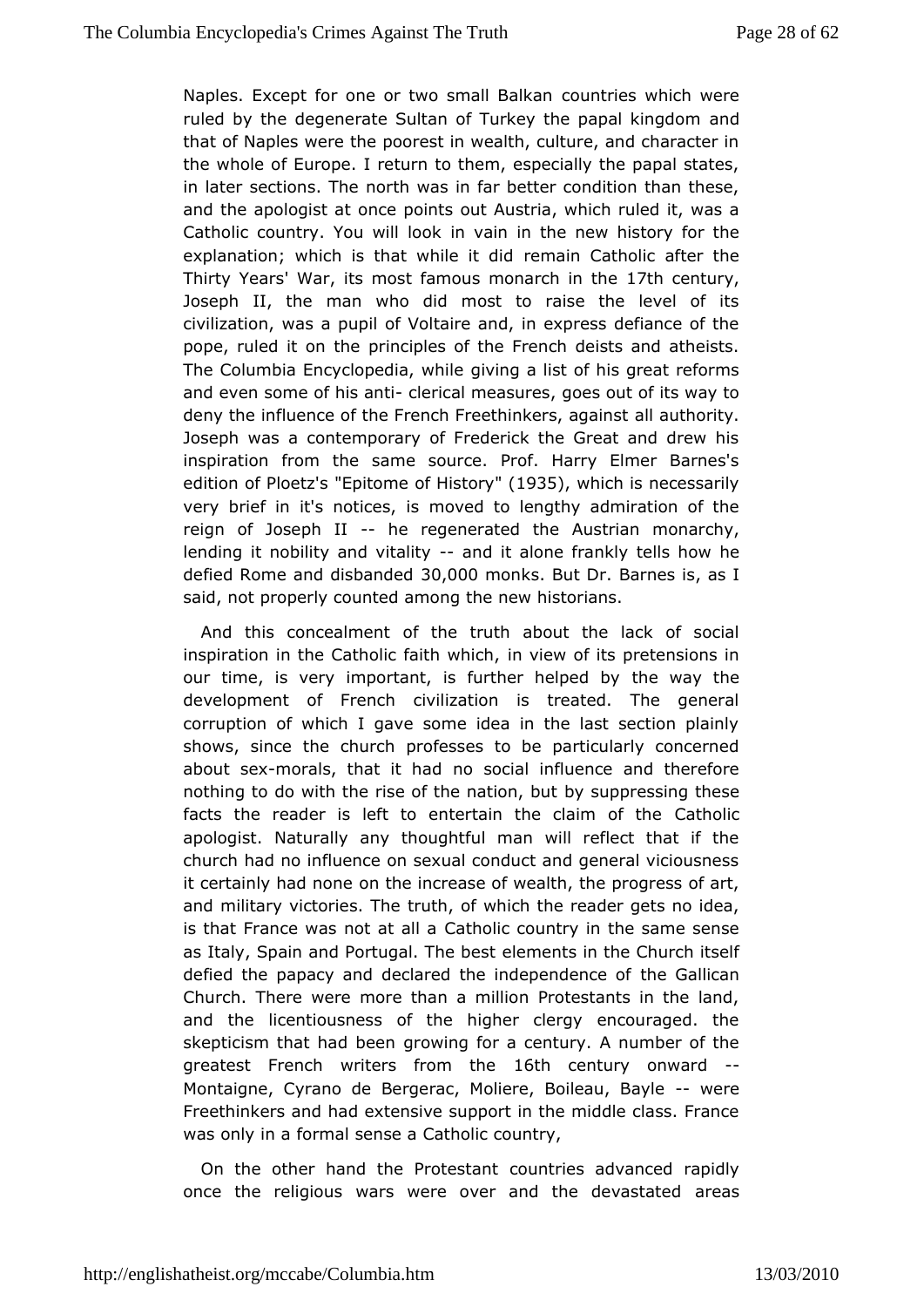[restored. England, in suite](http://englishatheist.org/mccabe/Columbia.htmrestored) of the reaction of the Civil War a Puritan period, became superior to any in art, science, liter trade, amodosperity. Holland acquired a trade, prosperity, and social position which bolk have now forgotten. Prussia, under the Skeptical Frederick, became in thing the most and one of the mast advancing countries in EuropeDeSsmidzke, rland, Norway, and Sweden won an importance they had never h before. The seno need for learned research in making up the account. Every historianth bonuo whis, few will say, that the Catholic world sank lower and lowe op oat hideninto its Catholicism. The new history offers no explanation of interesting phenomenon.

# 7. VOLTAIRE AND THE PHILOSOPHERS

The chief defect of the writing of both scient the and history a vast amount of unnecessary detail is included. This tires repelsraader and he is less able to appreciate the (educationally) more importgeneral truths. The new history not only has this general defect, butretpeaitles dly even to mention the general truths, especially when theserews combined book the Catholic authorities. Every other developime bintiterary, political,  $e$  conomic,  $e$  *a*  $e$ . receives full and impartial the atment, situations and events which the Catholic apologist wa suppressed a *e*ither omitted or scantily noticed or misrepresented. I have here nothe hoogut to the earth is mistorian's excuse that he would be trespassing onthe belogy math of he quite often does when it gives no offense) of he stated the that in writing for the public he has no right tho (as front one Catholics count) of the American nation. I am content to stat facts.

When we comes we now,  $d\omega$  the  $7t$ h century e find another to these lamentable omissions. There is no good groun for saying, as most hoifs towirans do, that the Middle Ages ended in450 or event550 but they mighausibly argue that Modern Times began1 a 50 At new conception, a fine bive spirit, won its way into the mind of the middle class, which th leastmight justly be called the backbone of a nation, and Ic before the end odenhery it was recognizable as the modern conception which, after overcobenviing obnedragons of the first half of 19th century established itselfhæsnd transformed the world. None of our historians make this q clear. The new ception is associated especially with the work a number of French wwhictehrave, not very aptly, come to be known as "the Philosophers"; word redssbetheased in its original sense, "seekers after wisdom." Bouitsdbeny sought not in the claud of metaphysics, but in regard to the nature o theuniverse and of man and his practical problems. In the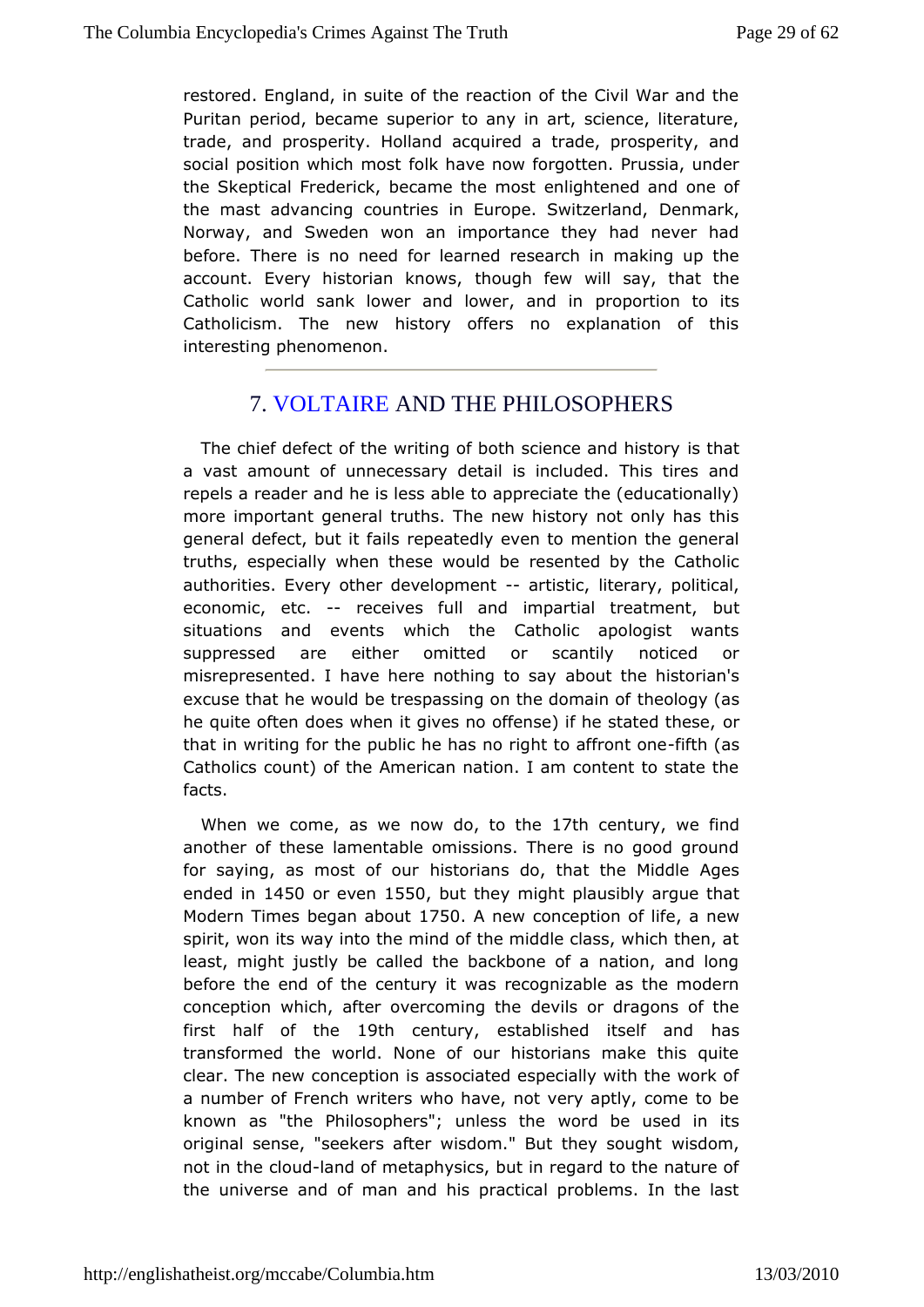century they wapteto be superficially dismissed as a bunch of Atheists or -  $A$  debeists who, disturbing the religions serenity of the French mind, "unleashed tho the phass smoon bs" and caused all the bloodshed of the Revolution.

This miseradale cature of a great and pregnant development was so thoroughly discrethieed moddern French historians (and the writers of the Cambridge Moldbeagn bhet for the  $($ new history was born that it is not included with other Catholic myths in the works I am examining. Even the Columbi Encyclopedia has a longophenadlly admirable article on Voltaire; though it is sublime in  $\ddot{\textbf{w}}$  interpreticulary when  $\ddot{\textbf{s}}$  when  $\ddot{\textbf{s}}$ chief flaw is his prejudice against religion. Professsor true, virtually ignores the whole movement and thus leaves stirring8th century unexplained in some of its most importan aspects. Allottheers are complimentary even to "Voltaire the Scoffer" and to the roenvanituitionary Rousseau.

But they completely fail to impresweith the three and strorical importance of the school as a whole. Profecsusto of Geise goes his way to criticize "the Age of Reason" at great length and effecstuggests that the Romantic School which arose in reaction it was moimeportant, which, we shall see, is absurd. Profess Lucas obser(6es thatVoltaire's age did not understand the profound importance of medieval tchueltuhriestoiny of civilization; which reminds us only of the iw hliathed language the new history uses about the 3th eacet in fluory and the Middle aggenerally. He does, however, later say, if too inadequately, htumatanitarianism was "a marked feature of the Age of Reason." Professoat Barn Susrprises us by criticizing Voltaire's lack of taste, which shung giosstus at he are of the grossness of morals and manners during the Veagd of Louis the Regency (in which Voltaire was educated); and he fail apprecial oltaire's splendid -sacrificing work for political freedom, toleraation, other social ideals. As to taste, Voltaire was an aristocrat of etxaqsulesitheough apt to use the freedom of speech of the time in his hippenscaittitcheel church. He was as fond as any other rich man of the pulexasiuerse sofand Paris, yet rather than stifle his indignation jastumeruth and he spent nearly the whole of his adult life in exile from it. Com the futility and-instelligence of the arch bishops and conservative nobHessnote.

But what one chiefly deplores here is that the whole of historians and the Columbia Encyclopedia fail or decline to their readefsthe Profound social importance of the work of th philosophers and the listing the tion of most members of the group. In earlier sections we have comupiloai hinem that when a brilliant period like the Renaissance opened the historians did not recognize its roots in earlier centuries. No faillamentably to show how the great develop Sthe is of the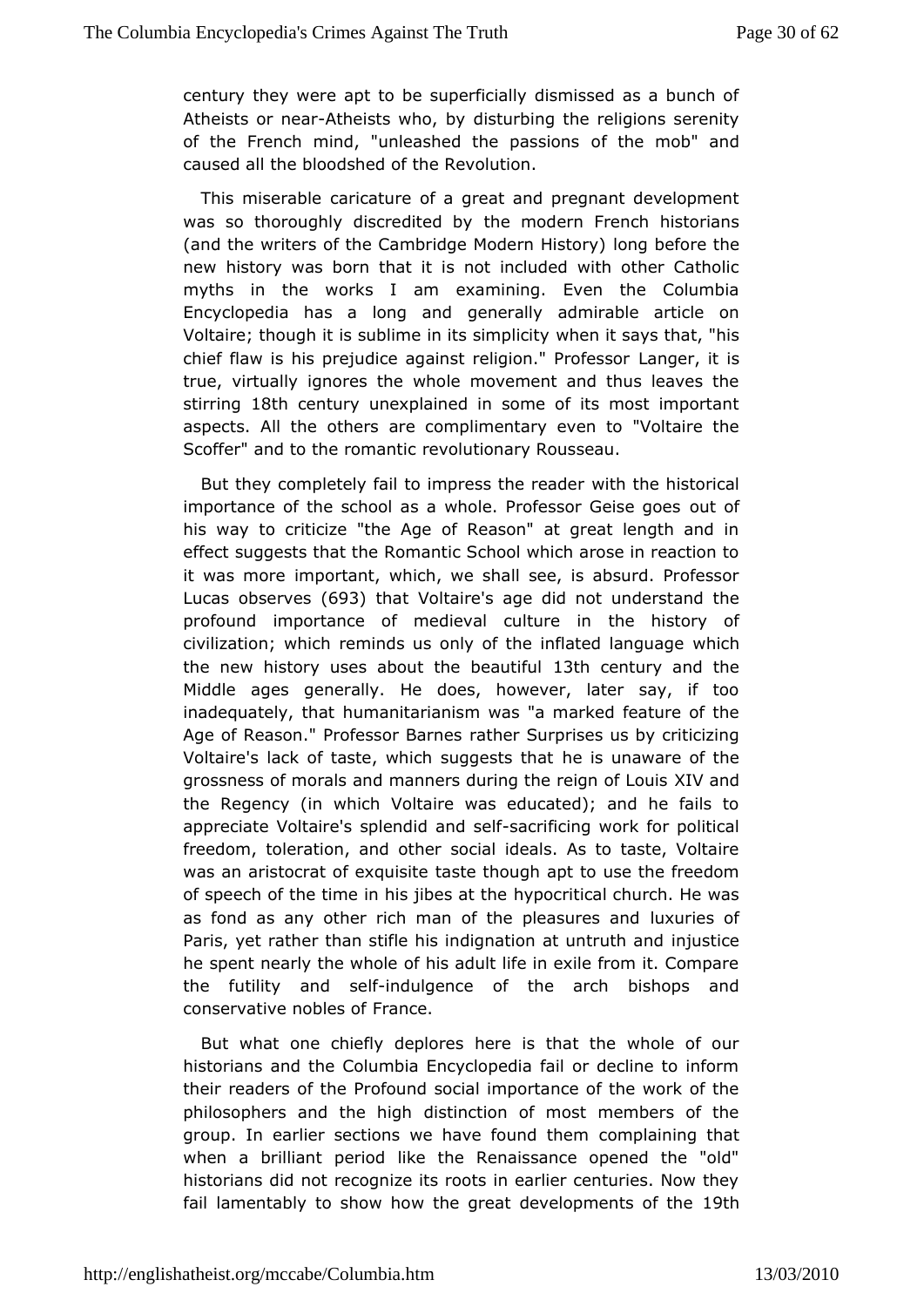century were dereopoliyed in the French schooll&thof the century; and one cannot hesointate ecttothis defect with the fact that the religious authorities biatheyricanedset ant treatment of the fact that European progress was so slow u the Church but, in its social aspects and in regard to scie entered upon a sfagæpid advance when the clerical lead was replaced by that of a dorrolul panoff Freethinkers. These men thought primarily of inducing the wtorlsdciteon deokather than to theology or philosophy, but they meant science in broadest range; social, political, and economic reform as w astronomyhysics, biology, and anthropology.

Their chief instrument of weductation mous encyclopedia in53 volumes which they puiblied hie ideouilntcumstances and under heavy persecutrion 1751 to 1772 There are few modern reforms of which you will not find the germ in it, whil criticism refigion in it is not obtruded. It had for the time a enormous circulat Foance and abroad, for some of the ablest scholars and writers in chatpion and to it. Professors Sheppard and Godfrey make the curious  $40$  fon ecttion

"It lacks the scholarship such  $an$   $\theta$  and  $d$  ms  $\omega$  fences merited."

The list of its coomiter fibutors includes the famous Baron de Montesquieu (the real pion deernodemocracy, whose great work "The Spirit of the Laws" makes B& Ulaarrenzinle oaknd like thimbleriggers), the still more famous Count Buffon greatest scientist of his age), Voltaire (certainly the most b writeand historian of his age), Rousseau, Turgot (the founde economic sciencenændf the ablest ministers of state), Laland (one of the finest astronomethematicians of the time), Euler ("probably the most talented mtanthematiclianed" says Dr. Barnes), D'Alembert (who was hardly second to h Diderot (one of the most learned men in France), Bernot (famous Italsanentist), Marmontel (one of the most brilliant French writers of the Baron D'Holbach, Helvetius, and others of the most cultivated writerst ins Bariange to find Dr. Barnes, who has only a few lines onhebceal wsonk "a monumental survey of knowleadygien"g that these writers "sharewdith Aquinas and Duns Scotus many of the problems th discussed"  $1(85)$ .

In spite of the high position of the chief writers they ha produce their work in the teeth of fierce hostility. As volume volume wans re or lese secretly printed and published they we repeatedly condemnende and thors threatened. When the work was near completion the clergy p bimide to the mutilate the finest articles after Diderot had passed thten elepardoionfg But Minister, the Due de Choiseul, a secretits keep tiscing nd to learnthe king's chief mistress Mme. de Pompadour protecte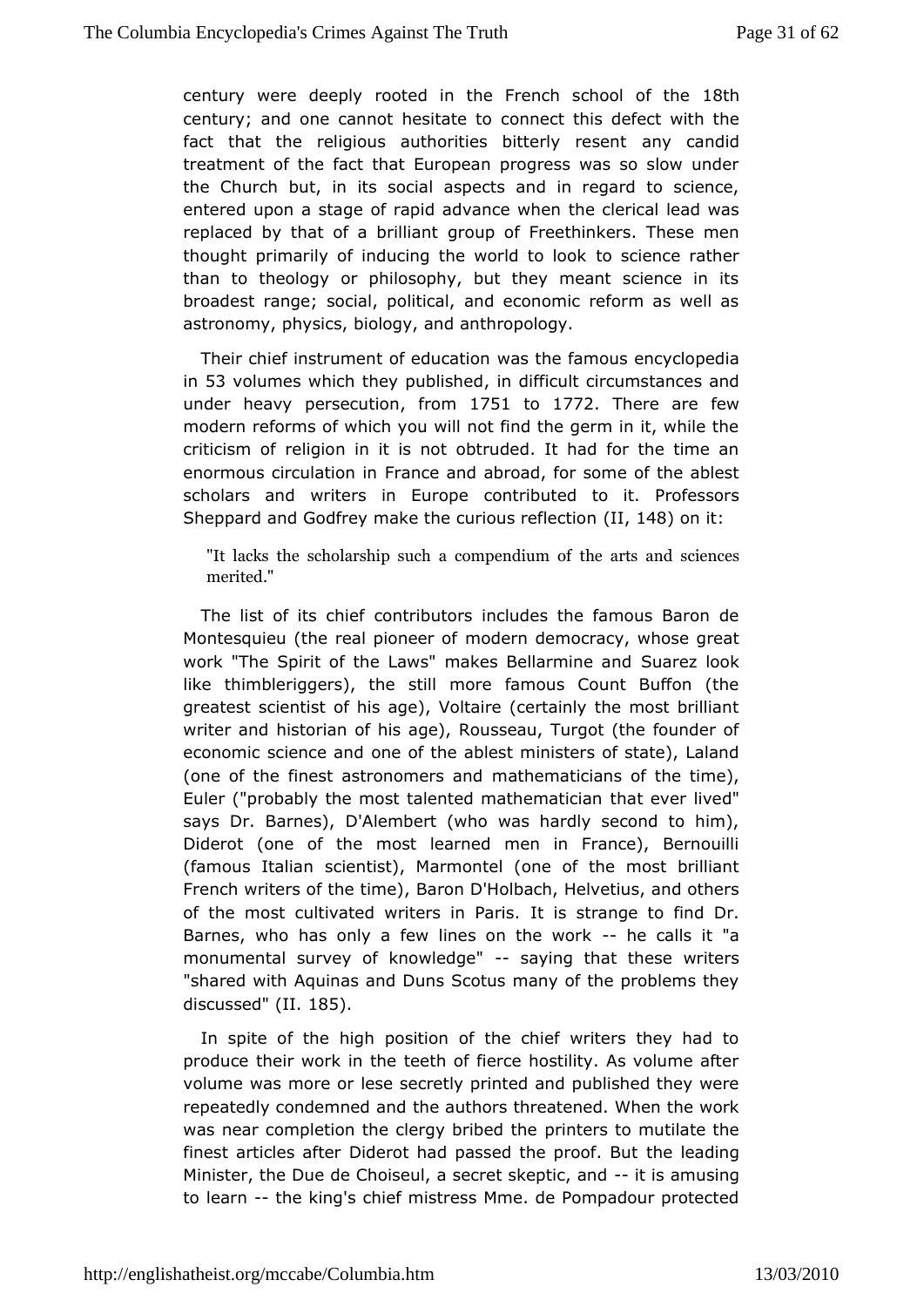[therebels, and the grea](http://englishatheist.org/mccabe/Columbia.htmthe)t work circulated freely when its ar critics the Jeswietrse, suppressed by the pope as grave offenders.

The immense influence book rebukes our historians for taking so little notice of it. Ssuncchul wa a iso mits hat the printers made a profi $$5,000,0.00$  immense summato e out of a literary and scientific work at a time when  $\textsf{I}$  interary and scientific work at a time when  $\textsf{I}$  interal percent of the community could read. It electrified the French middle class paint dinto their minds the germs of all the reforms which they put forward Rrevolhetion before the pious Robespierre ruined it with his SupremeTeBreaing and Germany, where Frederick II (more French than German culture) warmey comed the chief writers, now ceased to be a medieval power and entemeddethine world, the world of Goethe, Catherine the Great welcomed the entert in Russia, seemed for a time as if the modern ideas were dissolving medievaludalism. Joseph II of Austria eagerly accepted the id of the Encyclopæsdia, said in the last  $\mathbf{a}$  and the  $\mathbf{b}$ years of his reign made pomoncernesses in the reform of his country. In north Italy its plea fporisenfos raandfthe penal code inspired. the Marquis de Beccaria to rewartit we or the first on that line. Its gospel penetrated even the sordid kingdom Naples, and an enlightened Voltairean minister" Tannucci, bravely attempted dleanse the Augaean stables; The greatest pope o the century, Benedicctor Yte be ponded amicably with Voltaire, but here the medieval thickets ewnese at to profitable for the reform idea to make progress.

Europe was illed with it and shaken by it" says an authority which we should heard pole such language, the Encyclopedia Americana. The most eminent miPhostegath antad in that century, the Marquis de Pombal, a Voltairecerne, atbegan with success to save the country from the squalor into which it drifted, ut the clergy checked and then ruined his work. Th equally distinguishend nisteetr of spain, the Count d'Aranda, a friend as well as a Pupil oifni Vicaltteadirea, series of notable reforms in Spain, but again the chuhds weskroged in England the French Encyclopedia had a host of readers, an reform ideas which spread in England before the French Revo came maintym it. and from writers inspired by it. One reads s how the aboliti Whilstam Wilberforce was inspired by his deep Christian faith to take a upset hoef the abortion of Slavery, but I do not know any historian or thwe itseub penct who quotes from the official biography of Wilber of the odd, oby soming, that he was a skeptic until nea $BQ$  haen da ghee dearneed zeal for abolition from French skeptical writers whom he read teens.From England and France the ideas of the French Encyclopedia, perhaps copies roossed the Atlantic Jefferson, at least, was a goad French riszoehdoltahre and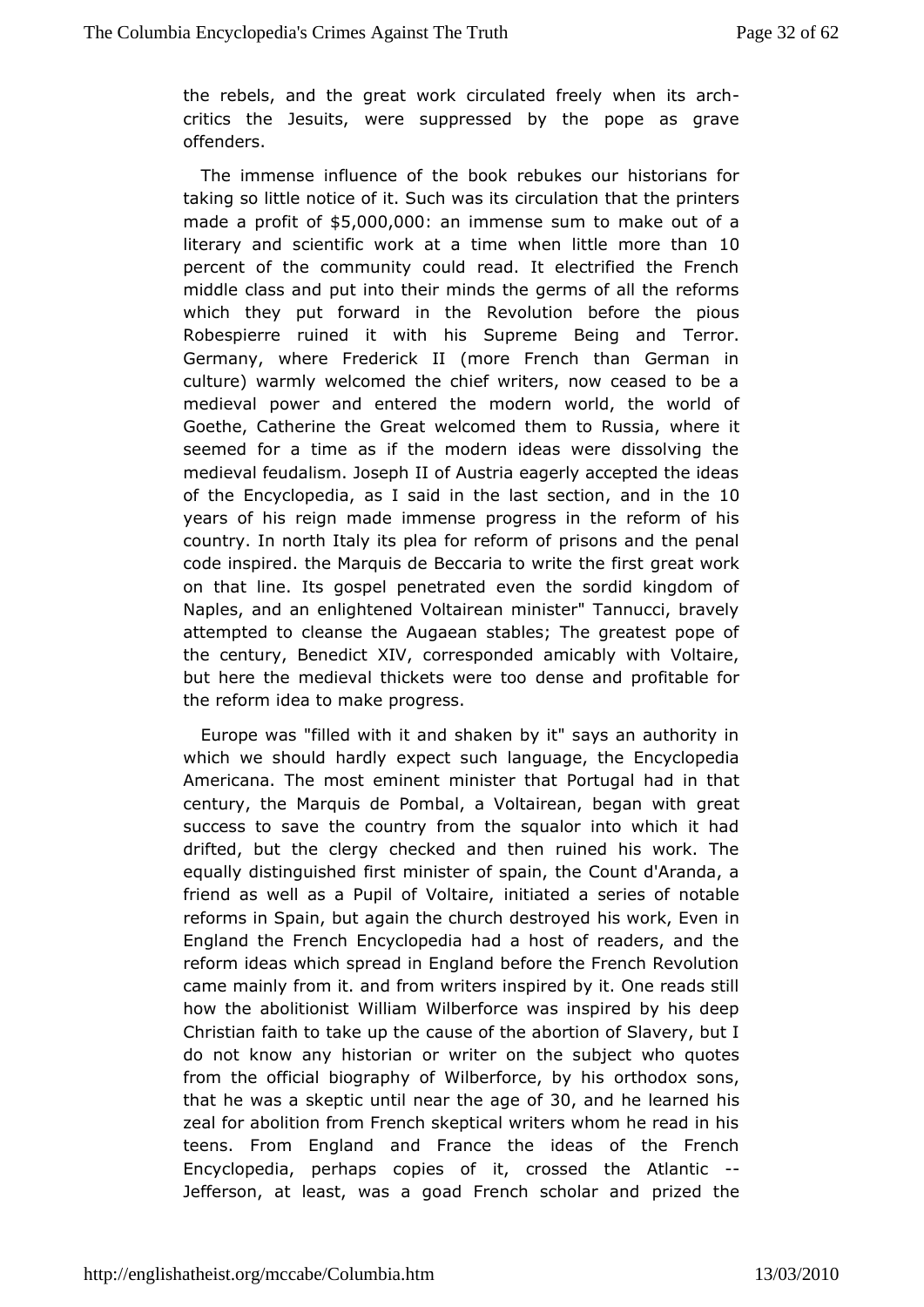[friendship of some of the Fr](http://englishatheist.org/mccabe/Columbia.htmfriendship)en-chansokein bilisioned men like Franklin and Jefferson with their social idealism. The reform the worakd vocated it was in the encyclopedia Jtahcaqtuesan first expounded rheam of equality as later thundered over the world by the FRewohution. The royalists and clerics flattered themselves that they the admotituring derivation the fall of Napoleon, but it is the realizate izon to fatt heasures our world superior to any age that has gonesbenghee. No other work has had so beneficent and massive a part in making the world But the new history dismisses it in a short and tam paragraph.

## 8. THE FRENCH REVOLUTION

Professor Barnes inthosduceatment of this most towering event of the the centur whis first ffinueit of the French Encyclopedia, with this admirable  $10\overline{a}$ ssage (II.

"The French Revolution was long pobtoanded nads adorepic of The Reign of Terror loomed up as the voorleuato event Af the subsequent generation of historians hat whe teel need he to minimize of gore and confusion. They have made Rievod buatriot that the French Revolution represents a very considerable collection of inpermanent ac the creation of modern society."

We may wish that he had moted er that in this case he does not mean that it is the newhisAtmoeirains anwho have corrected the older libels of the Revolutiom.alffoa more than century Paris University has had a special chair of the hist theRevolution, and the old libels were completely refuted be the end of the the centurin facteven older and more conservative French historiianies slik Teaine, and Sorel had refuted most of the lies that had golitient at LET reglias that from it to American, from emigrant nobles eared priests Carly, lexposed many of the 8036-n and they were finally dismissed fsemious history in Professor Lavisse's "History of t Revolution" and the of w Professor Aulard.

Yet, these lies are still much aliveN ont mitaenyatyueraers ago a novelist who is well above the average in culture s casually and irrelevantly about "the prostitute who sang r songs from the gheat Altar of Notre Dame": a gross misrepresentation of a solemn approachant at was performed in the cathedral when it was us $\mathfrak E$  dat the lionger for services. Quite recently, that distinguished British scholar humanist, Dr. Gilbert Murray, has repeated some of the wor the old legendsa published lecture. Thus a much larger literature than that of the roat algoring dist still spreads its lies While, especially since it has bees chain to the couple the French and the Russian Revolutions. Cat Gathcoliadio and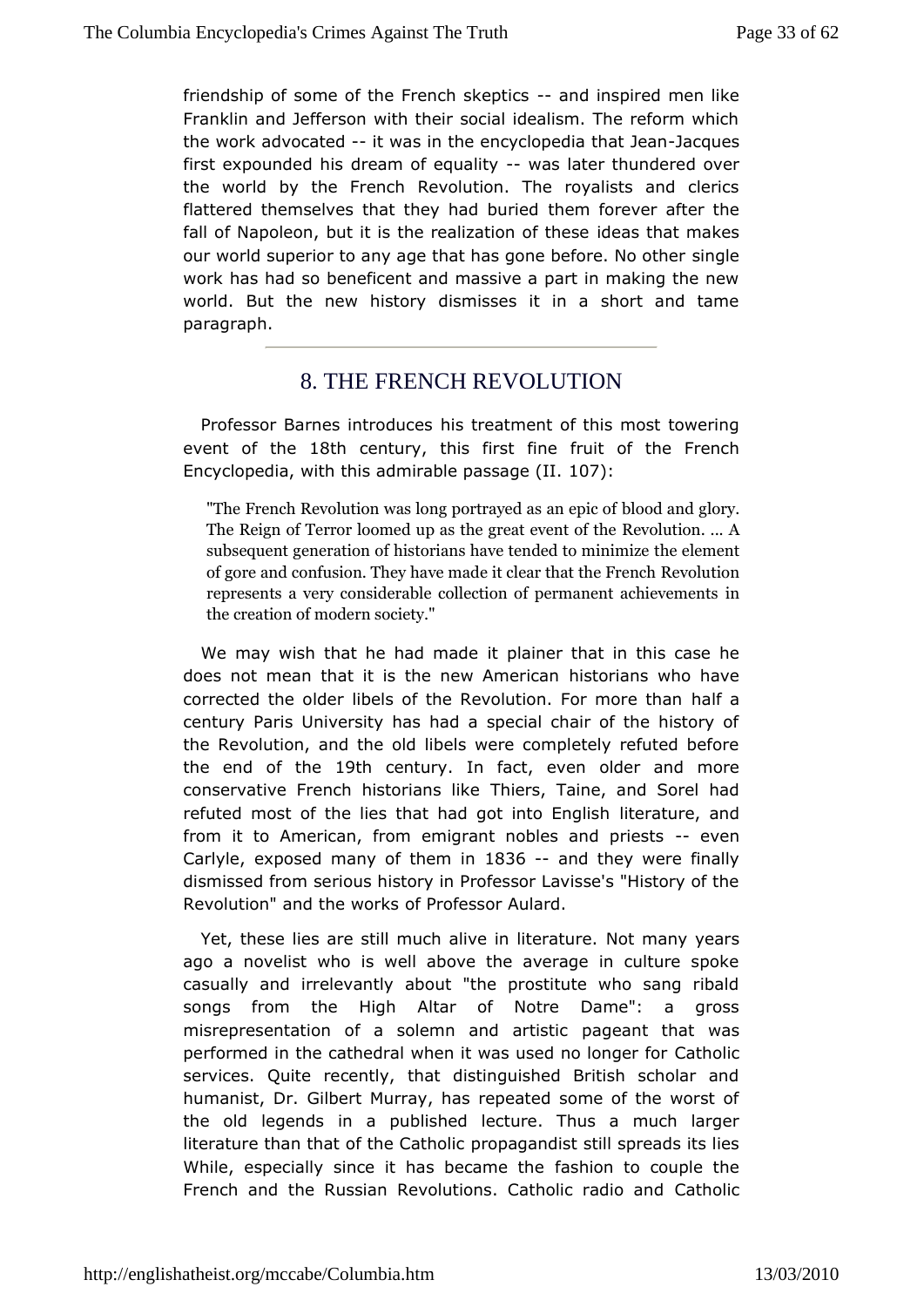[influence, in the press have](http://englishatheist.org/mccabe/Columbia.htminfluence) given a new vitality to the old I these circumstances, while We do not expect the new histori quote and ndemn these Catholic lies, he may surely be expect to give an adegauga depent of the facts which are so grossly falsified.

In this they afgailnus, though most of them give a generally fair account of the coawssets af The broad truth about the Revolution which not only as a historation and firuth, but for purposes of social controversy today impuned the upon the reader is that the actual 7reegwords in accompanied by little bloodshed even on the part of the ignorant masses. It finemiddlelass overthrow of a galling tyranny, which at first demanded even the ass the Fathers of the American Revolution demanded and then proceed tew dodour in type e years to reform the country and draft a constitution tahdam invaabslem bhr**a**n any other in Europe and included more social advances even the American.

There were no official reprisals, as there would be when clericad yalists recovered power, and the burning of the Bast and attack the Tuileries cannot be considered popular outrag especially as the the imphis armies round Paris. There were a few individual-omot broke ges in Phauts the chief acts of violence were the burning of chateaux and murrod belies fassind at their families in the provinces. There is solied cobentemproporty noticed by any of the new historians, that it was agents of Duke of Orleans, who coveted the throne, who went out from and inflamt the densely norant peasants by spreading rumors that the king and the wheorhele pslotting against them. The guillotine was not even inventedy emantsil taht neere and the execution of the king and queen, still latert, hewas voted by Assembly because they attempted to fly to join the bitter ene of theepublic abroad.

It is mentioned by few of our historRaenvoluhtiadnthweas voluntarily accepted by the king, the nobles, tahmed the hearts clergy on August 89 and that the nobles and higher clergy then almost mediately began to fly to England and Austria, an inflame those countimes gross exaggerations of events. It is not made clear that the clmas solude  $\mathbf{e}_1$ , led by a few nobles, who had carried the revolution continued of 9a0l antchrough 1791 in a city that was in the circumstances remarkably free 1 disorder, to work out a constitution and plans for soc amelioratiom cluding abolition of slavery, general education, a other measures wheirceh yet unknown even in America). Near the end b791 the new constitution was and hardly any of our historians tells this: the politicians the annation has hardly a parallel in the history of the misicals, ebot cond take no office under it, to avoid even the suspsiccion of graft  $\overline{a}$ handed power to a new, inferior, and inexperienced body of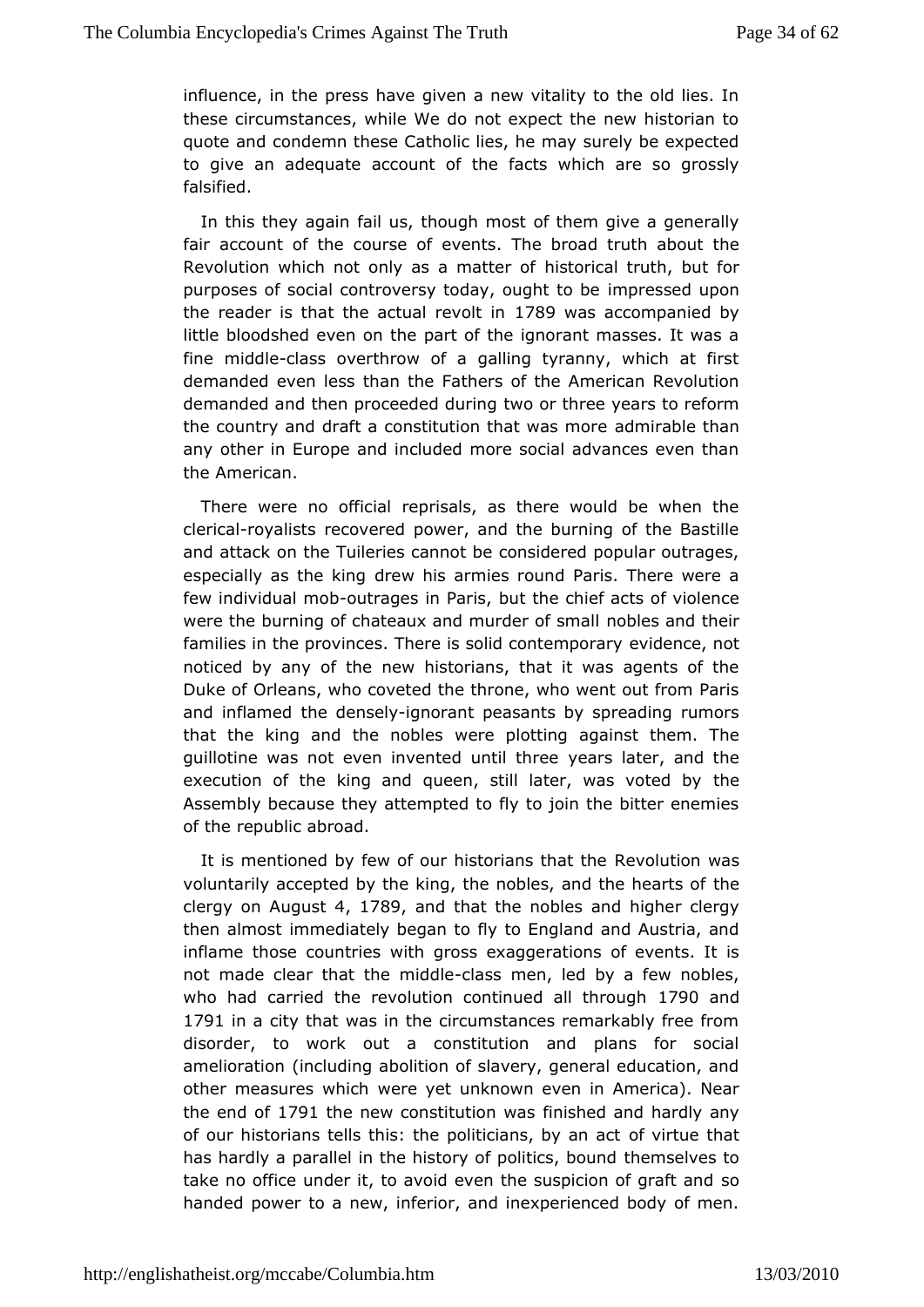This was [shortly followed](http://englishatheist.org/mccabe/Columbia.htmThis) by a fierce civil war, excited by the clergy, in Britanny plann of the monarchs of England, Austria and Prussia, egged on by the oblue gost awad priests, to send large armies of the finest soldiers of dteheet rowm the and republic. It was in these circumstances, which are rarely c stated, that, four years after the actual revolution, there oce thosehorrible massacres which are by a deliberate confusion represented has racteristic of the French Revolution.

The first was what is  $c$  aldendeuth the September Massacre. Even so liberal and learned a historian as Profayssof (Btarnes 113):

"The mob got out of hand**S and the independent and 1792** tis  $e$ stimated  $2$ that  $Q$ 0,000  $Q$ oyalists esiain."

Before the end of the, last centuryhishteriFamesn othad carefully sifted all contemporary evidence, and nit is summed Professor La's is sauethoritat" in Viestory of the Rev'' ol (400 ion vols1901. The mobof Paris was not only not concerned in the massacre, bruetsented it. One small section of the Paris Communeabout500 citizens rganized and carried out the massacre with the respectable design f pulling in paristic massacre with the respectable design function in view of the grave danger of the nation. The exerseem to have mostly middlass meThe number of victims was 180out and morthan onhealf of these were criminals or prostitutes from the jails; lesshalanthe inmates of the jails at that time, as the official documents shopwe.op Teheof Paris," says Lavisse, "had taken no part in these outrages acrowhologrammeddy such scoundrels." Danton and the government leaders took st precautions to prevent further massacres; and the people ir provinces we generally horrified." So much for the first "unleashing of the passiom osbo"f the

The reactionaries always connect this supposed bloody hys ofthe mob with the loss of religion; in fact, in fact, they say Danton aRobespierre first deprived them of the restraints of t Catholic faith anhobith horrors followed. The truth, which Professor Aulard has shown in sapemiaalllist work ("Christianity and the French Revolution  $27$  is that the ass of the People voluntarily quit the Church, and Danton amedsire bebote spierre all their demands that it should be disestablished until the sum of17931 do not find that any of our new historians endorse t Catholic legtehred the people of Paris then set up a cult of Reason and had a Promsastquute rading as the Goddess of Reason in the cathedral. That myth tiss alopper angine dany but a Catholic Publication. The ceremony in almodhor of Libert Reason that was held in Notre Dame, which had been handed by the cletay the municipality, was a dignified pageant in which a lady (not a prosatridution using the altar) Personified Liberty and recited a fine ode comboslee ado ing poet of the day.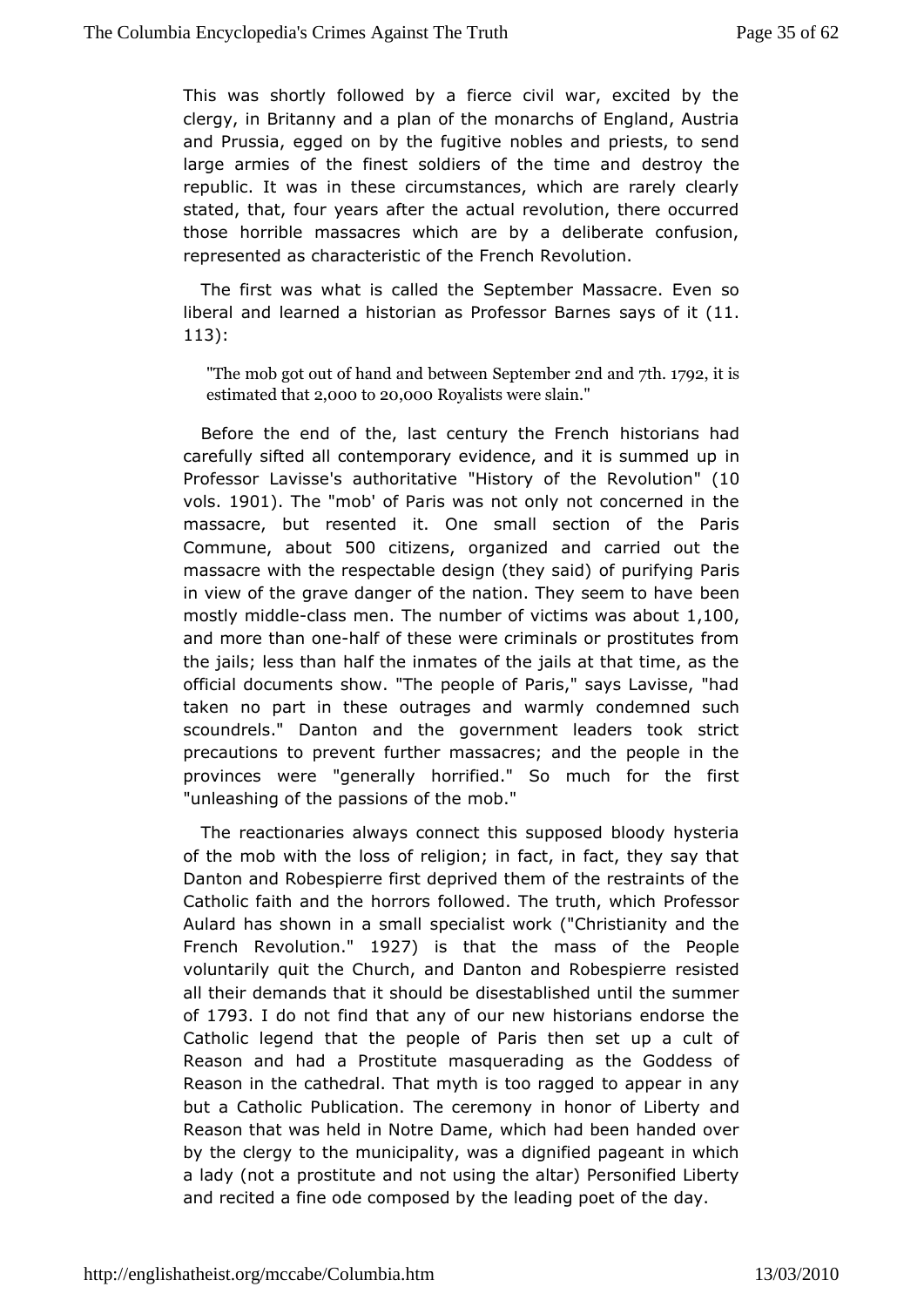[But an important poin](http://englishatheist.org/mccabe/Columbia.htmBut)t in this wonninbechiome of our historians mentison that before the  $T4$   $\bar{r}$  s  $34$ , other eally horrible page of French history (four years after the Revolu the Catholic religion and Atheism (which was Publicly burned effigy befor $\mathbf e$  and  $\mathbf e$  and  $\mathbf e$  is replaced as the official religion by the Cult of the SupremeaBeding, was this high priest of this cult, Robespierre, who, hated Athedsemephy onthan he hated Romanism, who was responsible for the cold savagery of Terror. Exact research has brought down the number of victir about 20,000-less than half the number of victims of the St. Bartholomew Massacared othese only percent were aristocrats **8**ndercent priests and Itnumass political massacre of Robespierre's opponents, and as they were follow of theAtheist Danton, we may almost say that it was largely  $m$  assacre of  $A$ theitshtesistys.

There are other aspects of the Revolution which, for ac sociological reasons, our historians ought to impress upor modern readærd they do not. Professor Barnes and Professo Geise, alone point outsphiae, oifn the long period of reaction that followed the fall of NapRodeohutibe contributed to European civilization certain elements the dat for bad 13 centuries put an end to feudal flow ran angel Rrussia, kings, nobles and priests, in spite of their recovery of power, used it so ruthlessly as they had done, and only for a few de The newistorians are too apt to say that feudalism had died the15th on Gthcentury, but in its most odious form it lasted in France, where there we menes this numbers of actual serfs, until the Revolution. It took up the the eman aboodition of slavery and ended the shameful ownership of afhigh proporti the soil of France by the clergy. The workers, urban and r were, taugthot look forward to a time when the scandalous inequality in the distriboutiabith owfould be rectified and the black contrast between the differicefgehde-benneth and the foul existence of the numble would g bæd ually relieved. As Professor Barne \$I Is  $a$  9 0:

"It is significant fact tha 9 9 per eethtan f the perisod of man existenaethis planet was passed through without any consci actual proign thausn dreds of years."

It was Turgot and the encycloperobits betawhend the idea of an indefinite possible progress in the ilmifperovement of one of the noblest citizens of the Revolution, the Marqui Condorcet, who first developed it in a book that spread widely it was his ble wife who pleaded for the emancipation of woma from13 centuries not ustice. The scheme of general education for both sexes that Tallyrand owtorked the revolutionary government had no equal until 19the eintury. The use of torture was abolished, the law reformed; tabel insubmenda.cy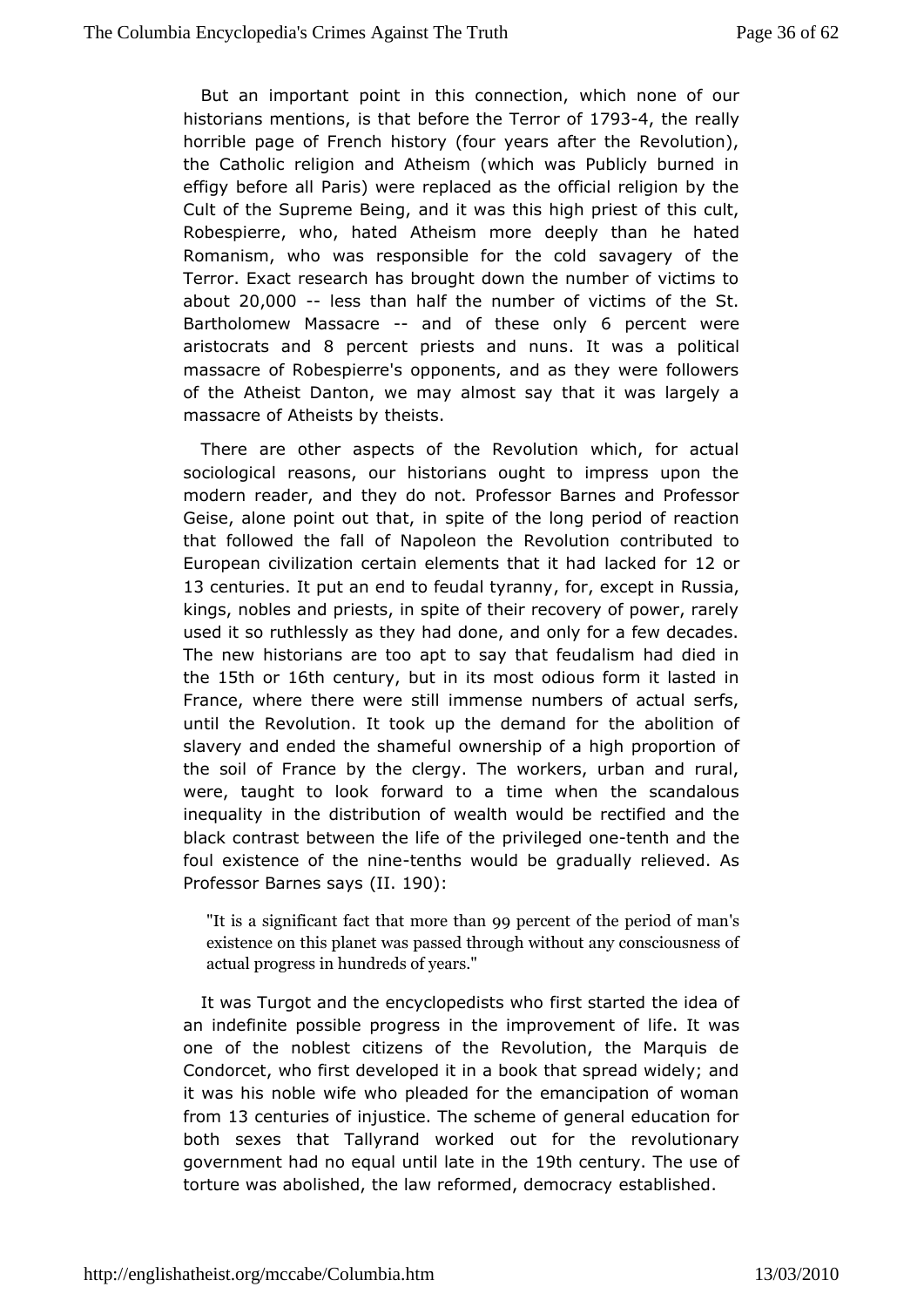[And just as the encyc](http://englishatheist.org/mccabe/Columbia.htmAnd)lopedists had planted the idea of  $t$ reforms in other countries, so the Revolution taught the people demand themad how to get them. The revolutionary armies that in time poured southas and and same and over Spain and Portugal emptied the foul dungeons of cshtuartoch a(ntile Inquisition). broke their instruments of torture everywhepe, and set humanitarian republics. Even in England, in spite of the f hatred of the volution that was fed by the lies of political fugitives, as such f&luks siibae or Czechoslovakia today, Jacobin Clubs appeared in the cities, the modew hoech of suppression and reaction ended, the rebels emerged annochn behoreanvaults a score of refroormements (political, industrial, educational, pacifist, feminist, etc.). "The world" said even the conserv historia<sup>E</sup>n reeman "was never the same again after the Frenc Revolution." But the eistowy knows nothing of this, and it is not the aspect of the Revoluthiter eshat the Columbia Encyclopedia.

I find it still worse thistooiuarns completely ignore another point which has definite lesstods yfo and again they are lessons which the Catholic authorities to bo draw wish us modern French history and the Cambridge History there are Terrors, the Red and the White. Even our Columbia Encyclo mentions it just gives it half-athiante there, was a White Terror, not even expw a iantintone phrase means. But you will not find even the phrase in the bridtehxe sof any tories, and the facts which it indicates anoppermetsise by.

It means the RoCaltistolic Massacre of the Reds. At the death of Robespierre the secretly organized Catholics advantage of ptohletical confusion and believed that they were about to recover power.stihlo aghinority they fell with fury upon the republicans. At Liymosnts, n.d@0,000Catholics seized and held the city for a time annolubolaerbeadioaally large number of active replumbeicsanse occurre6d2 in departments (county divisions;) of the country, and thousa were slain ifrewa months. No records were kept so it is not possible to say whether than sawrey evictims as in the Red Terror, but the Paris Government, as soweas as order established, sent men to collect information, and it is the opi the French historians, that there were not less, and that savagery was wothsologh all this was directed by educated Catholics. They, says Profes"sschro Whead tian, mixture of cold cruelty and depravity which was more hidboutsalthan the ferocity of the Jacobin Terrorists." He reproduces the of reports.

This savagery was renewed after the defeat of Napoleon, an can only imagine how far it would have gone if Wellington an other allied ders in Paris had not compelled the king to check although it was ongo a by the aristocracy and the priests.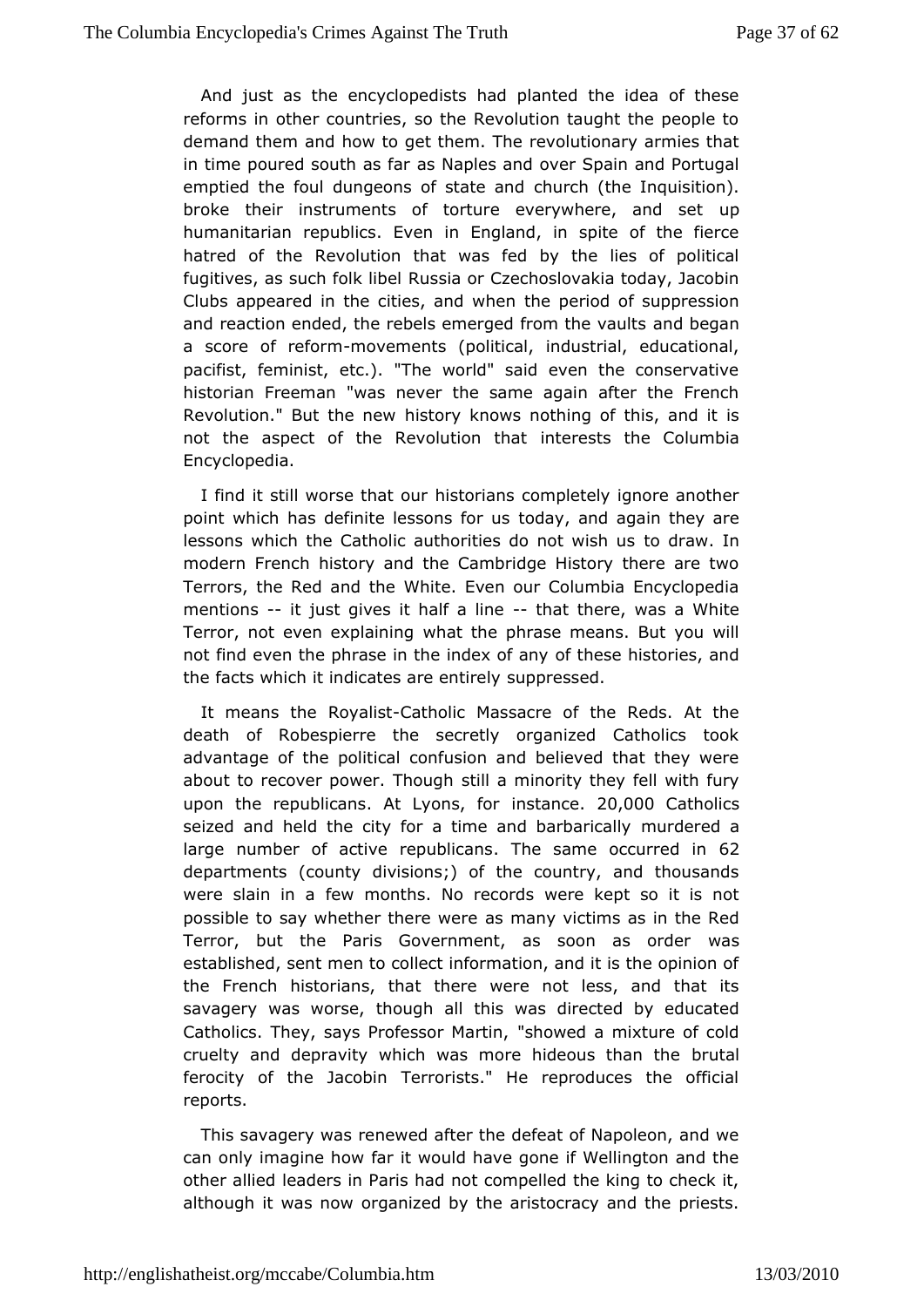[How many Americans ev](http://englishatheist.org/mccabe/Columbia.htmHow)er heard Wholte Terror? Most of them have read or seen picturdes nsof-ligtherant slum women of Paris knitting at the foot of Dibes quile otinne. 100,000 f them know that wen that we rumor or fibution definite evidence that Catholic "ladies" embroidered their while, theyt, in chairs specially provided for them by the ciofficials, to wat the she erciful dispatch of revolutionaries? In the five years of the Reews sutthian four thous and aristocrats, priests and nuns were murdered oFaexencourteedrebels against the monarchy and the church were murdered in a months in the White Terror. The new history has not a word t abouthis.

# 9. THE FIGHT FOR DEMOCRACY

Stilworse is the complete suppression of the bloody chronicl the murder and ture during the 40 wetars of men whose only demand was for constribuntaion hay and the abolition of the Inquisition. The history of Europle 500 mwabouits more important and richer in lessons for us today than any  $\sqrt{ }$ period of history. French writers began, we saw, to draft the of a higher wilization firos to 1780 In the Revolution the foundations were laidem, natter the compromise of the reign of Napoleon, the restored montannechOsh and tore up the foundation stones and forced the race back  $\omega$  finder a regiment absolute monarchy, the Inquisition, the subjection of wom industrised m-islavery, dense ignorance, and sordid criminal lay and practice.

Themonarchs met at Vienna and formed a Holy Alliance, bles by the Church(they said) stamp out the last spark of the revolutionary Ffrom 1820 to 1860 (and in some place)s later the peoples of Europe fought magnifiece ensit praction of those Rights of Man (now everywhere recognized) , which Revolution had formulated and the pope had derided. In Eng Germany and dotestant countries they were won early, and with little bloodshed. In Ftradyce Spain. and Portugal, the lands which were saved from the relationstantial mouth00,000 unarmed men and women, even childreon, eat lib antitene and more than a million rotted in medieval jails or penal col or were driven into exile. If yon care to add the men who di arms, facingeasoned troops for the same cause in Poland. France, Hungary, Italy, P Sortagra, I and Latin America, the number rises to millions. And it insubarddy stayo that all this is suppressed in the new history and the Columb Encyclopedia. It is very fully and indignantly described ir Cambridge Motless hory.

The large Catholic literature that pretends to prove that Church is not, and never was, hostile to democracy would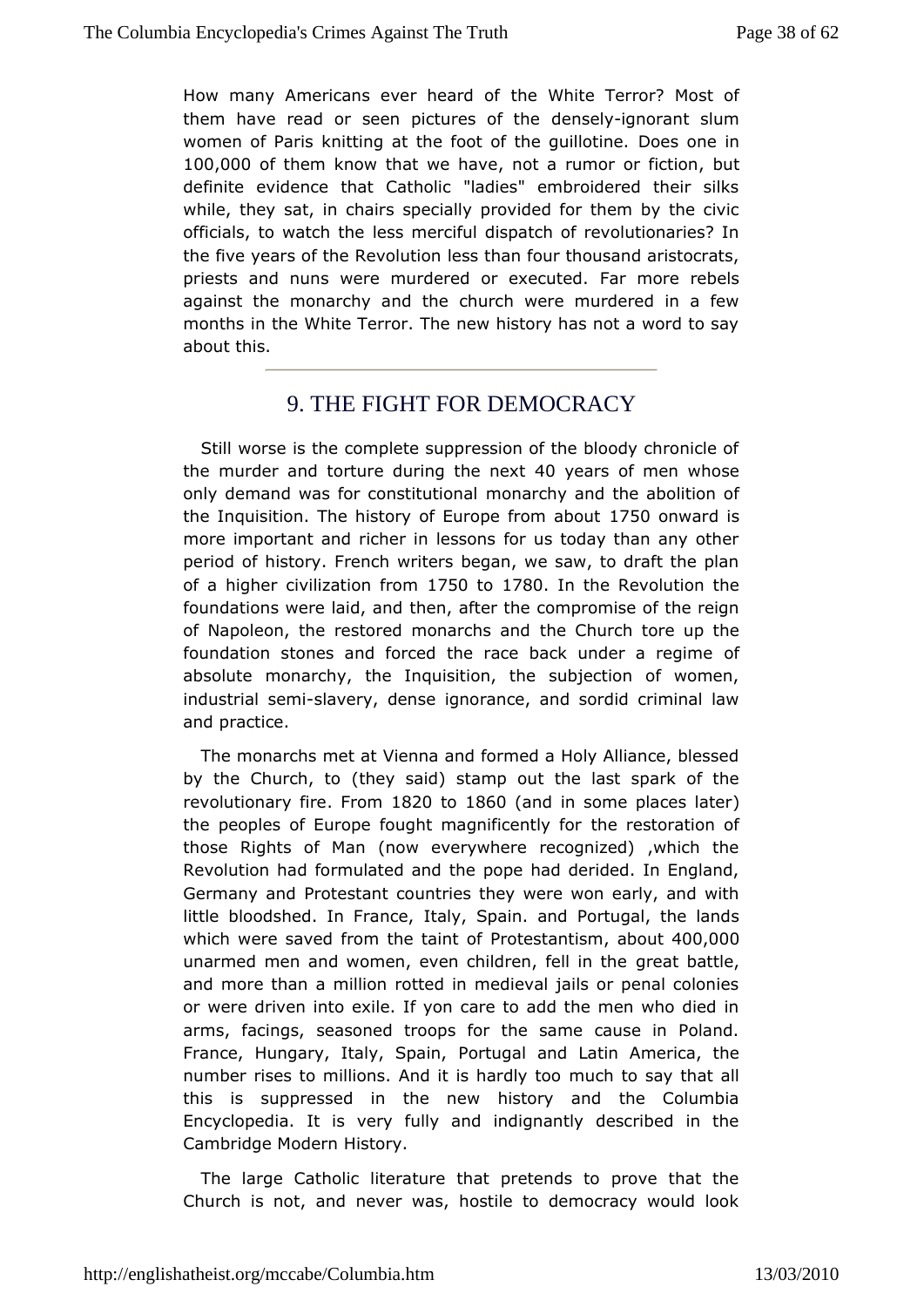very tawdry hiefse facts were put before the public in their full brutality; and many wortihers who are eloquent about the bloodiness of popular revolutio**passinch** sthoef the mob would be exposed as blind leaders of the addising leife these told in the general public's manuals of the history of Europe historglasses in school and college. The journalistic and lite practice applying this supposed the wbloody chaos of revolution and the Justes er and of the coundeution to the Bolshevik Revolution and teducing that it must have been accompanied by a good deal of bloobdeshed, would recognized as political propaganda. For this savagery of revo andserenity of cownevelution is the exact opposite of a law of history of eason of the history of Euto  $\theta$  e Ssimcose that year there have been reforductions and three counter revolutions in France, eight revoluctoion ser envolutions in the three divisions of Italy; six revolant in and six revolutions in Spain, and a further number in Portugal. Gern Austriand Hungalhere have been about olutions and counter evolutions in all, and there was little bloodshed durin after theeople's seizure of power, but there were terribl reprisals after each roectowe are by the gentle and gentlemanly clerrogalist's.

Is not thais well worth telling and describing at adequate leng as the developmsteomice, the improvement of machinery, the evolution of capitalisem tehseon of the colonial system, or the history of literature 1 Stth dentury? Isn't it important at least to sum up all these revolutions and least to sum up all these revolutions and point out how they represent one of the misg bide he race to throw off the burden of old errors alnit linifustices and to a higher level? The new historian and the encyclopedia entirely fail or refuse to do this. They refuse to make even summ statements of uther facts, as these are told in the Cambridge Modern History; and it wirduit ullowers to ignore the fact that to make these statements. even brieutthfullbut, would mortally offend the Catholic authorities and the mode representatives of kings and princes, so there is no hint of Most of omuanuals, after a short and generally, as far as it go fair account of Fthe ench Revolution, completely ignore subsequent revolutions, or just the the theorest isolated disturbances here and there in the course coefnit beynext half Only Professor Barnes whose work is generally loyal to his c hisintroduction that the supreme aim of history is to help the to cast ow fifiat remains of the burden of the past and rise to higher level, notice his ethne evolutionist and connects them with the great French Revoluticom iBsuthee evidence that shows the guilt of the church, the inhumatheity canoly at hist's revolutions, and the general freedom from bloodshed of popular revolutions.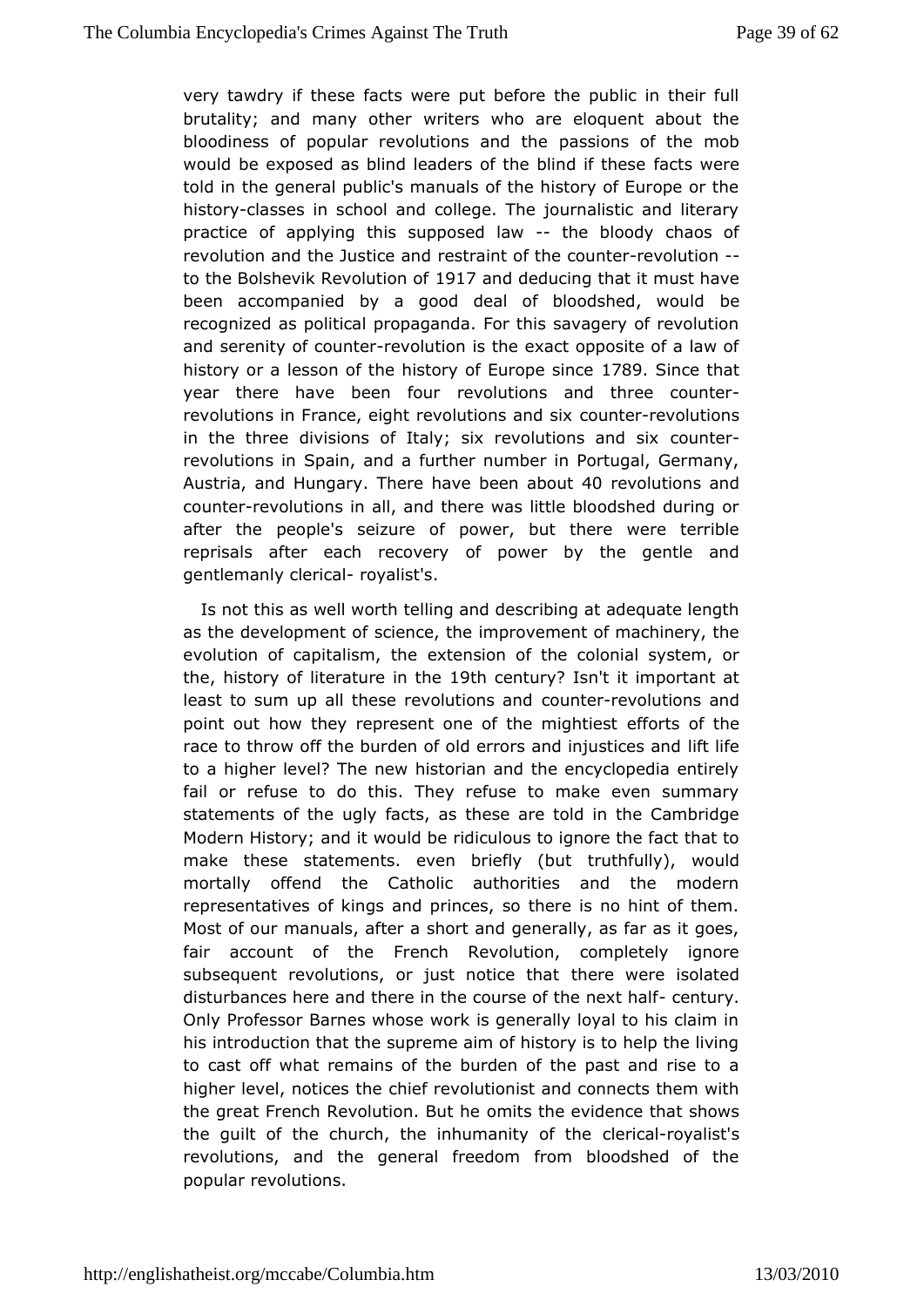[I have not space her](http://englishatheist.org/mccabe/Columbia.htmI)e to devote more thane a chew flines the40 revolutiomst it is necessary to give the reader some idea of the horrors through which European progressives passed. was, as I said ided into three political spheres. The norther part, under Austria, sesfseredd I will not linger over it. The central part was the kingdpmpef amed I will deal with this in the next section, as it is impobetand nto its condition. The southern part and Sicily were the ables down do the man who speaks slightly of it today as the classic land of do niente-"it is grand to have nothing wto uld do " learn with surpristhat it had a high civilization under 23 he Greeks centuries ago, and gshter under the SAC absears againd one of the most progressive reEquinnoepse inn nder the Voltairean minister Tannud Stihincethte urand that nder the French revolutionary throups in the avery promising republic which the restored Catholic monarchy and church sav suppresse det its people for the owner ats made an heroic fight for justice. Fuller funder and I, who got back his throne by a solemn oath at the Altar to the example stitution,  $000$  en women and children were done to delaithing, aantd with ease perjury the bishops smiled, was one of the vilest monarch Europe. There were orgies of savagery. One royalist leader his wine frtchme skull of a liberal, and once a group of Cathol beggars roasted and **b**oodieshed of liberals under the palace windows. It is a royalist Catho**Colletine**, raw ho tells us these things, and Professor Croce answers for the conscientiousness of his work. It was continued after the de the king by anonymous writer, and this historian claims that there went 60,000 urthewictims under Francis II. The best stocks of the middle class (and somoblecsf) twhere exterminated.

In the case of Spain, where the kinson moweasy roofs they pe as Ferdinand of Naples and perjured himself in the same way recover his throne, we have a full account of the horrors in  $C$  ambrid  $M$ e dern  $H$  is  $N(M)$  . Here the clergy and the Jesuits cooperated even manotrievely with the Royalists, and the savagery la, sit end nd, from 1814 to 1860 with the interruption of several bloodless revolutions, tounderreweveldate Alfonso XIII and again under the present dictaher Franco. Eve queens of Spain in this period were despicable types of wome the poppeave that highest reward of feminine purity, the Gold Rose, to the loost the stimate from  $R$  all, Queen Isabella. I estimate from the figures given in contewniterarthat Spain in less than  $50$  years gave at  $1150,500$  martyrs to daese of democracy, and the sufferings of hundreds of thousand severe were We must remember that in those days and in the hot summer sout Europe the jails were as vile and deadly as the Black Ho Calcutta. Portugal King Manuel, a man of even more sordid type and a perjurer likoey his cousin of Madrid and Naples, let loose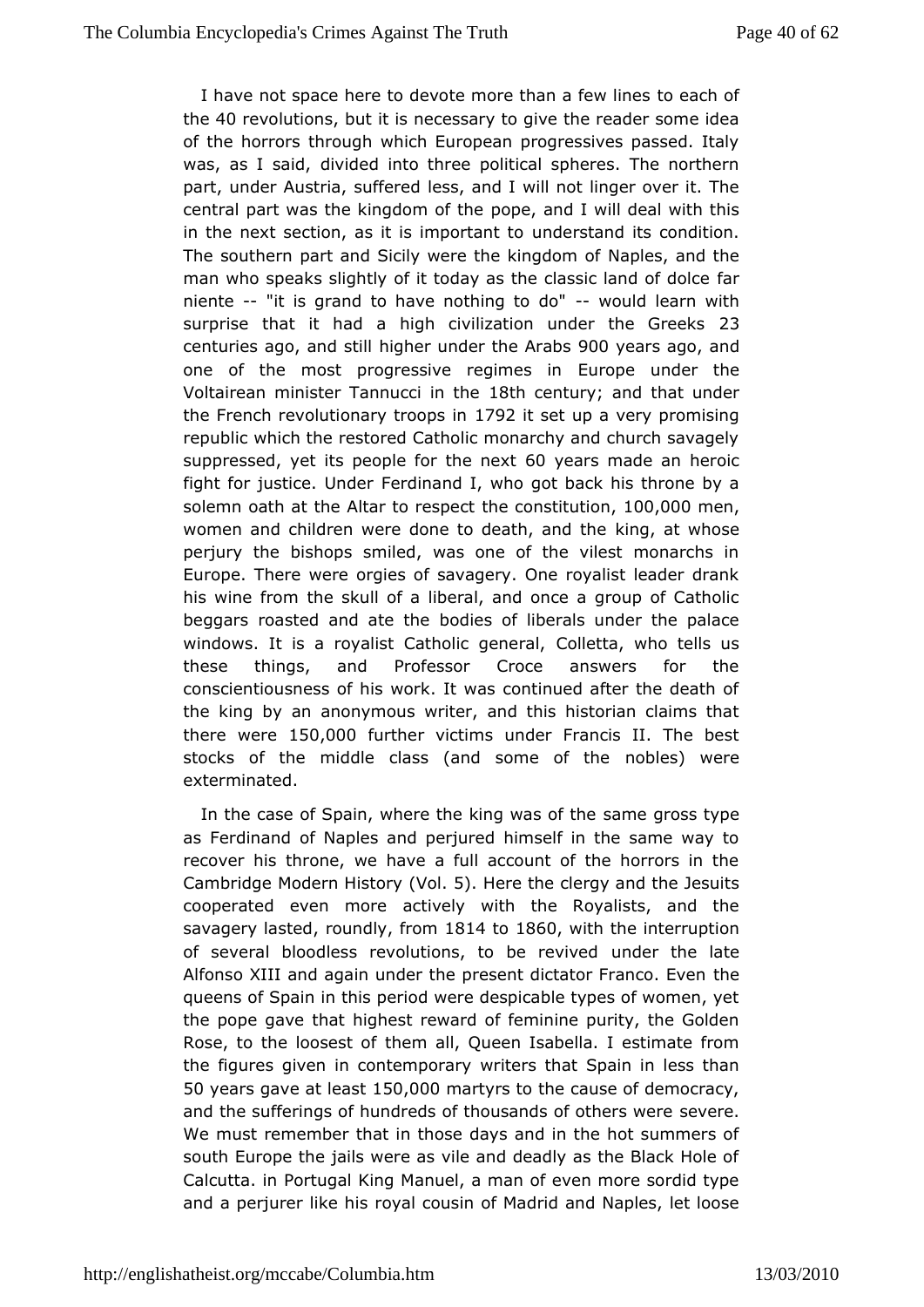[an even worse savager](http://englishatheist.org/mccabe/Columbia.htman)y: forrestewCasatholic monarchs and their bishops who "unleashed the pams bio." SWo f have contemporary assurance that of a total population of ab  $2.000.00$   $000$  less than  $000$  were executed  $000$  were sent to a living deianthe penal colonides , 000 were packed into the fetid jails in the fstpe eyears; and the Church cooperated as cordially as in Spain.

Of althese savage reprisals aftegry alestic red coveries of power, to whimcuhst be added the ferocious executions in Hungary 1849 and the horrors paptable states to which I will return, not a word is said in the-n&wchissothe effect that in948 the press generally overlooked the sfacts that the centenary of Six great democratic revolutions (followed by reprisals) in Europe, which shook as many kings from the thrones, and the 49 was the centenary of six counter revolutions which put the kings spændark theon their thrones and were followed by such reprisaldsessacsribehdav&What school or college in America now hears of the essentings? What will you find in circulation that tells them? And the professo setout to tell European professors the truth about the histor Europe asrident.

Only in the case of France do they, or most of them, tell there were revolutions 30 and 1848 but they do not make it clear that the ant a repeated emergence of the revolutionaries or democrats who had rbebed into the earth by the White Terror after the death of Napole**a**nsmEave mand neutral manual designed for British schools (J.G. Alndohtæns's "Students of European Histors  $x$  and  $y$  we find the situation thus briefldyescribed:

"An amnesty reafnund3e8d of the most promnement France banished and Nay executed. The White TFerano rein the Sout rivalled the Red Terror of the Revolution mult chesale pillage and hundreds of executions."

The distinguished *ffirset roothan*. Professor Martin (Vol. IV, Ch.  $IV$ ) has a long and detailed alboicsousn tage of the White Terror. He says that the reaction componiest we weak amy --obscenity, rapacity, feinto sultypassed the ignolom hney Thermidarcan reaction of the year III (the Red Terror). And thegovernment was at last forced by the Allies to cheek "the, Catholichisorder," it proceeded itself against Napoleonists and Protestants "iwniphacable vengeance."

The hatred of rival politicians, the opfatih bitiecraftuery crowdsavengin1g5 centuries of oppreasreicthought worthy ofdescription, but this organized massacre, directed by educ folk living luxury, is not to be considered of any social significance. The syspemsection of democracy and of freethinkers and Protestants com t $8.0$  The eumenvolt now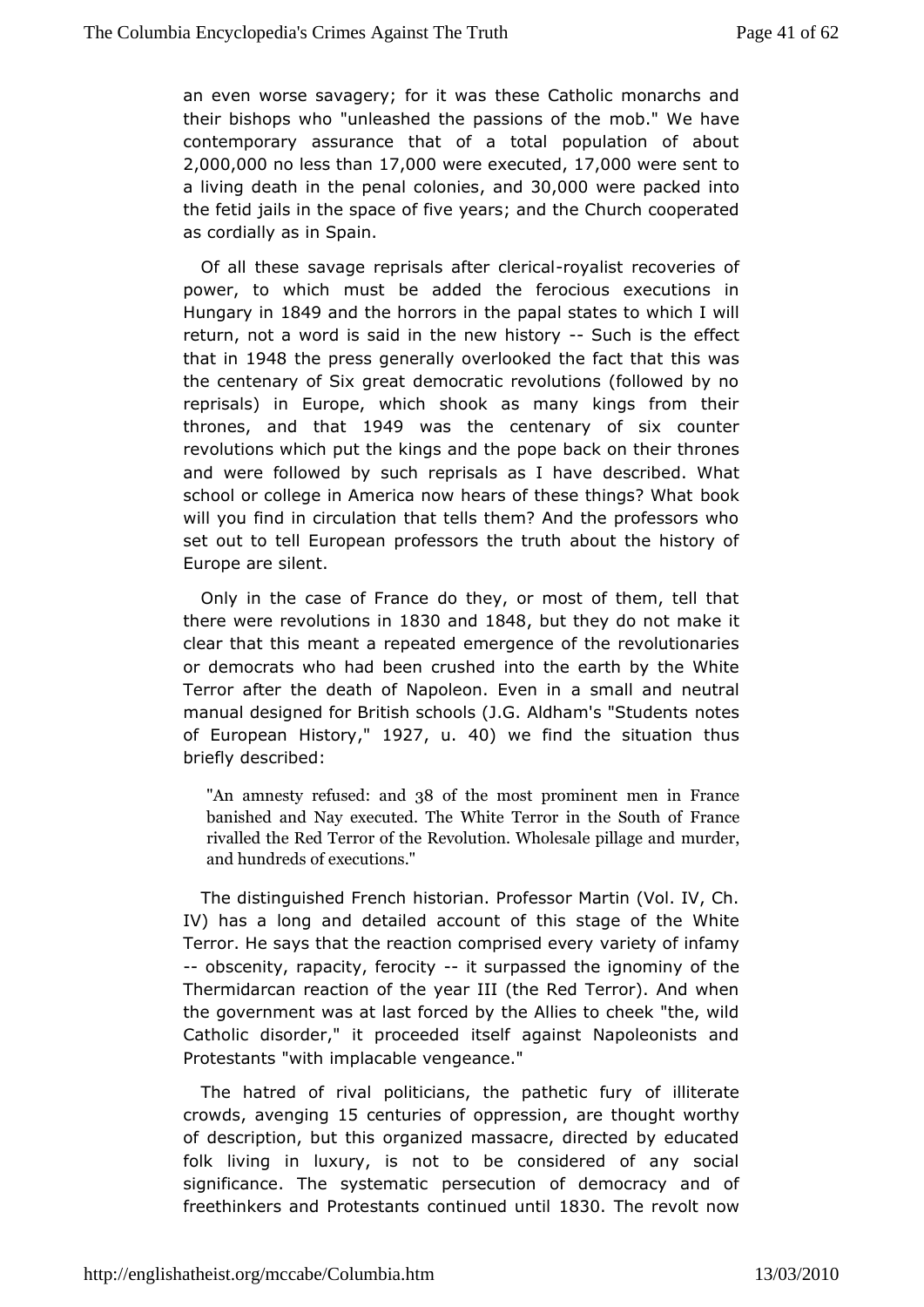[took the form of pitched](http://englishatheist.org/mccabe/Columbia.htmtook) battles in the as daenest of the Paris  $trained$  roy- $celli$ stical regiments. With barricades and primitive muskets (seized from the museums and sometimes loaded with -fashion podinters' type) the rebels conquered the king's troop losin5,300 killed awnodunded in the fight.

But the prince they raised to the throme thoranet has de duped them, like Ferdinand of Naples, Ferdinand of Spain, Miguel of Portugal, and in a few years the struggle was rev More than 0,000 were sent to the vile jails and the deadly pena colonies and thouwseamed sshot when the workers, who were not taking the place of the stumded the bansds men, numbers of these now joining the Royalists, led blye as deans goeal head Socialists, again raised the barricades and signal Europe the for revolt as far as Rome, Even in London the government marshall<sup>5</sup>00,000 olice and troops to meet an expected march of the Chartists, Emg been dits peace with the workers, but in Catholic countries there fwamiliare triumph of "law and order"-with the aid of a vast army  $s$  for R s  $-s$  and the familiar bloody revnen Pgaeris at l1e0a, s0t0 Ow orkers w**she**t in the streets, besides the thousands whose bodies were just into the eine like dead dogs. You may have wondered sometim why European Socsaillists hant "Our flag is red with martyrs' blood," and rave at the Bolutropeogiasniein the terrible events  $of 1848$  and  $1849$  when the midd  $\frac{1}{2}$  and  $\frac{1}{2}$  supported the reactionaries. But the sleek and treacherous descendent Napoleon (Napoleon II) whom they had chosen to be their sa from the hreat to their bank accounts turned against them an allied himself with the alist and aristocoracy 852 we find the liberals complain  $0.000$   $0.000$  for their best men are in jail, penal colonies, or exile. Wounu hob wonheisotforians tell us why whole chapters may be spared for the edie earnaling of monks and the struggles of rival kings and dynasties, yet all things, which still live in our problems today, must be comp suppressed?

## 10. THE PAPAL STATES

The plea might be made both for thoey adliest is caw ho perpetrated these haond othee historians who suppressed them that they regarded these revolulined sameds dangerous revolts of the passions of- $\frac{1}{2}$  the mobile ruler has opteople, secular and spiritual, were not responsible for the unha condition of most of-algeminst the restraints of Religion, Law and OrdeDremocracy, and diavipipeliynted Monarchs. When we find a Humanists, scholDr. Gilbert Murray saying that "all revolutions are full of honnhourmanidties" and that Europe "recoiled in horror" from the atroForiethecsh oRfet whoelution as it row recoils from the legendary atroleothishevoik the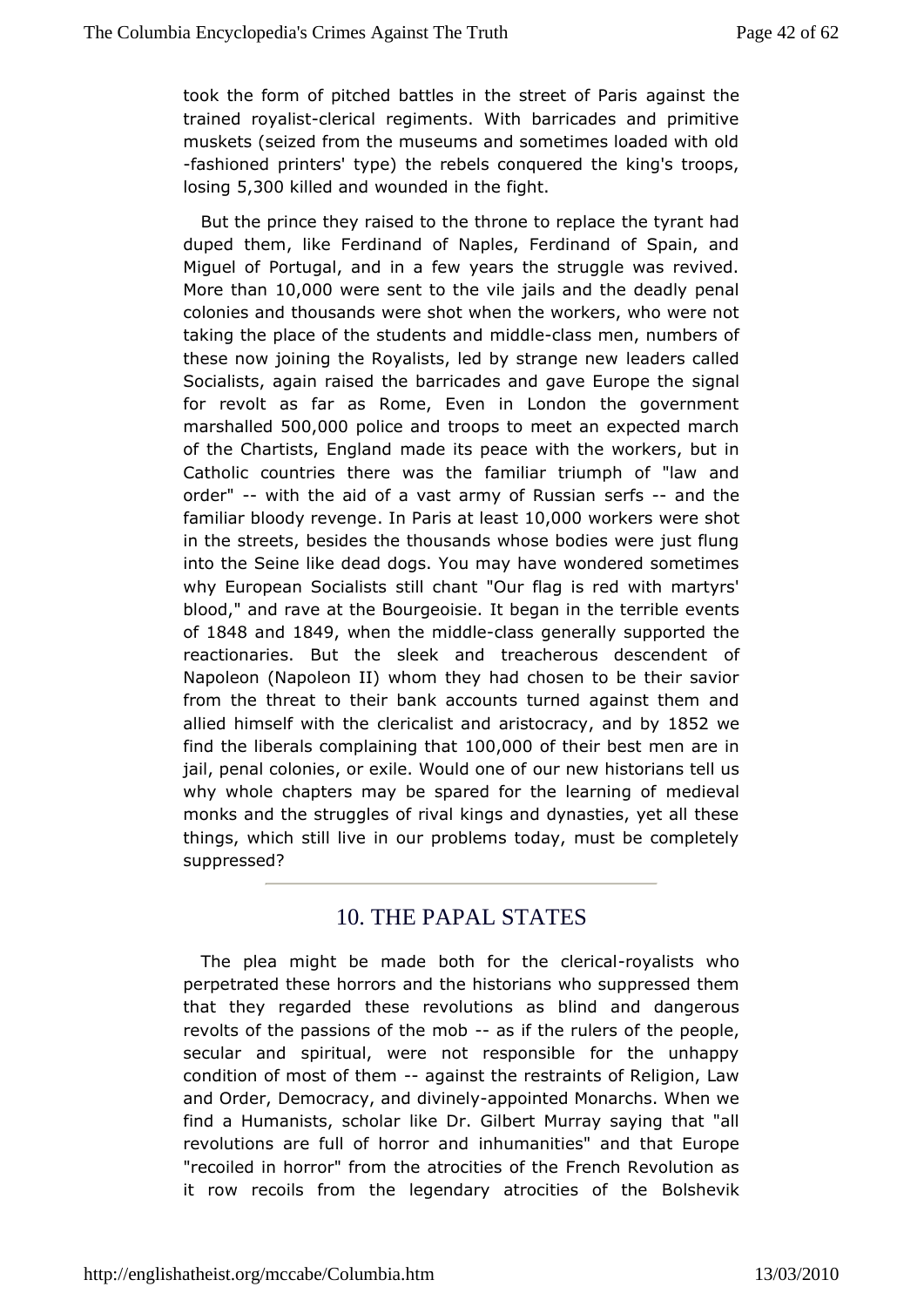[Revolution, we realize how w](http://englishatheist.org/mccabe/Columbia.htmRevolution)idely this grossly false concept modern history is still entertained, and we resent more deeply ever the uppression of the facts in the new history. It encoura a mischievonui**s** conception of the stww orlde in which we are still engaged and pensoitsupulous papers to dupe their readers with the idea that Stad onleanguessare driven by the same criminal ambition as Hitler warre. Mussolini

The proper concern of an historian is not with the revenge t crowd here and there may take on their exploiters in the su dawn of a new erty ust as in the Spanish Reviolal paon in few folk windel separated localities burned churches or killed  $\alpha$ few priests or mE whistorian knows that the radical reason why the world entered alta seu odhatee in history upon the path to real civilization was the devahopemetent stovie middle class, a body of men more independent, ibnet et leirgent, and educated than the princes or priests. Until in the second half last century the workers in turn were educateda, sthese middle men had borganize and lead every revolution, however much they had to rely on thoef vthoson workers to carry it through. These men knew well that for  $m$  00 $\omega$  than the mass of the people had been kept in ignorance and treated with g injustice, yet in no revolution which they carried did they reprisals tohne exploiting class. On the other hand the fully educated monarchs, nobdeise, s as dwho controlled the counter -revolution, the men who were the chaawmp or descoland decency, always perpetrated the most crucloupplinissals. This of revolutions with the Passions of the mob isia.gross historic

A second contrast is  $t$   $\frac{1}{2}$   $\frac{1}{2}$   $\frac{1}{2}$   $\frac{1}{2}$   $\frac{1}{2}$   $\frac{1}{2}$   $\frac{1}{2}$   $\frac{1}{2}$   $\frac{1}{2}$   $\frac{1}{2}$   $\frac{1}{2}$   $\frac{1}{2}$   $\frac{1}{2}$   $\frac{1}{2}$   $\frac{1}{2}$   $\frac{1}{2}$   $\frac{1}{2}$   $\frac{1}{2}$   $\frac{1}{2}$   $\frac{1}{$ revolutions were usually men of character whose aim was to justice for pthe ple. The monarchs against whom they rebelled were in large part reputsive conduct, and the nobles, ministers, and higher clergy werseelas ba, ruleolous and (from the church angle) immoral. But a thm rodreand much important contrast is that these kingdoms which were defer agains tevolutionaries with the greatest cruelty and bloodsh were, apart from mtable Balkan states which were still under the Turks, the foulest in Enersoppeectinof law, order, decency and justice, and that the revolutiom it at tech cae series of what everybody now regards as reforms.

I wililllustrate this by a short description of the papal State described chy temporary liberal Catholic and Italian writers and all recent - Canhol historians (and some Catholic). I have often quoted the opinion of the atholied historian of recent times, Lord Acton that the Popes of tohfethiot Stth hoad fitury were "worse than the Old Man of the Mouam taminus "defthe of history), and the verdict of the famous LFamet peomapisiest, approvingly quoted by the Catholic Lady Blennerhassett in Cambridge Modern  $H$ Xstoot $4$  that Rome 1ion32 was"the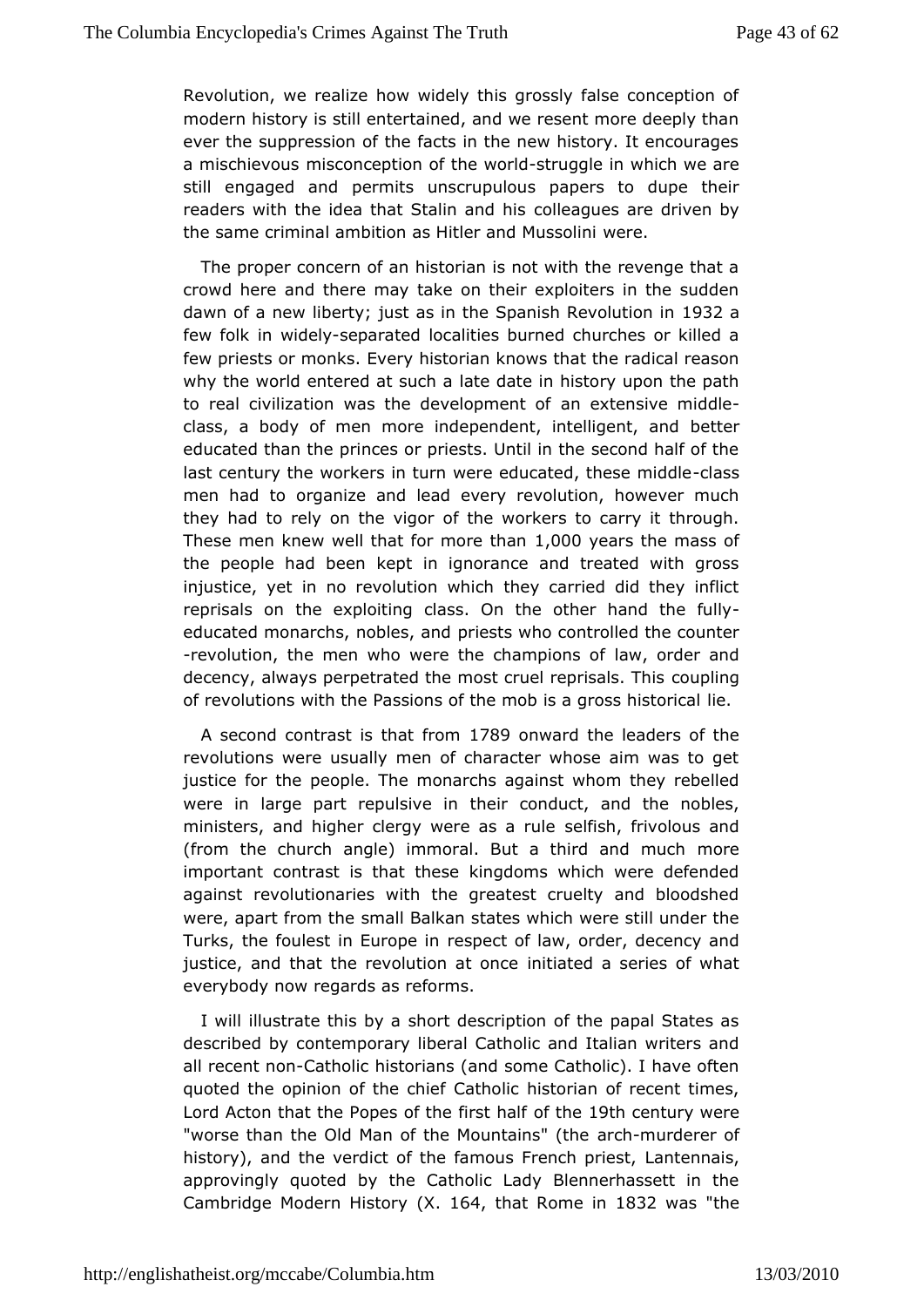foulest sewer cenveemed to the eye of man." Professors Boak, Slosson, and AndersonGloustone's indignant remark that the kingdom of Naples, -d hornest ghbod docile subject of the papacy was "the negation of God erected into a system government"; meaning the negation of all moral principle, for governmewas very pious. But neither they nor any other recent American historiansglene at the condition of the Papal States. In fact you would be ignactline rediricom the new history that the papacy ceased to exist after the death Napoleon, came to life again in the person of Leo XIII (whom are able todescribe (inaccurately) as a progressive and constructive force, then cominum lonest periodisappeared from the scene while the present century wwsthwne's stignig antic problems. What, the papacy was really doimogllintethis time I later.

Under the Republic and Napoleon the French had token o Italy and introduced good government and many reforms. WI the Vienna Coumstionred the papal kinghom pope, like the kings of Naples, Spanituagrad, solemnly promising to respect the ref-oranhisthe Freinnch rovements were destroyed or abandoned. Even new roads and sewerstewder the lamps in the streets of Rome unlit and neglected. The administration was entirely put into the hands of clerics, and these, as Chaetholic Lady Blennerhassett says dishonesty wa "developed into a system.S.ecrEhtery of state, Cardinal Antonelli, son of one of the poord stepeapahestly and loose, ly et left 20,000,00a0t his dealthe peasanwhous made a few cents a day with great difficulty, took to bandit such acale th &,to 00 Soldiers had at times to protect a train bringing a Royssiltor to Rome. All schools were closed. The Inquisition and the Jesuints stweed, and thousands of progressives soon crammed the jails; anndo the eurlee, r were jails in Europe, Orsini tells us that when he was sent from Ro the villa in which Alexalider VI had once enjoyed his orgies obscenferescoes still adorned the 865 844 sheinfound that men with a-lsfeentence were chained to the wall and never released even for sanitary phuephisophser clergy were as openly loose as **16th ceentury aynd the standwaarsd very low** among all the clergy and the monks and nuns. The courts Vaticanffices were sodden with corruption; the people were illiterate to the ext $9.5$  performer imes of violence were appalling, and the men who dared reform on the the thousand on the scaffold or in the horrible jails.

At Rome40,000 (including 0,000 pries) tsout of a total population 170,000 ved on the corrupt system, and the city was, as I quoted a distifigeunishepiriest saying, "the foulest sewer that was ever opened up to milae. & ytehse oBiritish Ambassador, Lord Clarendon, pronounced it "the shame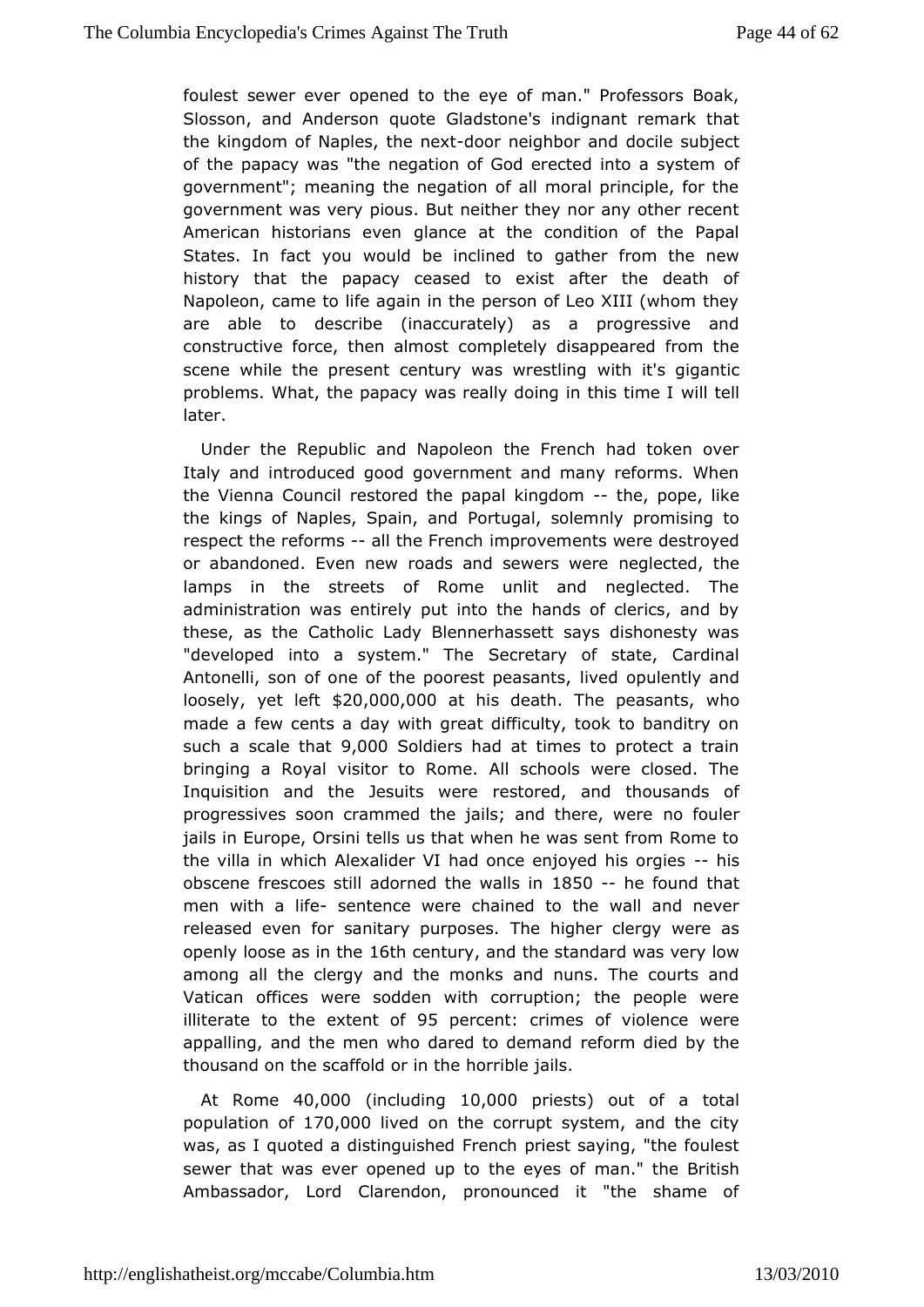Europe In1831 in fact the kings of Pressuria  $\bar{a}$  rance nd Britaighravely censured the pope in an open letter and demand that he should rehis roto minion. And only half a century later Pope Leo XIII was posimocon as the more find race and telling the nations how they needed the tonue idearpoace yo; fas Pious XII is telling them today. But don't look to rowurhistorians grand new encyclopedia for a word of all this, though it is vouchetor by the Catholic Italian historians-to the time Marquis d'Azeglio is abdother, the statesman Faandi, etc. endorsed in all-Catholichistories (Cambridge History, Professor Orsi, Bishop Nielsen, R. KTimagyeetcBp. Iton

The papacy had from the start benignly blessed this fe system. Indeed, while almost the last thing our historians about the pacpoaulrt is that it thoroughly purified othinself in the century, there  $\dot{e}$  sidence that it ever was reformed (except for a few years in dthe century and plenty of evidence that it was not. The aged, incompetent Pope whband Napaded nlike a lackey died 1823 and the corrupt Secretary of State engineered the election of a *i*dent converted rake (father of severablastards in the good old style), whose chief ambition v to shoot as many absirds could in the Vatican garden, He dribbled in his invalid chair yfooarsa, faenwd the corrupt cardinals then elected a gluttonous and uleaszty om able of morals, a man who ate candy and read the saucy novels of Pa Kock while Cardinal Albariif (othe dbate as ant boy who died worth \$20,000,000 uled his kingdothorror and dread darkened the whole of slags exteri, while a countess amused Europe by claiming in the courts thaat bashtear was nd heiress of Cardinal Albani.

But the revolutionary wfeorrecesshaking the soil of Europe before he die $\otimes$ 46, and the cardinals admoaved their number who professed liberalism to become Pope Pius IX disputende mory in history, a -saint in the Church). He did in 1848 sanctionreform in Rome, then, in the disguise of a footman, fled from the palacsetiltlouttherly demoralized kingdom of Naples and summoned Louis Naporodeon from destroy the Roman republic for him. It is enough to say tha Papaßtates sank back into the stinking mud, and soon th horrible jails were apgaacikne out ith political prisoners. The face of one of them, Orsini, frow firs matt he wall of my study as I write, and his description of them boso oaknosonigt movas in such a world that Pius IX penned that tawdry defiance of modern world, the Syllabus.

But modern Italy was gathering strenporth, imantchein 1870 the national armies entered Rome and made an end of the ignoble kingdom of the pope and its bloody history. Our histo tell this ahdy explain that when Dihe pope accepted a bribe \$195,000,0010 mMussolini to bless his corrupt regime, it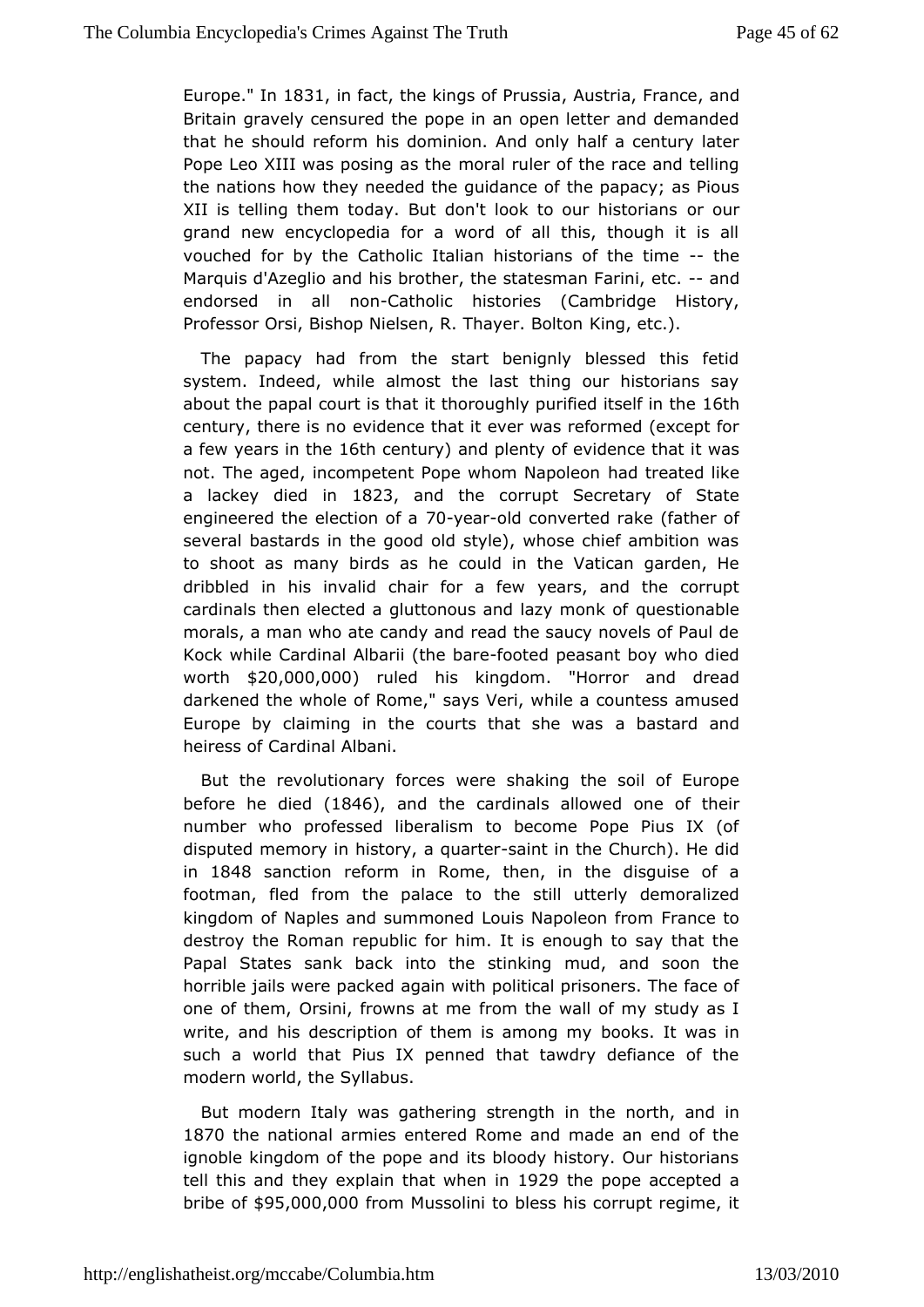was not a bribe but-dælloom endompensation, with compound interest, for the seizure of the Pal $\beta$  as 157SO tall the sying mit to tell one important point about that seizuwes A plebiscite taken in every province of the papal kingdom and, overwhelmimg jority the inhabitants voted that they wanted an end of papal rule. Butthes & patholic, the pope had warned his people not to take any pastadnilegious plebiscite. Listen. The city of Rome had a pop1u8 at 000r0 fow thom30,000 or 40,000 lived on the miserable papaylets 4y0s, to 301 which must mean about the whole of the remaining adult male vot cast their votes Victor Emmanuel 6 and the ploine the city and its province to togake telme 133,681 voted for Victor Emmanuel and  $\phi$ n 501 for the poper the irst province in which the plebiscite was 2t, as K5e3 moted for ViEct momanuel and1,590 for the pope Surely these facts are not only of inter butof importance. But would the pope like them published?

### 11. THE REVOLT AGAINST REASON

I am here ignorinand the able, sometimes valuable, accounts of many typical modern developmweent sintchaith these manuals of European world history: scientiitfecarindustrial, artistic, and so on. I am not looking for inaccuracies, which expert on these developments might or might not find in our manuals bistory. My purpose is much more serious. I am showing that from  $R\sigma$  eneaked ays onward the new history, by suppressing large masses of relevaminispute and facts, borrowing false statements from Catholic or idly conventi writers, and distorting the balance of importance of histo documents, gaves also view of the evolution of real civilization and the relative value factions or agencies which have contributed or hindered that evoluttibonse Mfoast toors are still active in "the loom of time," and the nontrion scefrious history today is to throw the very considerable light that it upon their usefulness or their harmfulness.

Two further points demantention before we come to the history of our own time. The first os bluat hmsotsptrians describe some insist at considerableal Recordatgainst Reason following upon the Age of reason (or Age of Enlighten of themiddle of th&th centur Professors Sheopard and Godfrey say  $1(84)$ :

"In the revival of the religious spiitritwandsf whieletsiphree, a dand the Church of Rome began to reganifilus es movinite that Protestant churches, especially in Ewneght anto through hAmerica, baptism of evangelical cleansing."

Profess Baarnes, who keeps a sense of proportion in his scan treatment of the redienvielus pment, nevertheless speaks of "a marked growth of religious fepeileinigsmanidas a reaction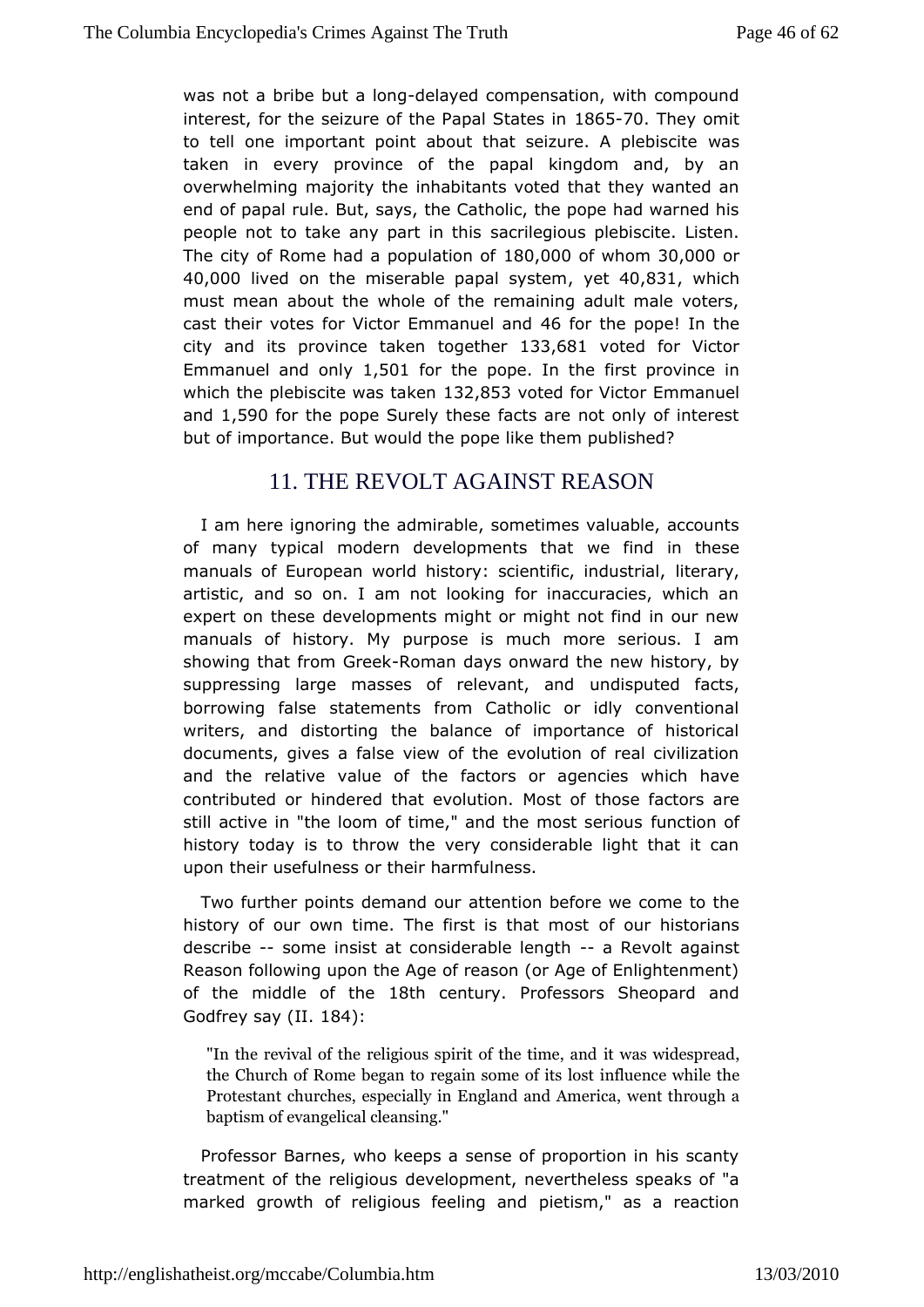against Voltairianishme first half 109 thtcheentury. Professor Lucas deals at some length with the supposeids revolt, but he misleading in paying so much attention to the philosophy of Not onlived this no connection with the revolt against reason the Revival of rewinion the others describet's freethinking contemporary Goeitmhene ahsaudrably more influence on the general reading public Khaahnimhseelf was an aracthostle of reason and as such was dreaded by theologiahsen when in his later year's he decided to say a go word for God and the ansoluthis was never widely accepted even in philosophical quartes $a$ ) dhthat ihe was appealing to reason (Practical as distin Rte arson m) Pure

Others quote the Romantic Movement which began in Germany towardhe end of the 18th century and spread to France and England. This pise sented as a return to medieval thought over the ruins of Voltairianisemarl but very great name given in connection with it is that of a hit a ratist or a literary man. A renewed appreciation of Gothic architecturevspreads as America-- but there was no new appreciation of medieval theology. It masnly a trend in art and literature. especially fiction, and cthe racteristics of it had been as conspicuous i Rousseau as they weonethe's early romantic stories or the later novels and poems Houghbictor

The chief fact which one recognizes in all this exaggerate about a Revolt against Reason was the spread of religious re started byohn Wesley in England and James McGready in America. Our Columbia Enchyacsopset dia ngely, no article on Reason: though one would think that atthit tundheaning eid in modern psychology and the renewed talk in our time abou Revolt from Reason makes this very desirable. But in the a "Revivalsgo ad deal is said about McGready's activity at the e of the 8th centurly need not discuss how far the psychology of the times encouraged rebecaluse this was in no sense a Revolt against Reason. The folk who wie imeend theed not been conspicuous as followers of reason. And to this applies a the Wesleyan or Methodist movement in England. We do not of any of the eitish followers of Voltaire breaking with him to jo Wesley. Whatever nomble British workers who had been indifferent about religion and behavior invere won to the Methodist body, it was mainly recruited from the Church England. It was a revolt against the formalism and ritual of church, theress on correctness of dogma and indifference t morals, and a return Btiotleheln Protestant countries, where only higheedrucated men of the chhadsdlehad read Voltaire or the encyclopedia, no historian has yet commeended that evangelical churches had lost much ground, and it is, there curious speak now of a great revival. That the Roman Churc recovered poweplestiaude, and that with the recovery of power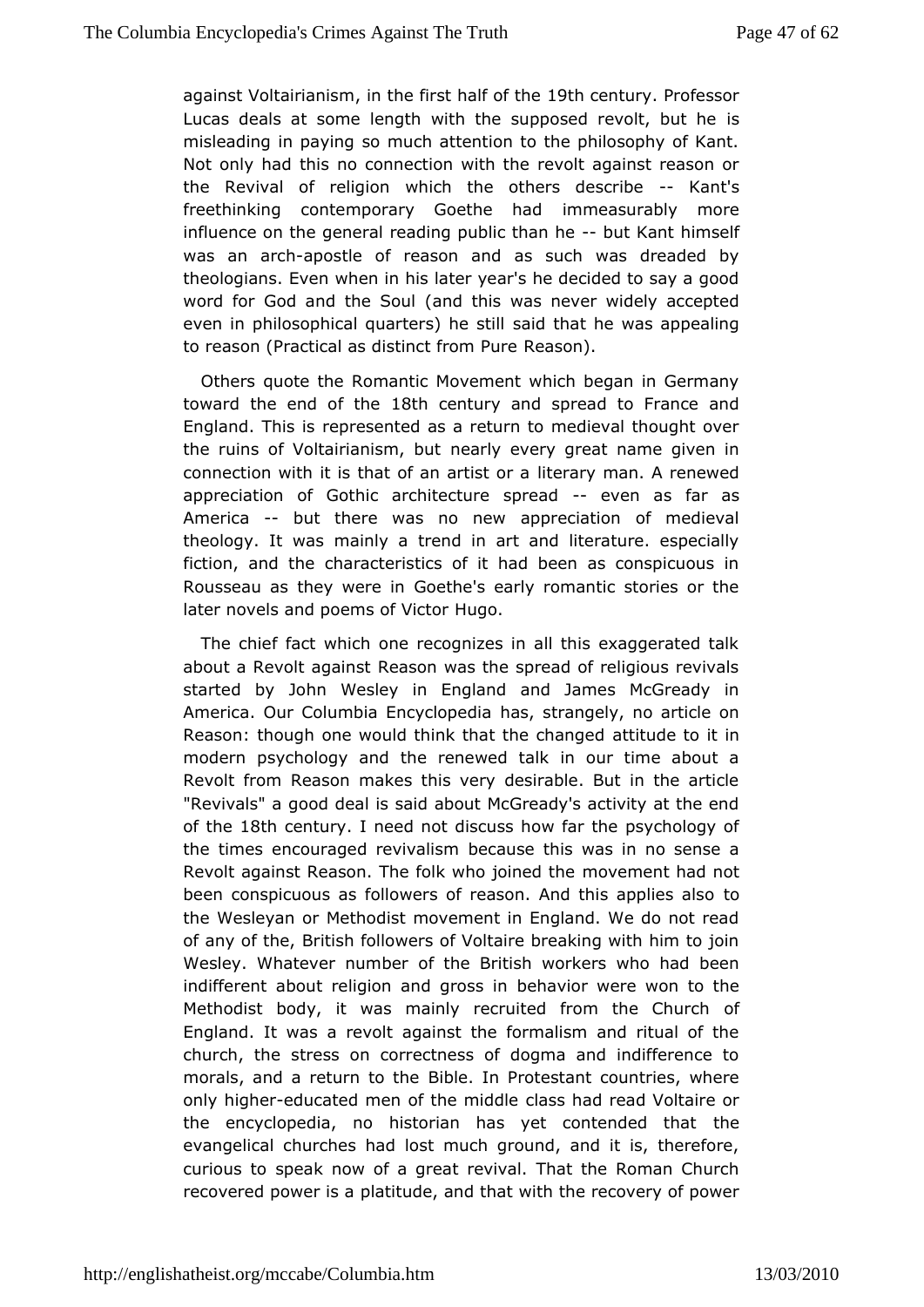it was able to compenlumabre es at least to profess to believe in it follows from the factshle gpareeceiding section. The new position of the papacly81a6fteounted in wwags; it could drastically suppress criticism of religion, free avitrog the field the 100,000 priests of France algoring and Portugal and it couldexcept in France, use the grim power of the Inquisition bring men intubjection. It would be surprising if the Vaticar could not count for a other ents 1i8h 26 than it did 18 nh 6 Napoleon had already paved the inware efsatabiltishing the Church and favoring it in every possible wawas Although he himself unquestionably a skeptic, he felt and said that the po the clergy was an important part of the basis of his imper authority. So inirtshtehalf of the century the Cahthrodlic one of Europe returned, exdept shoort spell after a popular revolution, to the Middle Ages. It of soung the is our sians to refuse to tell HOW the Church of Rome recovered power political alliance with despotic monarchs) and what use it made  $\alpha$ the powearnd then ask us to admire the growth of religion.

Even in England whereery serious coercion. Attendance at church on Sundays was oblilge and writers of the century describe the paid bebaadillents sorcollecting the miserable men who were sleeping off the Scartiunnkday night's and herding them to a church. There was also little freedor Freethinkers to disturb the beliefs of churchgoers. My old George Jatob yoake, who lived in those days, was sent to ja for six months for marking poke or "blasphemy" at the expense of his Christian hearers. half shoutury the om 1815 to1865 was one of profound reaction through but Europe were a Christian writer I should be more disposed to conceal fact that witnessed a new spread of religion.

If the idea of stressampop atheint recovery of religion is to connect this with the various hetmogramitarian movements which began to be active in the seconcent arty of the even more misleading. We saw that in the Age of Reason in 18th century the germs of these reforms, most of which had be dormant since Rdanyas, found a congenial soil in the mind of Europe, and in the revoly uetaios at they began to be embodied either in legislation or in propagalndissigebooedriælsly true to say that they were mostly blighted in the owfint they decades reaction after Waterloo. The one exception was the growth o Abolitionist Movement. A sincere and distinguished writer o Church Emgland, Canon Streeter, one of the leading Britis apologists, say  $\mathcal S$   $\phi$  Trh  $\phi$ . 358:

"The greatest blot on the Chhuistohry no find the finder is the fact that, with the glaring excamt panguit the bolish slavery, the leaders in the social, **bothtanother and reforms** of the last century and a half in Europe phravies sangly Chreissmians, while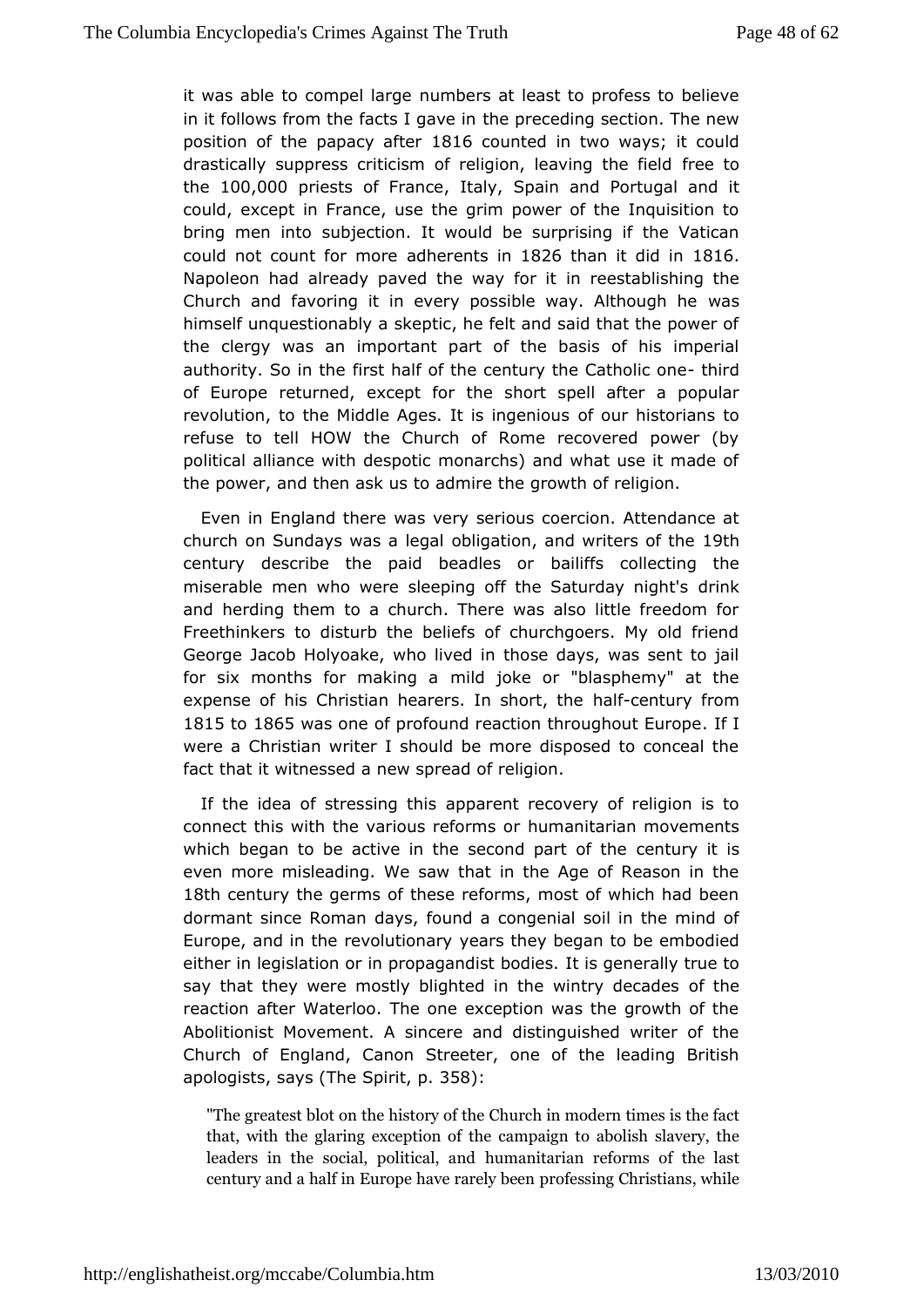[the authorized repres](http://englishatheist.org/mccabe/Columbia.htmthe)entatives in stiangtay in the as often as not been on the wrong side."

Itillustrates the weakness of this sort of clerical apologeti on thAmerican side we have the Rev. Loring Brace (Gesta Chr  $p. 265$  saying:

"The guilt of this great crime (bulapookh sthaeve City) is bisatns Church as an organized body."

And he consit hearts in America the worst sin of the Churches is in not helping abolitiohur $\bar{x}$ hkess cynic might reflect that, apparently, in England, where the east wearen its remote colonies) no slaves, the churches were svalviearryt, aagnadinst in America, where there were vast bodies of slaves the chu owned great numbers of tthe mMethodists and Baptists who had passetorough the reforming flames of the great revival owned50,000f them andviolently opposed the abolitionists. Streeter would retort that thenammeationstihe whole Abolitionist movement is that of William Wilberforce a s member of the Church of England. It never seems to occur to historians make Wilberforce stand for the Church of England in this humanitarian rtehfaotr, mwhile they can (or could if they knew much about the matter) nd maehad feagymen (out of thousands and no bishop) who supported Mobile man expected the  $\alpha$ in England, the only effective champion they can quote i laymanWhat is worsand I believe that I am the only writer who has pointe  $\phi$  uthis Nilberforce was a skeptic when he first learned to attack slavery, leand helde it from skeptical literature. I have said this on an earlaien spoagseo, libounty I in this discovery that I will here quote his odwan wyords. In his which is included in the biography of him by his sons, he spe "thedreadful effects of the efforts afterwards used, but t successfully, to hwme afmom all religion." He makes it clear that by "afterwards" he meathee  $\alpha$  afger 10 $\alpha$  and it was at the age of 14 that he first wrote again  $f$ t  $7\frac{3}{2}$ . Then years later he tells a friend in a  $182$ er (p.

"My moral and religious principles daagssaceh mastinethyose generally prevalent.."

His sons explain that heaßly when he was converted to Christianity. He carried oveforhiasbozlei ailon from his dark past, and from that date he never adophtuend aanitya bitahner reform.

It is the same with all other reforms ow the or hose or historians ascribe to the influence of religion. I have summary the real history of all of them in my book "How Freethinkers Notabl@ontributions to Civilization" - J (uHi iaul st @ on & nl n this I trace et and y stages of all the great social reforms, as have done in the casselavoefry, feminism, education,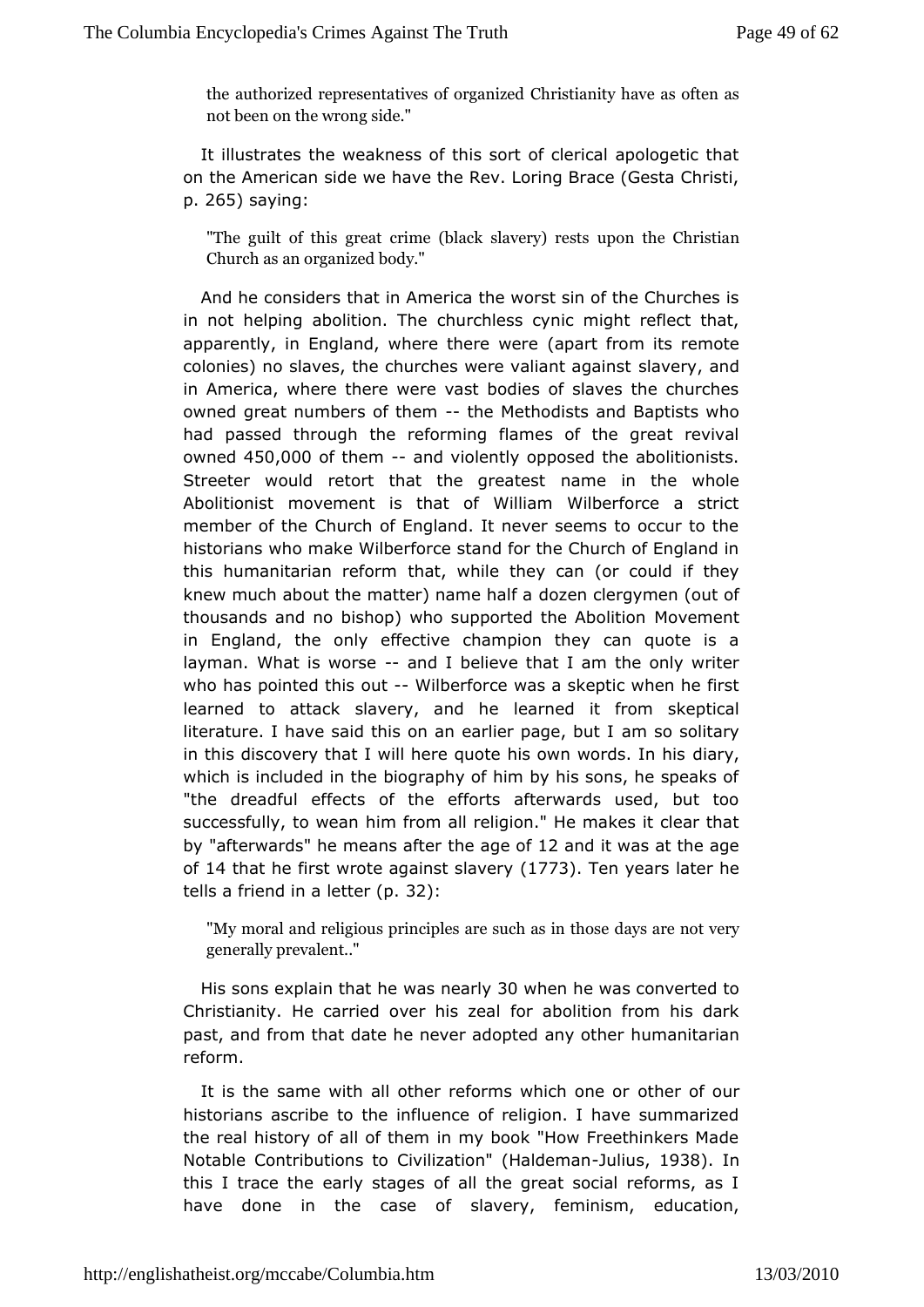[philanthropy, legal reform, et](http://englishatheist.org/mccabe/Columbia.htmphilanthropy)c. hTanhia enplug w(s1800-1850 which our historians describe as orreligatioan sqreat revival, was the time when modern social reforms struggled u of awintry soil. The men and women who fostered their grow were in a very mha perity outside the churches, and churchmen were in a large majority oppessed Bud our new historians disdain to notice the literature in whabbuth the testh matters is patiently and scientifically traced. It encroaches the field of religious controversy, they say. They prefer to fo suchmatters the conventional and theological literature with a ancient ansduperficial untruths. This is, presumably, not encroaching uponlogy.

# 12. THE THIRD REVOLUTION

Thehistorian of the future will probably red $\delta$ 0d the period to2000 as by ftahre most important in the history of the race. The human record from wchaalteids the dawn of civilization to about the yeal 500 will be to him a monicitrug e of the mass of the race toiling blindly while they mostbyurdbear of hea privileged-beneth who live on their labors and use them up ir wars. In a few ages what is called a middle class, men whose required that bandages be stripped from their eyes yet they are not counted assatched, privileged castes, multiplies, and we get ideas of freedom andhisformurred at the end of the Dark Age, during which privileugnechhaaldlebnogeend by the blind mass of serfs, and a few like Arnold db Brescia bega preach a social gospel. The most obvious caste to attack, bo account ios hypocrisy and the feebleness of its claims, was t clergy, and, wereawlt against the church at once began. But the church was able to wethaliate and sword until, in the 16th centuthe political situation condition and the condition of the papacy and the church facilitateactaocomfbined princes, nobles, moliadsde and people, and half of Europe rejectetche right to dominate and exploit of the most powerf body of priests the have belower known.

The echo of the great shock rumbled over Europe until middle of tho <sup>7</sup>the 17th centura and then the middle waths its leisure to thainnok its soed fisciousness, began to consider the next privileged class, and y abthyility. England made the first dent in the monarchical stround tuing by the head of a king, but in its new prosperity the Engollias show its down again to an idle acquiescence, and it wasbtohree Fite ach, who more galling tyranny, who took up the crusade. Few nobles, clungo the monarchs in self preservation, could join the mic class, but who ekers were rapidly developins on the ss, and stimulated by theofnews evolt and the setting up of a republic in America, they beganThtrooung. Move. ars of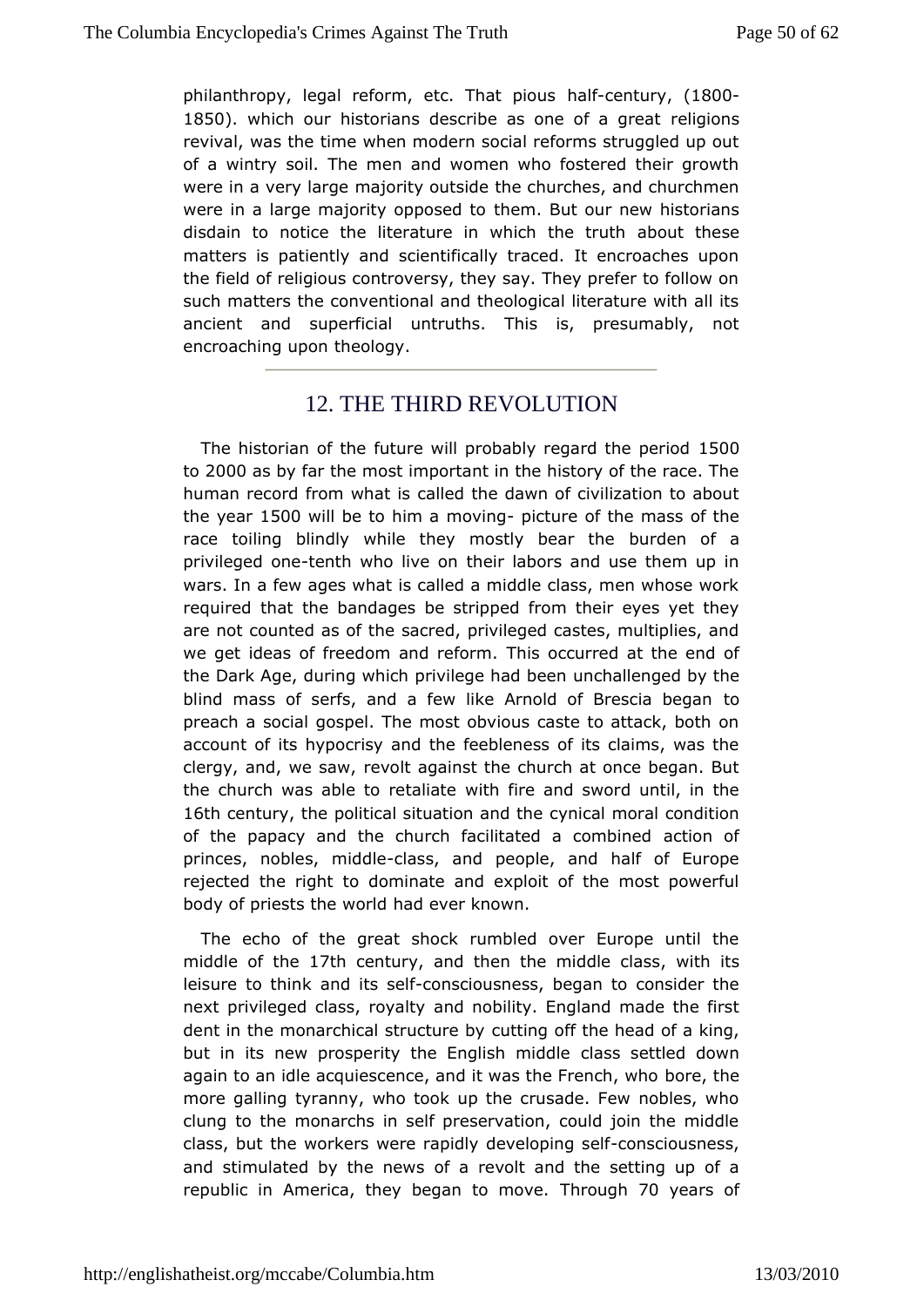[revolution, counter revolutio](http://englishatheist.org/mccabe/Columbia.htmrevolution)n, and bloodwork action, the and middle class fought together while the second privileged themonarchs and nobles of the feudal type, was destroyed tamed.

Meantime he workers concentrating in cities to meet the need of the Indus Reablution, stung by the rapid increase of wealth of the middle classhwhiloewn condition remainent isemi granted education at lastbebnye wolleent bourgeois, slowly prepared for the Third, the EconomiEvRevolution. long led by the middle class men: Socialists of the type of F Owen, Marxian, Socialists. Communists, Anarchists, Christ Socialists, Beut in the later part 18th the ntury universal free education inconuonsttries created a new proletariat, and it began to regard the middle conditional as its natural enemy. The middle class had, with its wiehadthplatcaekeonf the old feudal nobility and generally thought thath and beneinhennium reached by the First (Religious) and second (Political) Revol Taking advantage of the miserable inadequacy of the system schooling created a vast system of daily and Sunday papers which should take over blie education from the lage of so; just when the thinking pordior new fishbeginning to be educable. Where circumstances com-pwehleende tthwisas necessary to concede a yard in order to its a ved aa mile admitted that social improvement was possible. But, Evolutio RevolutioRno. me was not built in a day. Private enterprise is mo vital to the intemethe race, more sacred, than even altars and thrones.

That is the mimosptortant feature of the histol SWh of the century. What then happenex dowsid we rillin the next section, but a few words must be said here. The pTrhoisplect of Revolution led to a sort  $\theta \mathbb{R}$  e  $\mathbb{Q}$  outural than against the earlier two, the Religious and the Political. The middle class, i Humanists of 1th the century he Liberals of Sth, ewho led the religious and politicah aptrtiavoikesge, now joined amicably with the conservatives (the rempore semitatives of the Royalists) and the clericalist against the Igmamog, enemy. or in ourinformed age not knowing, the fact that the "martyr' blood" in which the symbolic red flag of the Socialists had dipped was him main Liberal blood, they jeeringly called the me who now marched under Reds, and in the press and on the platform they vaguely conjured of up hemision randing to power through lakes of blood. They generally ard to has in the Revolution"; which, in fact, had been led by what we should themiddlelass Liberals. And while it was the middle class that had ruined the rches in 1t the century o no, wto please their new clerical agailles and these Reds would destroy civilization by a violent suppresigion of  $\mathbf S$ uch is the historical basis of what men call theodayonvictions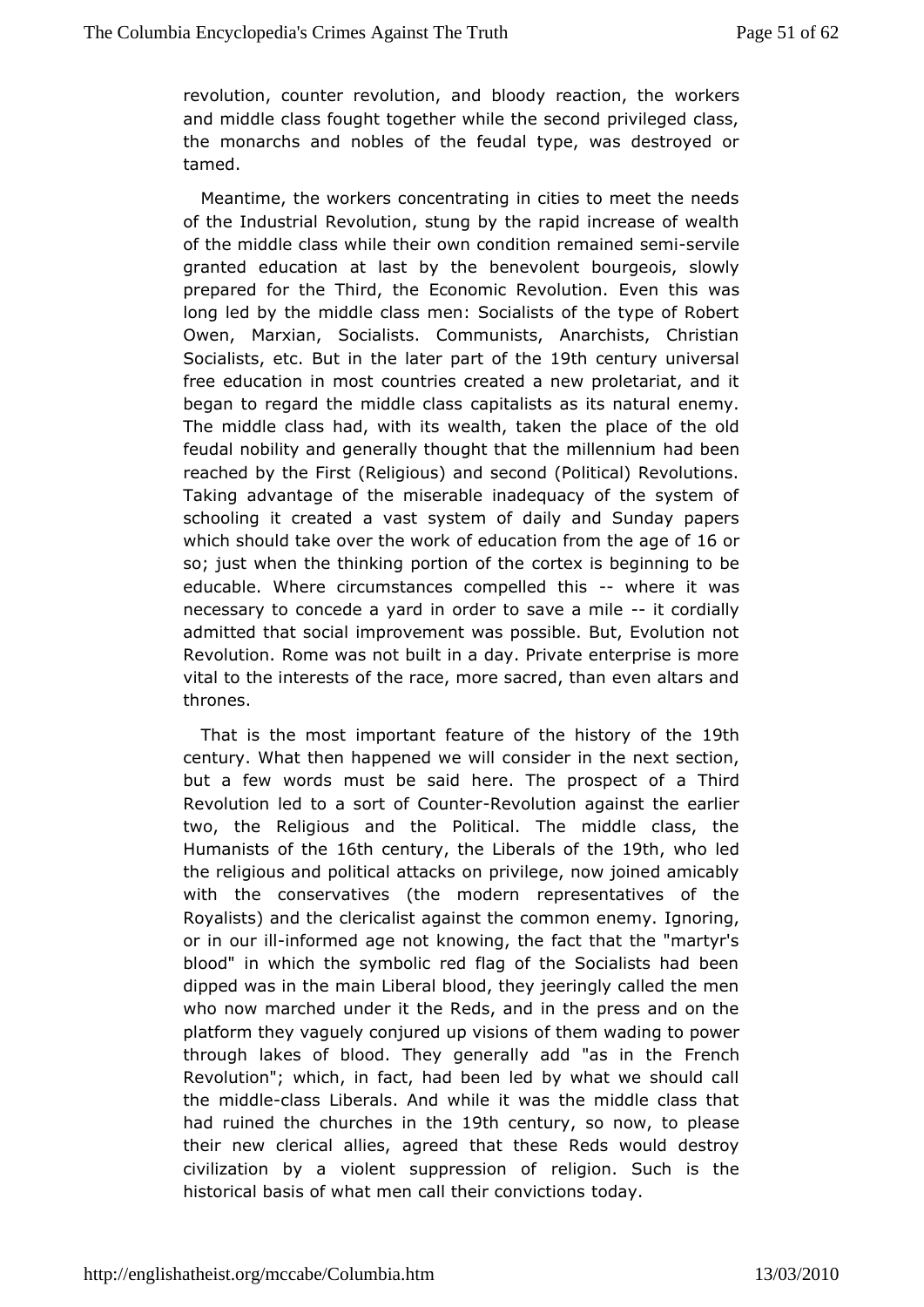[I do not belong, an](http://englishatheist.org/mccabe/Columbia.htmI)d have never belonged, to any politi organization. Dogmas do not agree with my mental digestio write all thims ply as a historian, an observer and chronicler facts. It seems to mthaish atstorical development, which has created a situation that caussous medianna hed folk to mutter to themselves the old Latin slogan "Thosos which the destroy they first make mad," calls much more seriously than many books there were in medieval libraries for a thorough impartiah quiry. This is, therefore. almost the last point on wh we may test the him whistory, both in regard to what it says and what it does not say but, ithe ia woon fiding lies, ought to say. We shall find in most cases thatthed stthase uputy it significantly harmonizes with the Catholicts, erssoion of for recent decades it tells the human story much in the acce the new Triple Alliance of the Church, State and Money.

### 13. THE EMERGENCE OF COMMUNISM

If we reflect that for the sess in the Triple Alliance that are particularly concerned about the axinesy to say, about the right of the individual to make an indedfinite alatimount (bankers, enterprisers, metst.) like the clergy, act through politicians, we understand the union of such incongruous ele in a hatred thoef Communist Party. It, they say, wages a war to the death againstidbals; Religion Private Enterprise, and Democracy. The party has, onfo dioful esslepties formulae in the course of the struggle. Officially, it interalf deotares concerned about religion, though all its leaders are Atheis there cannot be much doubt what the future of religion would theyprevailed in the great conflict. They claim also that t advocate demociacivact, a purer democracy than that of the sel-styled Democratic poweas.pAensdent, at least, they have not the least idea of forcing economic eet the less, it remains true that they would ultimately desitmoty to fe Holy the new Holy Alliance: Religion, Privatem Enterprise,

It is, therefore, at first sight, surprising bifad uim the works historians we find little to resent when they describe the ris aimsof the Communist Party and the attainment of power in Russia. The read neot which get that all the works which I set out to examine were writtem Sb4effwhen the jourhsa Hymn of Praise of Soviet Russia begann botel awad r biotsame a Hymn of HaMeast of the works were writt3e0's, wheteme not much notice was taken of the lies of the Catholic Press a pope'sstrident call for "the extinction of Bolshevism." In the ar in the latestittion of the Encyclopedia Britannica Farbmann writ (in1933):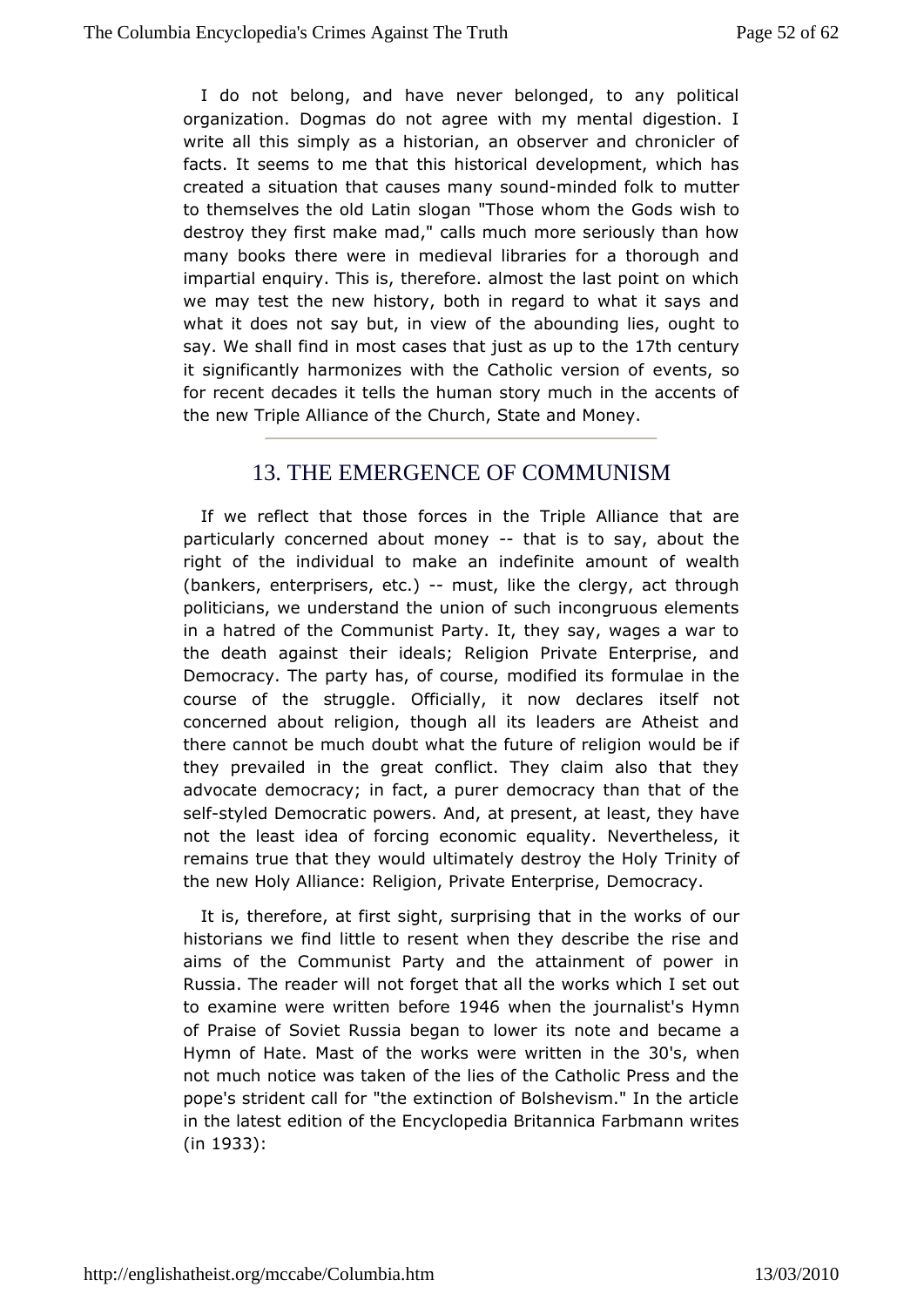["Until quite recent](http://englishatheist.org/mccabe/Columbia.htm) times legend hacontaaken of cotmoplete Russian Revolution, and it is only late and the adjuntitional control substitute for it a solid bases bf historical

We could not expect our historians to anticipate that poisonous legendes 1 otto1927 would not only be restored but amplified aRtessia's magnificent Performance in the war. Ye the present morbid hostediahave been checked to some extent if the public could refer woorks in iwahlich the earlier libels were refuted by a fulflastatement of

The Columbia Encyclopedia has three generally correct informingarticles (Bolshevism, Communism, and Russian Revolution), but they fail alto belicrucial importance and at times they encourage the libel basual ebesservations. They refer to "the bloodshed that had ac $\&$  a may imaginated the Revolution." The reader gets the idea, that this confirms the of"the passions of the mob" in rape and murder, whereas in I the revolution ts  $\delta$ 7 there were few outrages apart from the inevitable fighting in thensot roefetbese few there were more at the first (L-iSocoereiallist) than steh coend (Bolshevik) revolution. It was later, in the White Wanner (icranwshich British, Czechs, French and Japanese invaders outnumbered WhiteRussians), that something like savagery occurred, and i unjust to say, thas Encyclopedia does, that "atrocities were committed on both sides ththoeu Chivoult War." It was more an invasion than a Civil War." and we has been importhealt the Bolshevik soldiers were the least to blame.

But the hief fault here is a lack of balance in such facts as given, and it is at the new history. Professors Wallbank and Taylor entirely misleband y when  $348$ :

"During the course of the seignonPettroeyor audtion in and massacre were prevalenRtutshsnionut

There was hardly any bloodshed in Petmanssand raensd no (but a few days fighting against armed police) in Moscow; peasandtisorders were promptly checked by the Bolshevists. If understand the Tharists of preceding to 0 and 7, the intense strain, distress andofcotheusedant7we almost agree with Mrs. Litvinor and her histoorlyutoonthat it was "one of the most bloodless on record." Outtoages amounti savagery began several months after the revolution, these committed nooyt the mob in the cities, but by the armies, especially the Bahsthev Rkussian troops in the field. Professor Geise seems to be confused warbenuthe his ays that after the revolution the Bolsheviks only kept upronwietiglay etherse of rigid discipline and terrorism, and he appsaometly entertains of the most mendacious legends when he speaks of the extr antintellectual and family attitude of the revolutionary period. The scond point is absurd. What the Bolsheviks did was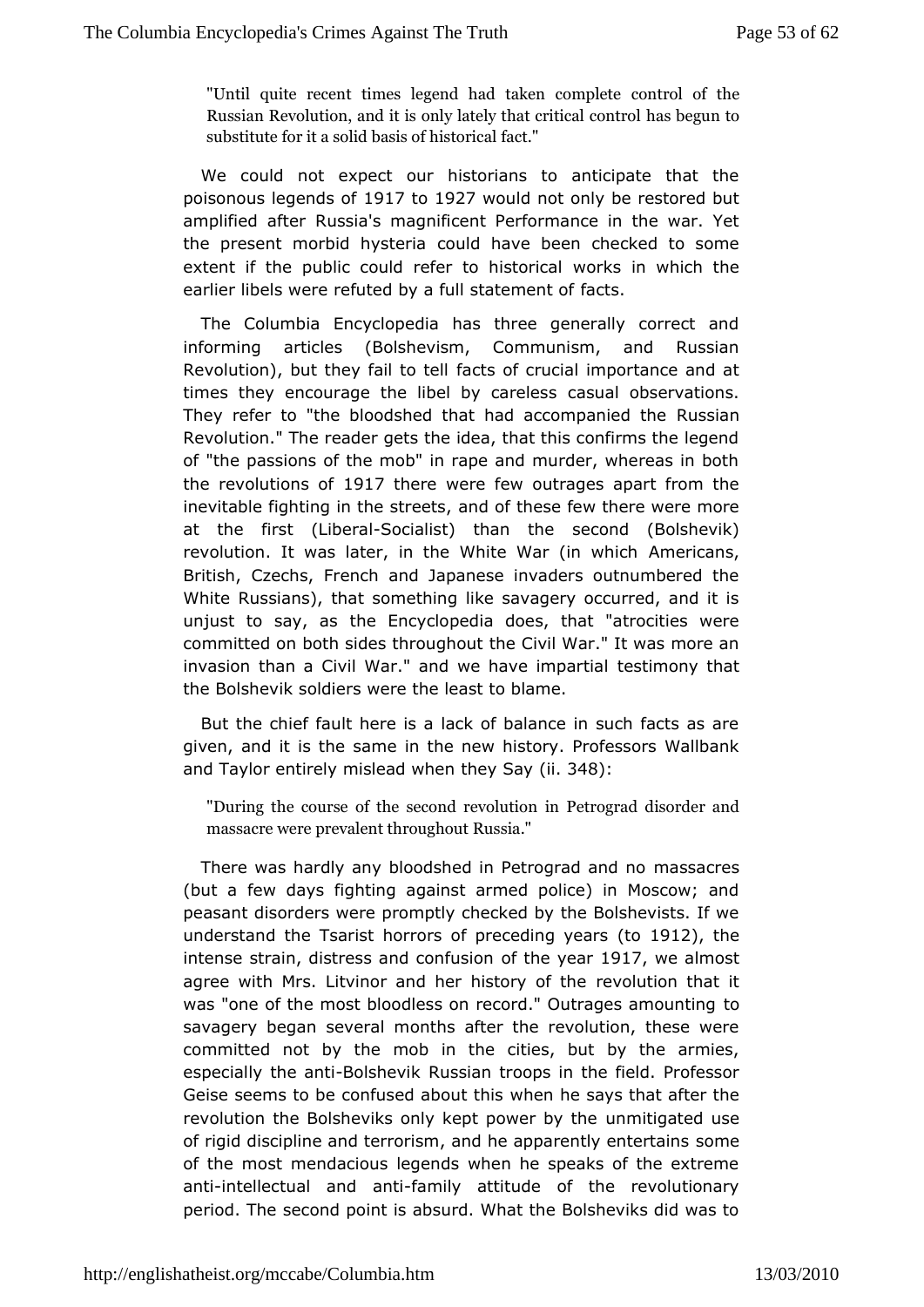institute civil mammia excee, divorce easy. and declare children born out of wedlock legitimater Twe small local Soviets who wanted a common right to women we wee freeaks and once condemned by Moscow.

But in order to show how istadlans (except Professor Barnes) fail to provide the reader with the accoluntion which would enable him to judge the wild storienst that are today I must give a very short sketch of the Progress of event this, I follow one of the best and most detail-ed histories of apart fromartisan versions on both thsed eB sritish W.H. Chamberlain's work d'sTshien Revolu (2 i on 1.st 935.

No historian has a lenient tweerd starist regime. The government and church stank. They had oppepopelsesed the murderously 1f, OrO Oyears And if some describe the abortive revolution f1905 they still give no idea of the horrors that preceded it and the ospapy racepses ion that continued O contil later. The defeat of Russia, hand Jadano a shocking disclosure of the corruption of the offcd aasls aandd naoble widespread revolt, and the reprisals were appalling and  $1\epsilon$ several yeaTrise jails had normal accommod@ation ofor prisoners, but 9b othey had 80,00 mostly political prisoners Boys and girls who attenad de idea lecture or read an underground journal were arrested. You the 5 awdresirls shot on the street or stripped and flogged (with the brutal k in the jails, and the young women (largely university stude were raped they gross jaisauristides in jails flosoentoone month, and typhustewaishly rife. It is material to remember that even the young rad1@d<sub>17sh</sub> and Passed through this diabolical ordeal a few years earliering mander tails to oadd that the British and American press and the elmon surches had entirely ignored the savagery that went on for years. Papers were in1913 to pour out volcanic rhetoric over enormously exaggerated storiBeosIschfevik outrages had been silent about the monstrous and real opuetran egitersated at the order of educated and religious m<sup>t</sup>e \$004 to the 12 Every Russian knew these things. Hardly any American did; and the volume European history that now appeared gave him no help.

To the heavy distres wshim this struggle had driven the country was now added the strain W forth the WF arst the sacrifice of millions of peasants. the acute scarcity of for Februan 017 the strain snapped the combined Constitutional Democrat Gadets, led by university professors and other midd class men and alibewal nobles) and the Socialists seized power. Some call it the ewatution, because it was in the  $next$  month that they compelled  $ab$ medicates. the historian rate, was the real Russian Revolution, aslate. historians was "in the main-ngaduded," says Chamberlain, but there was naturally a fight with Tsarist troops and police, and in the pro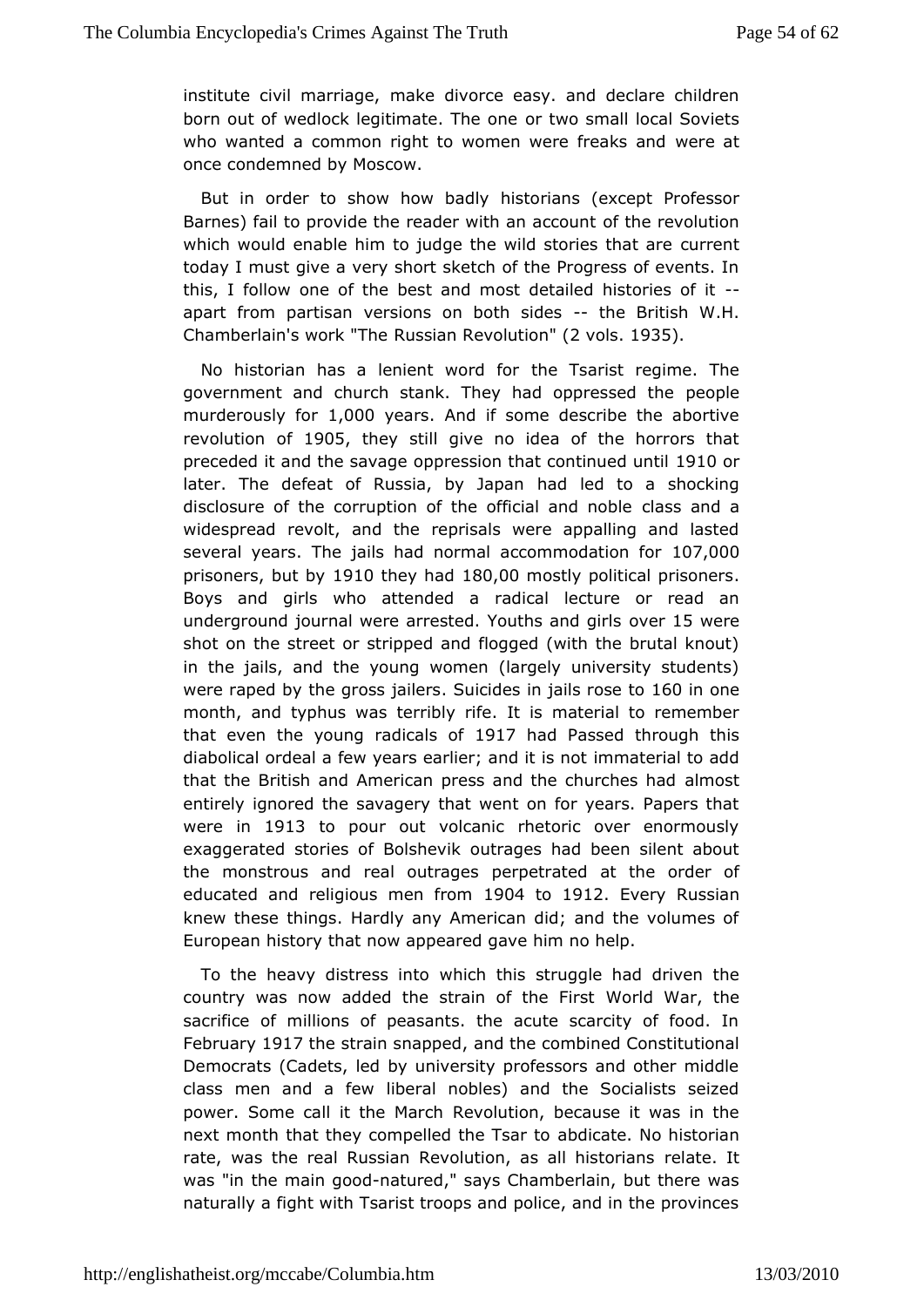the [peasants here and](http://englishatheist.org/mccabe/Columbia.htmthe) there burned mansions and murdere nobles. There was anotourally loodshed at this first revolution than at the Bolshevik RevoN utime hear. Yet such is the debauchery of the human mind in our own ewthealt mind majority do not know even that there were two revolutions, theyjust heap together all the bogus stories and atrocities confused ide"ah of Bolshevik Revolution" lotioubt if one American in a million heartown swas the Liberals who forced the Tsar to abdicate. No historoinan that there were no official reprisals at either revolution, have gtho, da, selvery royalist clerical countee rolution during ears had breed by fiendish reprisals. There were murders, but no massacres; an man who shudders at these outbreaks among the peasants or to read of tthe usand years of brutal treatment of them and how church and state hade he, ftright up to the revolution in a sodden state, morally and inteulite odtouralltly look for any of this in the new history oenthe chee we dia.

No one questions that the new regime was feeble an incompetent and the country drifted toward a new crisis. F Lvov, a litenaby e-he translated my "Church and the People" into Russian as the filmestder but was soon compelled to withdraw. Professor Milyukov, leCaddeerts of (Lihbeerals), was next. I knew him well in later years. He was maofine man strong, and was hampered by his Liberal distrust of the pe Therewas no place for a "benevolent bourgeois" in that boil world. Keren Rkighwing Socialist, remained for some months but was quite incompetentobar He eallowed the Bolshevik leaders to retulrmet Trotsky in New Yobark bleefore he set out, and I didn't like hibmutatscaalttered them foargain a premature revolt in the summer, though he had to recall the help himhen the Tsarist General Kornilov marched on Petrogra But the Bolsh leaduckers alone knew precisely what they wanted, and they had been tough menede by le. The soldiers were tired of war; the whole country was wicrelded Toney that line. Just as in the the century the religious revolt wahuide eeeddred der revolts had failed, largely because the Emperor was a foreig the Germans, so the Bolsheviks succeeded because there w war on and the poorted the resentment of it by the army and people.

I am concerned dimelive that our historians tell the story in such a way that writers, edptoolnisiciæmds cannot so easily press upon the public their unjust and veinslammonatohrey  $revolution$ . There was little more bloodshed at the Second Revolution than at the first, and the idea of the Liberals  $p_1$ taking ovtehre portfolios and deposing the Tsar in February ar the Bolsheviks ward ioning the a stream of blood to power in November is monstrously wrong.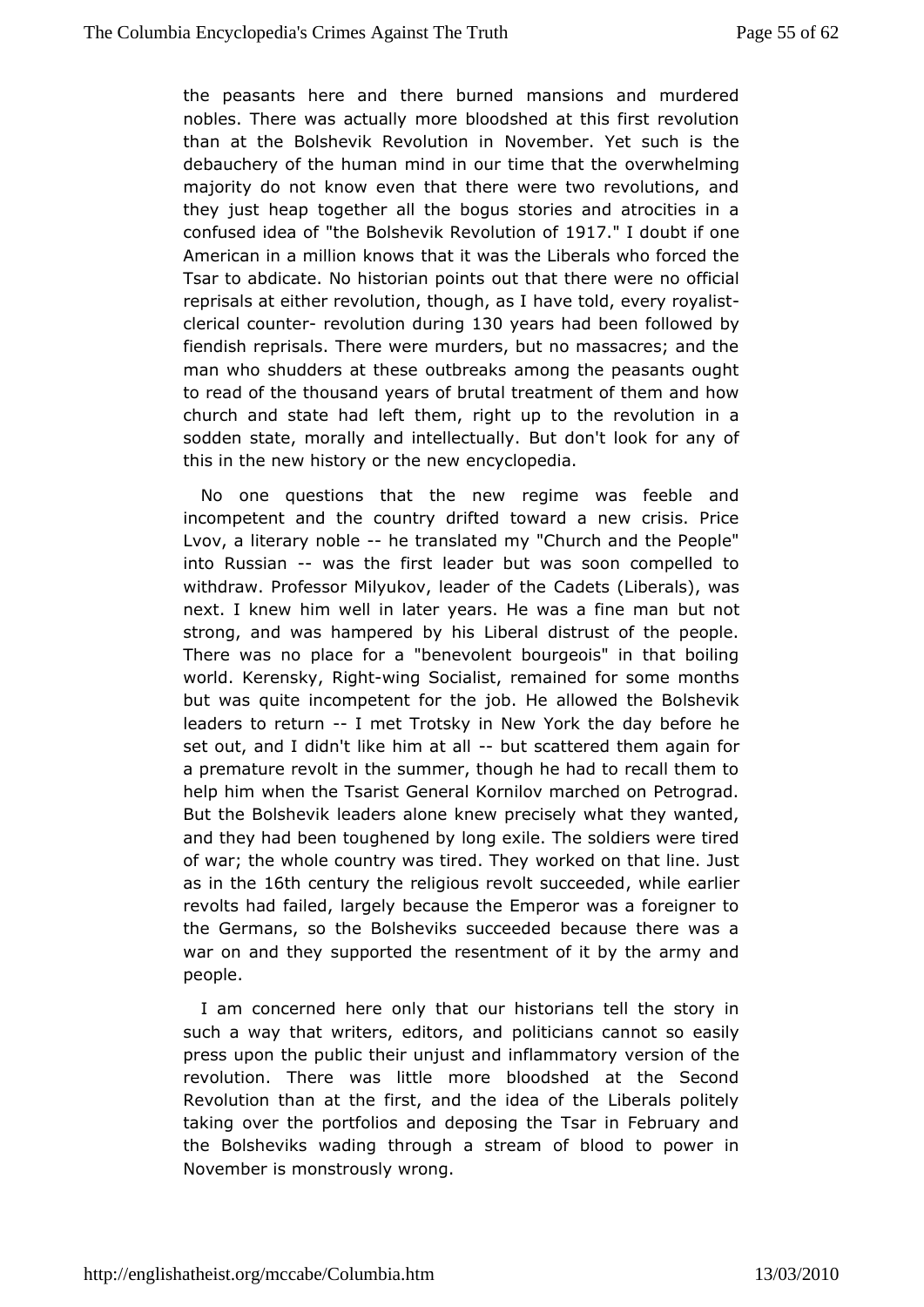At [Petrograd, which](http://englishatheist.org/mccabe/Columbia.htmAt) was still the seat of government,  $t$ proceedings were, Chamberlin, "relatively bloodless." There were three days of desultortyh  $\epsilon$ ig Thistanigs, the Dice firing from windows and more resistance in the  $s$  south  $\alpha$  in such fights. are not outra $\bar{d}$  as Reds themselves lo $\mathfrak{so}$  Cambentin places soldiers and sailors sometimes killed their former of while imany places the peasants burned mansions and kille landowners and noble sad The signal is marted from the knout. There were no reprisals, as ther**b** eheand wall  $\mathbf{w}$  may sto parody the familiar phrase, "the passions of the probles and the were unleashed." In fact, one of the first acts of the Bols leaderwas to abolish the death sentence. Chamberlain says 242):

"Moscow was the sole place in Centralnaw di Nortthern Russia Bolshevik regime and power encountered serious, subst sanguinary resistance."

The Bolshevik revolution was badrsandait carried out the wishes of the army and the nation the volutions, as go, accomplished with little violence.

The violence begwah a tinall our historians call The civil War, though hardly one of them retables the at in the armies which fought Bolshevism during, the next thy a byoard r-benneth of the soldiers were Russians. It was anwaged sboyn war, about200,000Japs Czechs French British and Americans againstbæggarly and starving people. Elections for a Constitu Assembly (Congreweesr)e held in November, and the qualifications had been so determine the by Sa peer necessarkty voted against the Bolsheviks. Lenin, nevertheless announced the Assembly would meet in January, but feeling rose to w heat. The Disheviks were pledged to withdraw from the European war, and the agents o Allite be lent all the aid and encouragement they could to the Cardevistur Social ries, and Tsarists. Large provinces broke away earms de lowered them and the med Independent, and such was the scarcity of food in the cities confusion in the provinces that nerves were strained everyw Our historiad sit that the country was terribly dilapidated and suffering, but umdaders get some concrete details they still picture Russia to themselweesyaslihfeetrent from Britain and France during the war.

When the Assembty there was at once a clash of Menshevik (and allies) and Bolshevik, sahddet seand sailors who attended in great numbers drowned th**atter attended** in a previously been made to murder Lenin, and there was a know plot to idnap him. He dissolved the Assembly and inaugurated, the familiar lintes Marxian philosophy, the Dictatorship of the Proletariat (of the ComPmanty)ty The nation at large, says Chamberlain, was completely into this the cadets and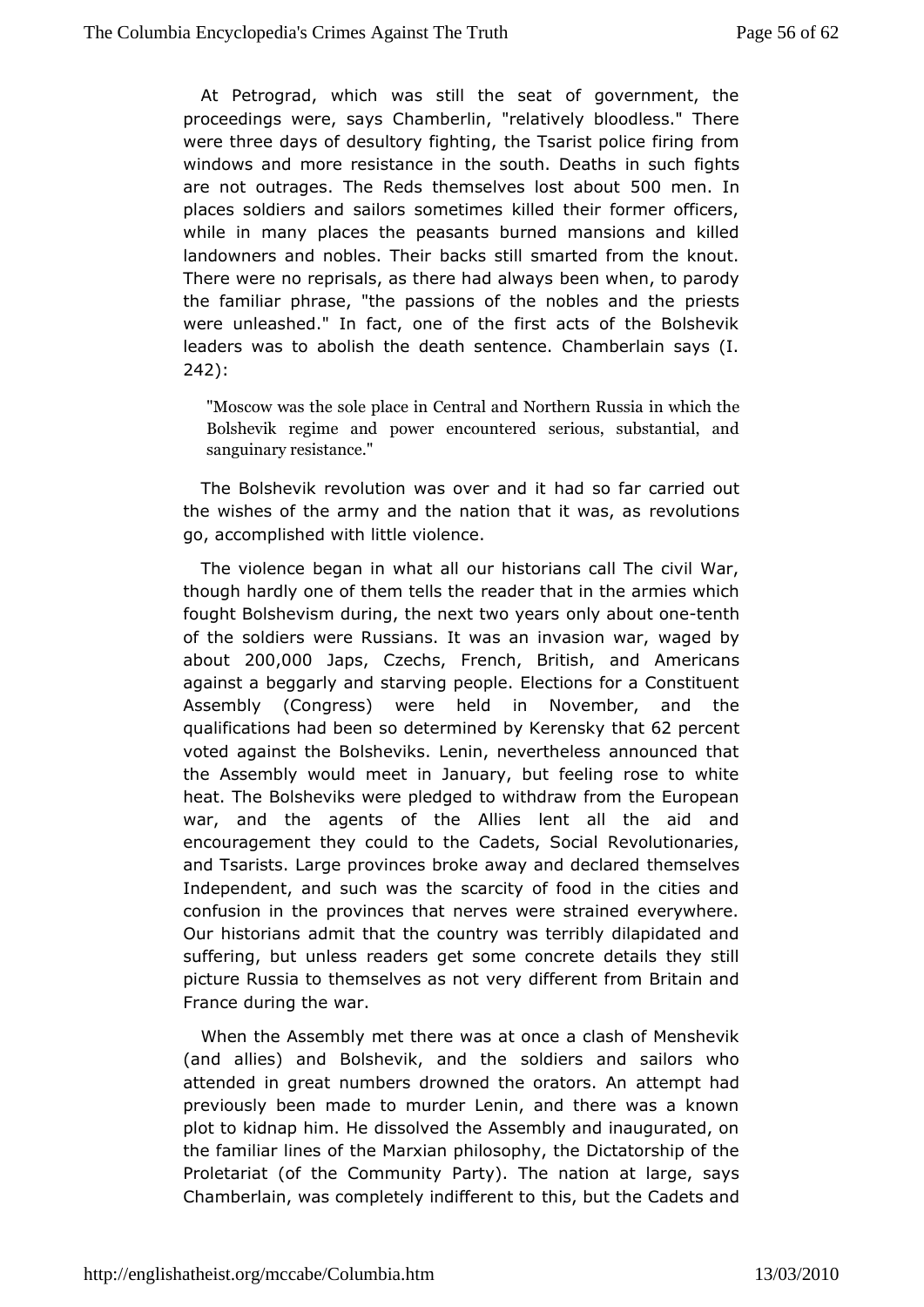[Social Revolutionaries w](http://englishatheist.org/mccabe/Columbia.htmSocial)ere, naturally, bian at and and organize and to form underground movements. The negotiati with the ermans for a sperate peace, which was conducted March, were pushed on hean allies intrigued with the Mensheviks and in the provinces; a woodsthing reenage end by the action of the Bolsheviks in repudinatteing and binahe loans that the Tsarest government had contracted. Before the of 1918 Petrograndalf starved , its elking out upon a vast country that was ruins and inconceivably demoralized, saw armies of wed anderfect expuipped troopt she world in arms-advancing from east, nosotuht hand destroy it utterly. There were, 000 aps who felt that this gwas daopportunity to annex their first large sl), c 85,000 Checks bout 40,000 White Russians and volust, the OBO Franch and other WestEuropean\$3,000 British and Americananisat least 50,000 Poles .

TheColumbia Encyclopedia ("Russian Revolution") describes some length fighting that followed as a Civil War between the Reds and the Whites.nldt dtoeds that the Whites were entirely equipped by the Japanese, AFmenich ansud British, and were only a tenth of the whole. It radivesulor as that "few of the Whites were Tsarists." it does nto the mention that immense armie\$ $50f000$  aps White Russ, i and of from the east advance thlessly over more, Ob amiles of Russia corrupting all who cow requestible and torturing or 'killing those who were not, living on the heosdan of ing country. It just says briefly at the end of its accountth aotf itthewaws ar "complicated by Allied intervention," whereas, clearly, the re troops of the Allies must have done by fir the most fighting. I that theBritish and Americans "occupied" Murmansk and Archangel, and only, to spore we mirom falling into the hands of the Reds, but "American force eratidiplant other fighting between the Allies and Bolsheviks."

The lattes a wanton fiction for American consumption. In August 1918 two Americagiments landed in Siberia to help the British to protect the reazeochshand Japanese. On August 1st a British fleet reached Arch & nOgOeOlBrwititshh and Canadian tro 5 p 060 0 Americans nd 2,000 Italians and Serbs TheAmerican government said that these were all the troops were availableh attime. Chamberlin described in detail how these troops were intended hedring that across a thousand miles of Russia and join the Japs when the Nyolrgean.ched That was a drebam the Americans fought 2h0e0 miweasy southof Archangel, took Shenkursh, and held it until the Re drove them back Brithish and Americans got no help, he says, from the people they had sdeeliovet to and were obliged to quit Archangel before the winter. And uthority irst recommended by the Encyclopedia is Chamberlin's book!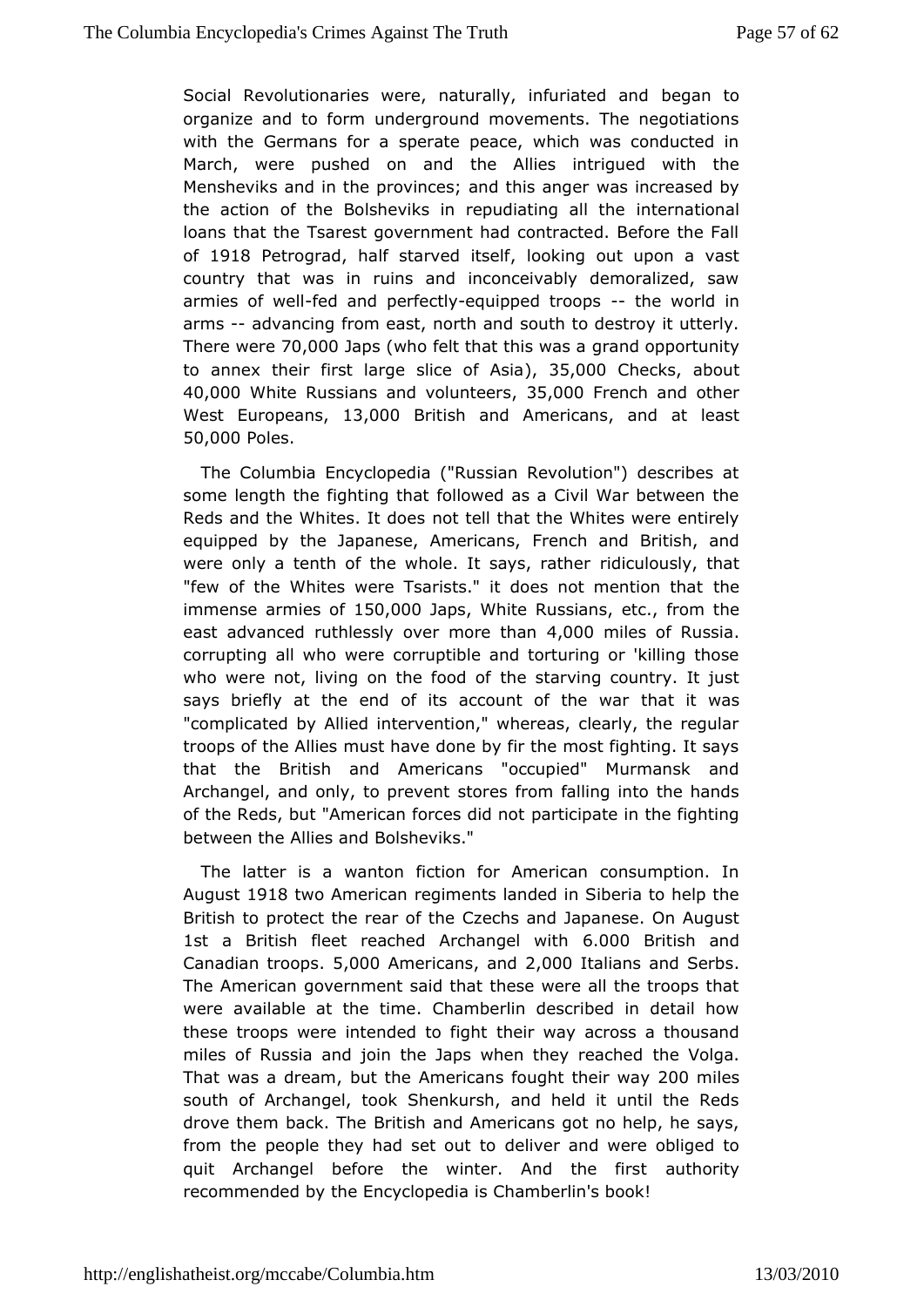[Theencyclopedia is, as](http://englishatheist.org/mccabe/Columbia.htmThe) I said, almost equally misleading wh says thäatrocities were committed throughout the civil war k both sides." Professoper is equally misleading when he says  $(1036)$ .

"Thesexecutions and persecutions made a miserable  $im_{\perp}$ throughout the and odlidd much to discredit Russia."

As regards the soldidens, e with partial testimony that the Reds were the least quilty of all-ebl/butthe Reds were the least quilty of all-Bolsheviks had recaptured Kiev and someetcaflitahtem had on the Ukrainians, the Soviet issued an instruction, which is by Chamberlin, that "any who disgrace themselves by the mu of unarmed pempulset be expelled from the Soviet army and handed over to a revolution airy 376 Quasts" all admit that the White Russia whose leaders were ariwator had and tradition of brutality to the-peenads at thes Poles committed atrocities, it would be foolish to suggest that Soviet resol prevented taliation. But the French scientist, Dr. G. Montand who was head of nthe enational Red Cross and with the armies in the east, says in his boo Wesars "Two idh Kolchak (the Whitesand with the Bols"he(1927 but not ranslated, of cours at hat the Whites 2660<sub>0</sub>, 000 prisoners in camps of the later Nazi type and treated them with terrific brutality. The and Czecalso were brutal, he says, but "the good and mysti Russians (Reds) werheumane." He sums up, on the strength of "what we have seen with our owhne as we been heard our ears," that "the Reds are less sanguinary than the White Rus and their suppor $\beta \otimes$ .The French General Ro(UTchueerol Adventure Aodfmiral Kolelina & Palso not translated es about the Whites. Evey muth ge aristocratic officers were "cutthroats" a German Generbalmassured

This distinguished French General, by the way, defends the against another libel. On an earlier page I quoted Professor attributinge general hatred of the Bolsheviks in part to the supposed attemotesttoroy marriage. General Rcuquerol says (p. 246):

"Thialleged nationalization of women in Russia is one of pyramidal bentions that was ever constructed in the brain cronies. Theistruehy different. It is that never in the hist prostitution wmas rehinse arly abolished than in the first period Bolsheweigime."

It was much the same in regard to religliangeProfessor says(p. 993) that"the Bolshevik campaign against religion appalled Cahlristendom is enough to recall tha 23 on April 1930 the British Cretary for Foreign Affairs, a Conspicuously religious man, read out Howsteheof Commons this official assurance from the British AmbMacssscaodwo:r at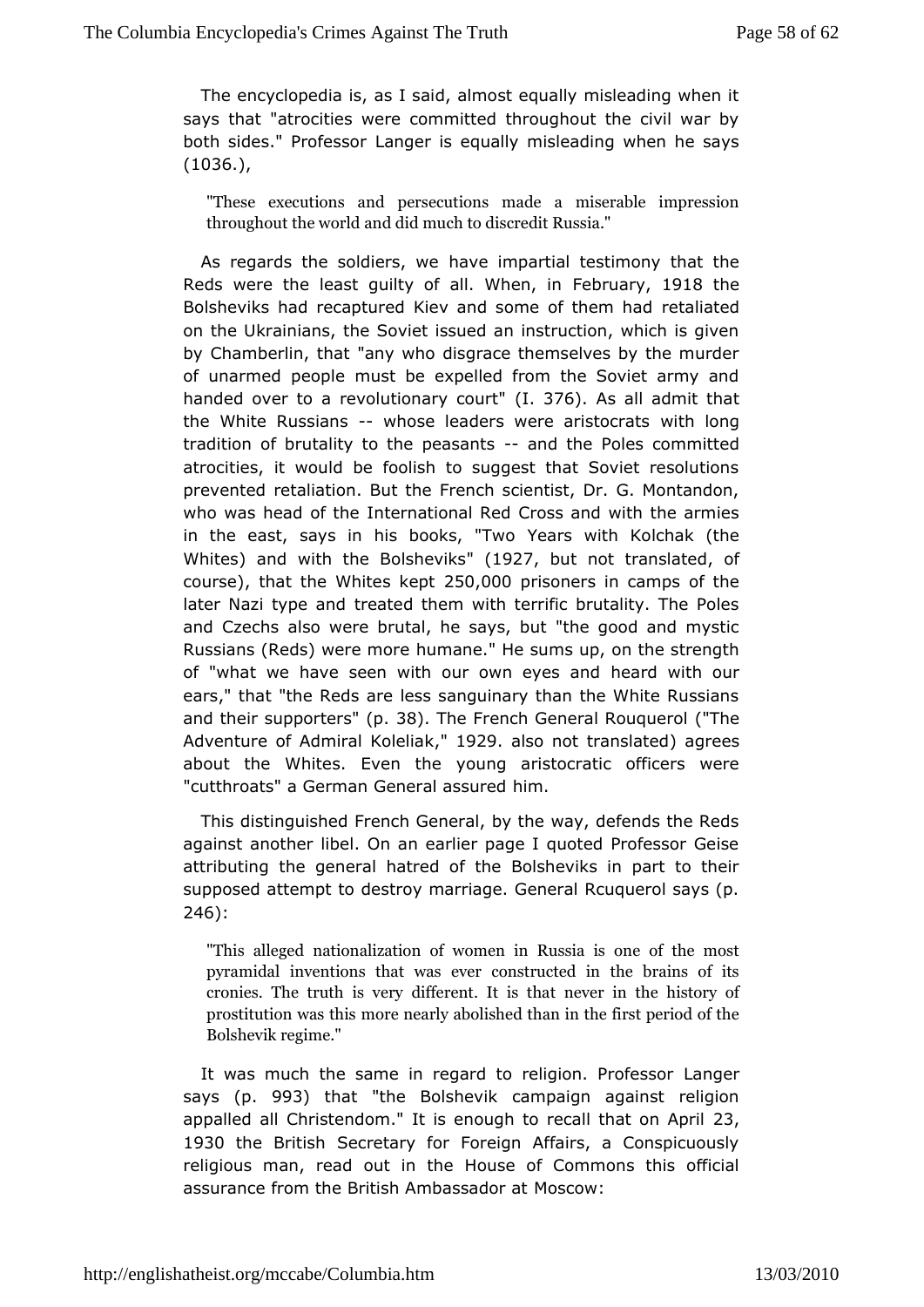["There is no religio](http://englishatheist.org/mccabe/Columbia.htm)us persecutisotmich Reuns sea of in the eword Persecution, and no case has beperiest is octor wearvered in enfease being punished forreliagcitaining

Our Professors seem to take as authow others and professuch Lancelot Lawton's history of the Russian Revolution. They have excuse that the author was the representative in Moscow at time of the CBhriid fsh Liberal daily. But so peculiar is the ethic journalism in regarRdustsoia that this writer makes the Bolsheviks 1k $\mathbb{Z}$  7 5 archbishops and bwish emportment were see the Catholic Ency-**-oped62** archbishops bang dops in Russia; and even on the just charge of treason very few of wereshot.

There warsowevea Red Terror the fall 9df8to the summer  $0.920$  when the Allies and Whites were Theiven out death penawtays reintroduced for traitors and the terrible Chek set up. Chambeslim ates that it condemned and executed abou $50,00.0$ Some British and Ampearpie as said  $700,000$ the Bolsheviks said 2 & bCoQutTake your choTiberehad been treason everywhere. But the condition of the country four yearwsar, two revolutions, and a savage civil war was inconceivable. The nationthis had denough food for three years and was drifting into the great  $\sqrt{2\pi}$  and was drifting into the great  $1\sqrt{2\pi}$ quarter of a million international forces awredethe Russia, largest army got to 300 Othin ines of Mos & ogwirl of the Social Revolutionary Party shot Lenin and maimed him for life. The of the wowdds gloating over the impending victory over the improvised anedquilipped RAerdny In Novembel 918 the British Financial News said:

Inthe city (London) events are shaping once more toward i suzeraionter Russia, modelled on the British plan over Egyp event would as form Russian bonds into the cream of the inte market."

Even when the other Allies were drive poouty by the equipped Redand no historian gives them credit for this or suggesthat it shows the general feeling of- the people Poles, who thoughdound dynow seize the rich and vast province of Ukraine from the a Rfuis stime of spurred by the Catholic Church and subsidized by the Frenoch, Apneds sseidce outside the chief cities the Bolsheviks werethienrethe minority, were millions of traitors and the whole of the clergy helped enemy. We an admit thout using violent  $\frac{1}{4}$  and  $\frac{6}{9}$  and  $\frac{60}{9}$ of them westheot.

Just one word more. When Professor Langer says that terribheumber of executions discredited Russia" it is possible he refers alson, tichiefly, to the purges, trials and execrations later years. The steainly were, together with the, lie about religion, the chief matebiyal thus epotess of the world before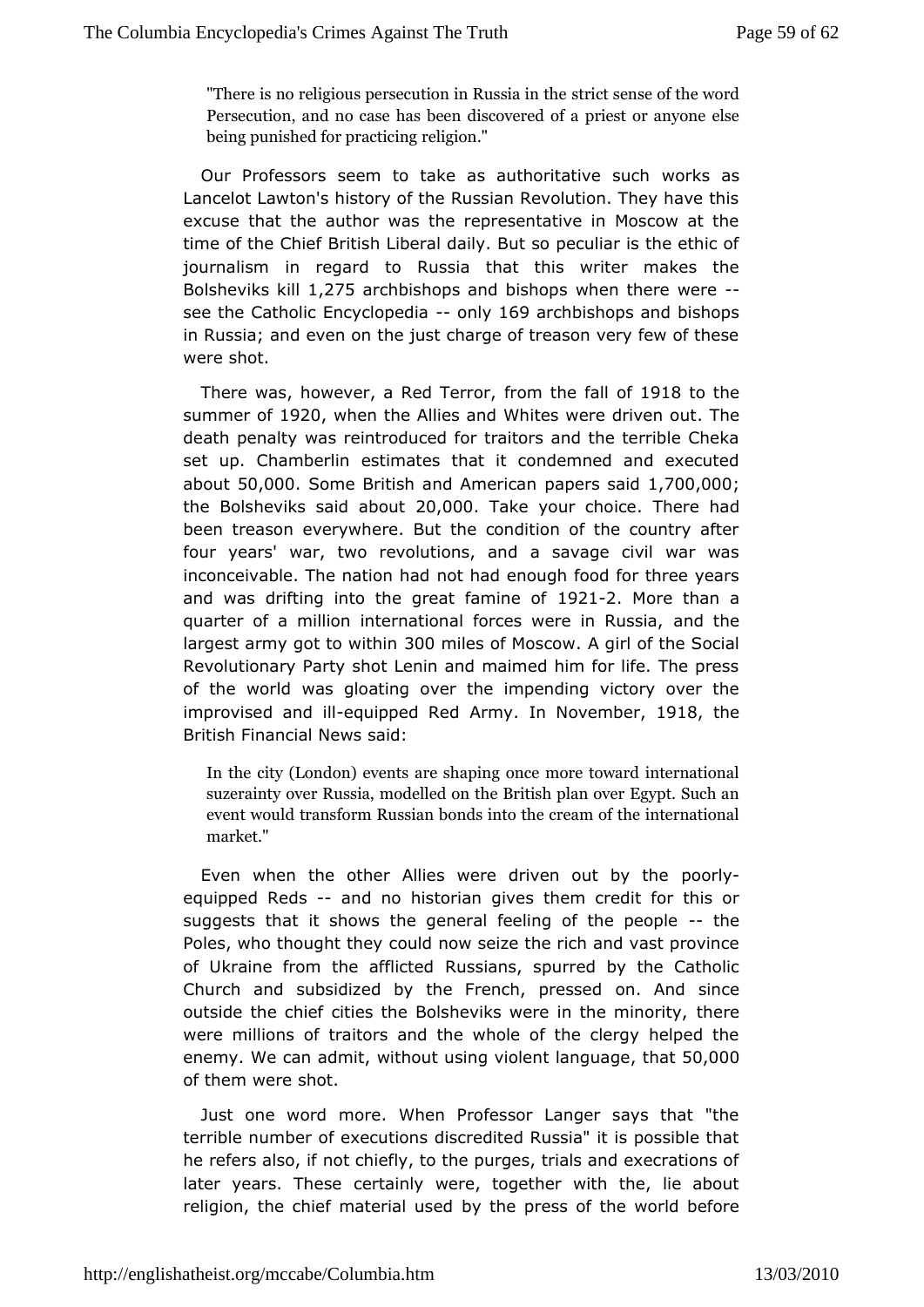[the war to poison all na](http://englishatheist.org/mccabe/Columbia.htmthe)tions Gominst the and support the pope's cry for the extinction of Bolsthewas ms.aissut, alin, was murderously getting rid of rivals. When most of their lead confessed their quilt, foreign journalists nauseously specula to what ideous means had been used to extort the confessions.

Now the most famotothsese trials was Simand the vilest language was used aboAumteinticialVellin Decemb \$937 and Januan938 an American engimeei ther Socialist nor Communist, John D. Littlepage, wrote a senietsheof articles Saturday Evening Post. He had just returned from special wo the Russian minTexs his article on Jastuba  $e$  y qave the title "Red Wrecker Ruisnsia." He wrote that he had known many of the Bolshevik leaders web power reed or imprison @ 316 in and 1937 and he said

"I amconvinced, from my experience, that these Communis genuicenfessions.

He said that there was an extraordinarrey a amenuy nanod sabotage, some political (Trotskyist), and some for foreign and he named several leaders (who were arrested months late being to his wledge, bribed' by the Germans or Japanese. The  $U.S.$  Ambassador Daypinse swearst at the 1  $\mathfrak{B}3\mathfrak{g}$ trial and he tells that 2 of faccused at lie the water oclearly quilty, yet abuse was heaped upon Stalin (sadism, bloody for at besup, etc.) trials all over the world.

## 14. PAPAL POLICY IN THE TWENTIETH CENTURY

Most of the works I have exeed and mead bished before the beginning of the Second World War, oscocals hoan the more to discuss any events since that time. There is, however, one outstanding theme of our own time on which I must say a  $\pm$ words, especiallity iss, mainly by suppressing facts, totally misrepresented in the new not is the Columbia, yet the truth about it is of vital social impordadiced to draig grepresented obviously because of Catholic pressuresebticam wearlier ended with the spectacle of Pius IX returning to the brutal 1 policy of his predecessors when reaction seemed to have recc full power Europe and defying all liberal and progressive thought with the stage thunhdist soy filabus. He lived to see Italy sweep away the temporal power acnochsmidleeable progress in revolt against the Vatican: and to see Fraawnace boiwse of piend Napoleon III and set up a republic.

Leo XIII inherihesd (from the Church angle) dangerous situation. Our historianse manyol loop redia pay him the familiar gorgeous compliments, but prontaid to hais career was a series of blunders. By his obstinacy for somanenty a eina ingimis predecessor's attitude he drove the French &Rempsublic into the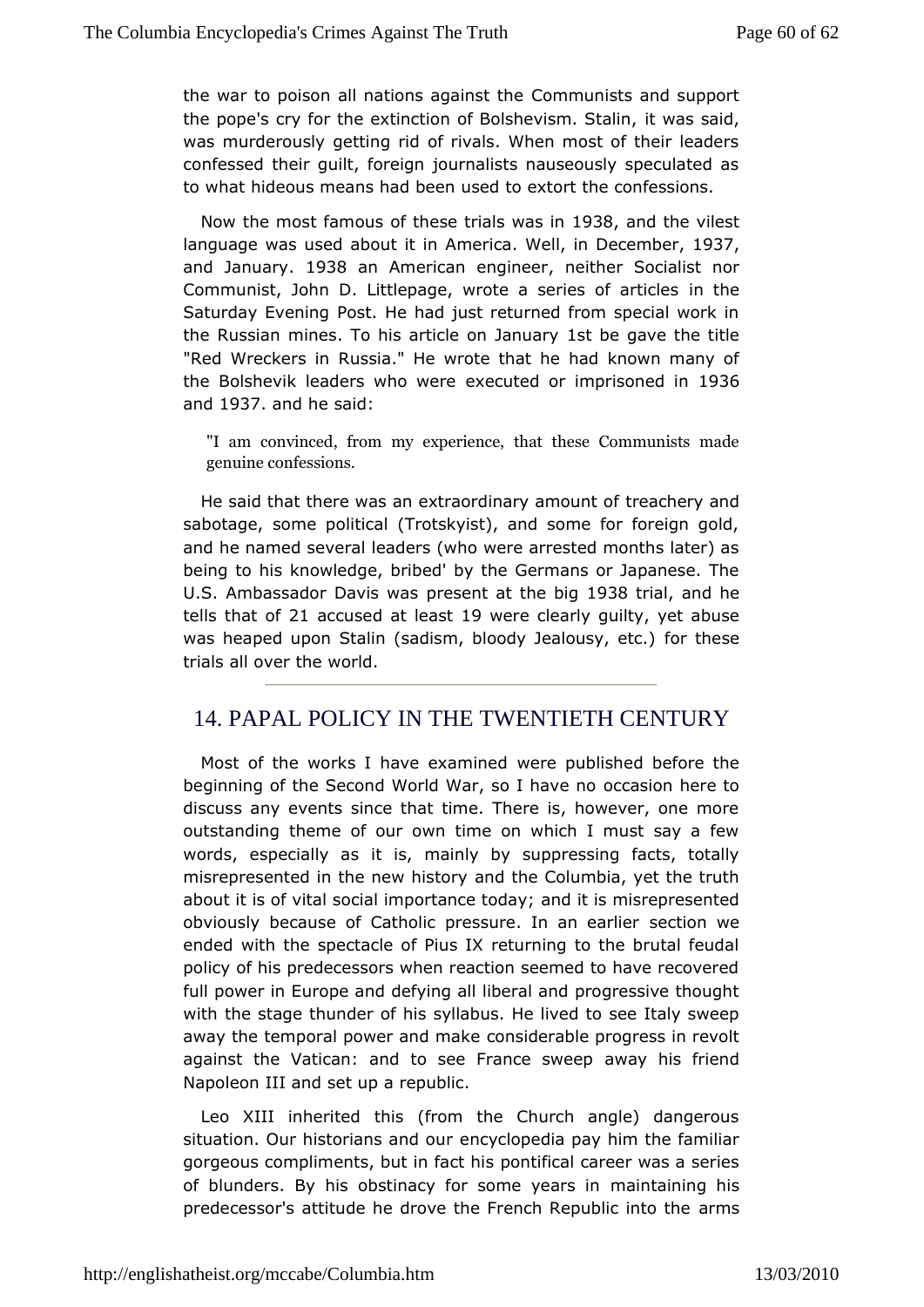[of "the Jews and Freem](http://englishatheist.org/mccabe/Columbia.htmof)asons" (so he said), saw all its instit secularized and the Catholic population sink rapidly from than 20,000,000 less than 000,0000e repelled all advances of the Italian Governm**saw** as the sticism capture the middle class and spread extensively amongnithe eperceported.other countries (Spain Portugal, Latin America, Belgium, the Ur Statesetc), his church lost  $a \delta \theta$ e $a \delta \theta$ ,0000 embers during hispontificate. He was harsh and offensive in his dealings wit Americanierarchy, and, while he won some ridiculous prestige the worpdess foaying in an encyclical that the workers had a right to a living -wagsdingular discovery for these inspired moralists aft $600$  years of poweer etracted even this in his last years and died in despair, wohaip east that eas miten died serenely in the dawn of a new world.

His successors first the hree decades of the present century had not his ability, abdundeyed along while the Church continued to decay. One would thinks tto has uwere unaware that the rate the Catholics, who are ufrod bidden pain of hell to practice birth control, is double that of the re civilized community, and that Catholics in publishing their statistic count the eillions of seceders from their body as actual membe of it. But their recorrectors are required to be truthful, and the popes saw the shrinkagehoof rcthe continue. They saw vast numbers fall away in Spain, which movied Sociawatd and Liberal Revoluti**082** differacy and skepticism spread equally in Latin America, and Socialism made rapid strides in and South erica. The future of the Church in the democracie was clouded and, in duspheof of its fabled intelligence system and sagacity, the Vaticampem buah a beds known as the Eastern Policy, looking for compensatioboncille the mere regions of the decaying. Orthodox Church and Asia for immense losisne Europe and the United States. I remember that I was in Athens when theen Teark Kemal swept the Greek army out of Asia Minor. The secretary Legathen Brotlich me that the Greek Foreign Minister assured the Legation tha defeat, which came like a clap of thunder, was due to the fac the Turgs tFrench guns, tanks and officers. The Vatican felt  $t$ the Turks were commeing power in the East and their skeptical rulers might, in their dilssdamm, dofe induced to favor the pope's ambition in the East. In gyeine war and it retuge resentation of our historians that the papacy is, and gulwe any essiwas, the moral power in the world, it is singular that Professor Langer only one of them who devotes a page to papal policy and wo the fateffultst quarter of the present and tura fessor Langer just paycso the entional compliments to the popes.

One of the more impionate and racies on thi $\mathcal{S}$  33a  $\mathbf{9}$   $\mathbf{\hat{e}}$ Professor Langer's book is whe holpe spays  $x$ fi: "From the outset he took a strong stand against Cowman numaissma." He